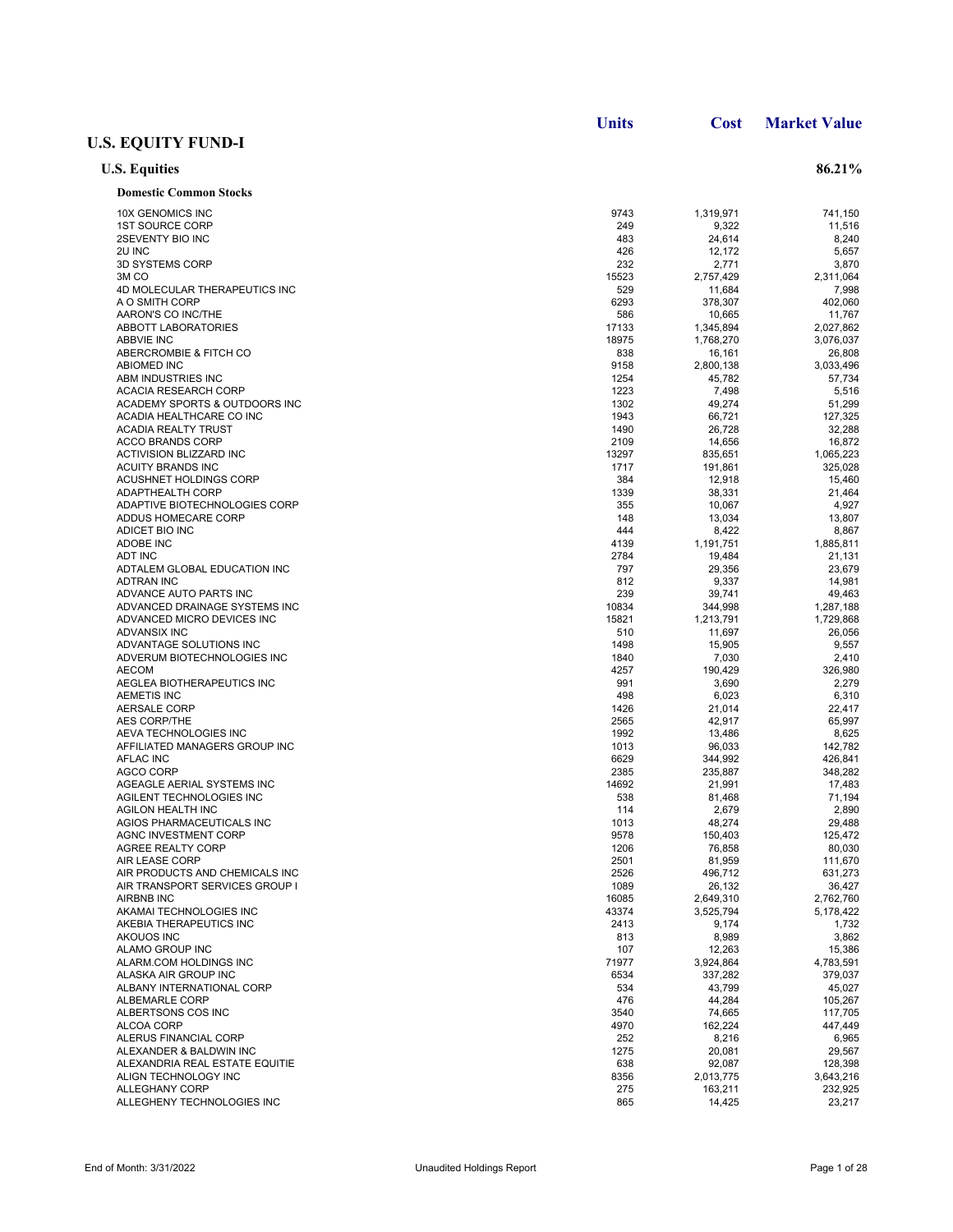|                                                                  | <b>Units</b>  | <b>Cost</b>        | <b>Market Value</b> |
|------------------------------------------------------------------|---------------|--------------------|---------------------|
| ALLEGIANCE BANCSHARES INC                                        | 295           | 9,084              | 13,181              |
| <b>ALLETE INC</b>                                                | 898           | 56,198             | 60,148              |
| ALLIANT ENERGY CORP<br>ALLISON TRANSMISSION HOLDINGS             | 4266<br>885   | 243,123<br>32,860  | 266,540<br>34,745   |
| ALLOGENE THERAPEUTICS INC                                        | 849           | 18,097             | 7,734               |
| ALLSCRIPTS HEALTHCARE SOLUTION                                   | 2127          | 22,192             | 47,900              |
| <b>ALLSTATE CORP/THE</b>                                         | 6673          | 671,098            | 924.277             |
| ALLY FINANCIAL INC                                               | 1302          | 31,993             | 56,611              |
| ALNYLAM PHARMACEUTICALS INC                                      | 2691          | 463,075            | 439,413             |
| ALPHABET INC<br>ALTA EQUIPMENT GROUP INC                         | 6017<br>585   | 7,924,083          | 16,767,835<br>7,231 |
| ALTAIR ENGINEERING INC                                           | 15664         | 5,757<br>630,004   | 1,008,762           |
| <b>ALTERYX INC</b>                                               | 8297          | 552,353            | 593,484             |
| ALTICE USA INC                                                   | 685           | 12,507             | 8,549               |
| <b>ALTIMMUNE INC</b>                                             | 767           | 10,360             | 4,671               |
| ALTO INGREDIENTS INC                                             | 1198          | 7,362              | 8,170               |
| ALTRA INDUSTRIAL MOTION CORP                                     | 1224          | 51,711             | 47,650              |
| AMALGAMATED FINANCIAL CORP<br>A-MARK PRECIOUS METALS INC         | 255<br>160    | 3,579              | 4,582<br>12,374     |
| AMAZON.COM INC                                                   | 5004          | 5,347<br>8,711,335 | 16,312,790          |
| AMBAC FINANCIAL GROUP INC                                        | 655           | 10,092             | 6,812               |
| AMC ENTERTAINMENT HOLDINGS INC                                   | 8890          | 186,283            | 219,050             |
| AMC NETWORKS INC                                                 | 297           | 8,080              | 12,067              |
| AMEDISYS INC                                                     | 115           | 24,090             | 19,813              |
| AMERANT BANCORP INC                                              | 425           | 13,076             | 13,426              |
| <b>AMERCO</b>                                                    | 1931          | 650,583            | 1,152,691           |
| <b>AMEREN CORP</b>                                               | 1049          | 74,830             | 98,354              |
| AMERICAN AIRLINES GROUP INC<br>AMERICAN ASSETS TRUST INC         | 14881<br>945  | 250,482<br>27,516  | 271,578<br>35,806   |
| AMERICAN AXLE & MANUFACTURING                                    | 926           | 6,527              | 7,186               |
| AMERICAN CAMPUS COMMUNITIES IN                                   | 3180          | 128,771            | 177,985             |
| AMERICAN ELECTRIC POWER CO INC                                   | 14450         | 1,180,380          | 1,441,677           |
| AMERICAN EQUITY INVESTMENT LIF                                   | 1484          | 43,946             | 59,226              |
| AMERICAN EXPRESS CO                                              | 7161          | 748,121            | 1,339,107           |
| AMERICAN FINANCIAL GROUP INC/O                                   | 1615          | 137,165            | 235,176             |
| AMERICAN HOMES 4 RENT                                            | 5784          | 155,091            | 231,534             |
| AMERICAN INTERNATIONAL GROUP I<br>AMERICAN NATIONAL BANKSHARES I | 78134<br>149  | 2,974,219<br>4,375 | 4,904,471<br>5,614  |
| AMERICAN NATIONAL GROUP INC                                      | 145           | 13,232             | 27,418              |
| AMERICAN OUTDOOR BRANDS INC                                      | 214           | 5,547              | 2,810               |
| AMERICAN PUBLIC EDUCATION INC                                    | 321           | 9,115              | 6,818               |
| AMERICAN SOFTWARE INC/GA                                         | 9833          | 102,755            | 204,920             |
| AMERICAN STATES WATER CO                                         | 305           | 25,318             | 27,151              |
| AMERICAN SUPERCONDUCTOR CORP                                     | 599           | 14,429             | 4,558               |
| AMERICAN TOWER CORP                                              | 3910<br>502   | 696,057            | 982,270             |
| AMERICAN VANGUARD CORP<br>AMERICAN WATER WORKS CO INC            | 11098         | 7,926<br>1,262,556 | 10,201<br>1,837,052 |
| AMERICAN WELL CORP                                               | 3467          | 49,428             | 14,596              |
| AMERICAN WOODMARK CORP                                           | 310           | 26,099             | 15,175              |
| AMERICA'S CAR-MART INC/TX                                        | 47            | 5,584              | 3,786               |
| AMERICOLD REALTY TRUST                                           | 5901          | 207,376            | 164,520             |
| AMERIPRISE FINANCIAL INC                                         | 767           | 179,742            | 230,376             |
| <b>AMERIS BANCORP</b>                                            | 1087          | 36,319             | 47,698              |
| AMERISAFE INC                                                    | 319           | 19,191             | 15,845              |
| AMERISOURCEBERGEN CORP<br><b>AMETEK INC</b>                      | 1584<br>1009  | 189,617<br>84,457  | 245,061<br>134,379  |
| <b>AMGEN INC</b>                                                 | 6127          | 1,283,318          | 1,481,631           |
| AMKOR TECHNOLOGY INC                                             | 1493          | 15,378             | 32,428              |
| AMPHASTAR PHARMACEUTICALS INC                                    | 335           | 7,008              | 12,027              |
| <b>AMPHENOL CORP</b>                                             | 377           | 19,555             | 28,407              |
| <b>AMYRIS INC</b>                                                | 3135          | 18,681             | 13,669              |
| ANALOG DEVICES INC                                               | 10996         | 1,517,482          | 1,816,319           |
| <b>ANAPLAN INC</b>                                               | 33110         | 1,377,045          | 2,153,806           |
| ANAPTYSBIO INC<br><b>ANDERSONS INC/THE</b>                       | 345<br>399    | 9,350<br>9,381     | 8,535<br>20,054     |
| ANGIODYNAMICS INC                                                | 634           | 10,907             | 13,656              |
| ANI PHARMACEUTICALS INC                                          | 151           | 4,990              | 4,245               |
| ANIKA THERAPEUTICS INC                                           | 248           | 8,613              | 6,227               |
| ANNALY CAPITAL MANAGEMENT INC                                    | 3459          | 32,244             | 24,351              |
| ANNEXON INC                                                      | 522           | 12,499             | 1,425               |
| ANSYS INC                                                        | 7412          | 1,275,317          | 2,354,422           |
| <b>ANTERIX INC</b>                                               | 131           | 8,117              | 7,585               |
| ANTERO MIDSTREAM CORP<br>ANTERO RESOURCES CORP                   | 10521<br>4387 | 93,055<br>24,748   | 114,363<br>133,935  |
| <b>ANTHEM INC</b>                                                | 11337         | 3,190,459          | 5,568,961           |
| <b>APA CORP</b>                                                  | 70769         | 1,263,270          | 2,924,883           |
| APARTMENT INCOME REIT CORP                                       | 3560          | 139,977            | 190,318             |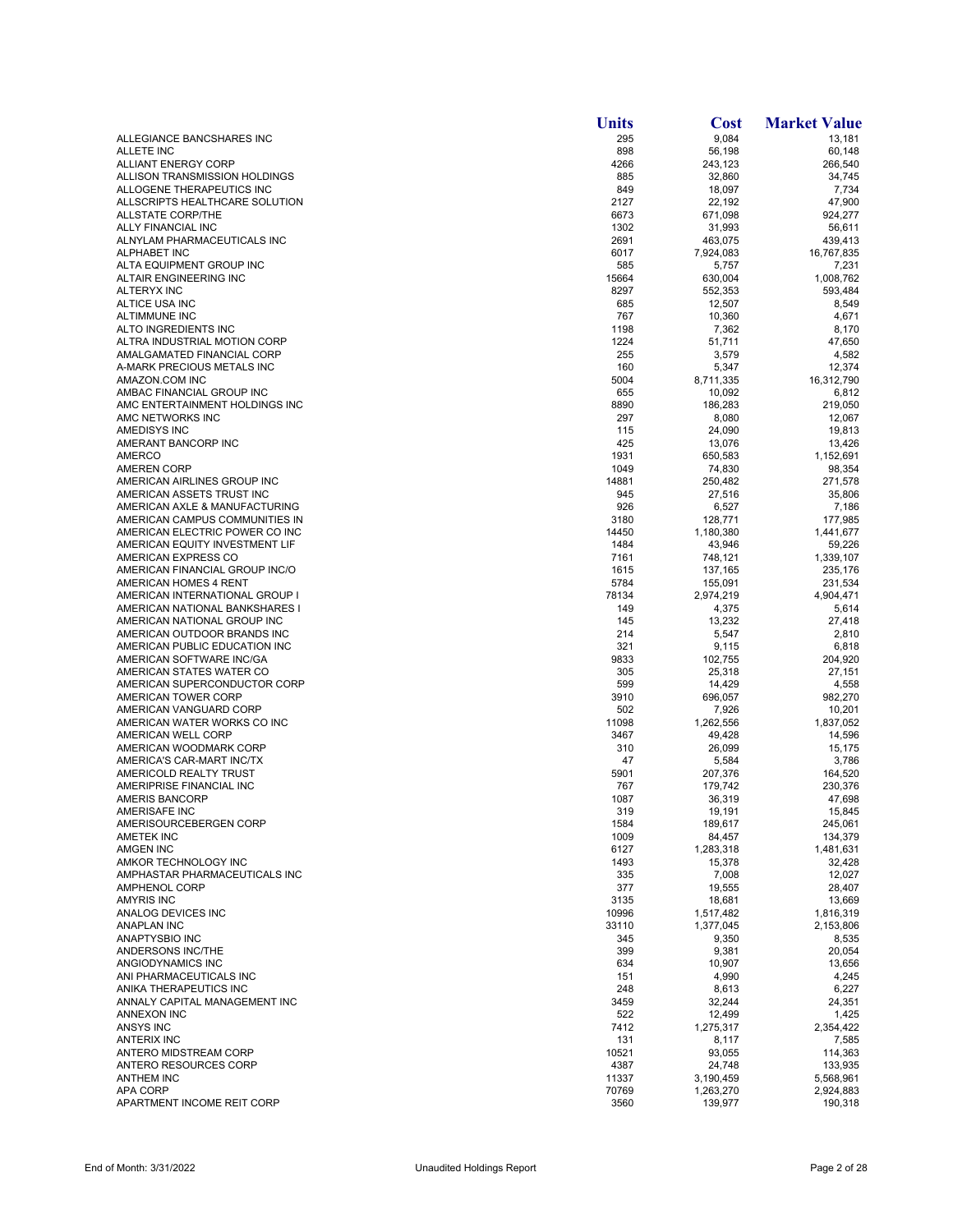|                                                              | <b>Units</b>    | Cost                | <b>Market Value</b> |
|--------------------------------------------------------------|-----------------|---------------------|---------------------|
| APARTMENT INVESTMENT AND MANAG                               | 2543            | 106,281             | 18,615              |
| APELLIS PHARMACEUTICALS INC                                  | 24645           | 904,422             | 1,252,212           |
| API GROUP CORP                                               | 3748            | 59,945              | 78,820              |
| APOGEE ENTERPRISES INC                                       | 509             | 14,170              | 24,157              |
| APOLLO COMMERCIAL REAL ESTATE                                | 2570            | 28,154              | 35,800              |
| APOLLO GLOBAL MANAGEMENT INC<br><b>APPFOLIO INC</b>          | 733.62<br>22251 | 34,073<br>2,463,849 | 45,477<br>2,519,036 |
| APPLE HOSPITALITY REIT INC                                   | 3932            | 50,189              | 70,658              |
| <b>APPLE INC</b>                                             | 141611          | 7,168,462           | 24,726,697          |
| APPLIED MATERIALS INC                                        | 6182            | 259,836             | 814,788             |
| APTARGROUP INC                                               | 1379            | 157,645             | 162,033             |
| <b>ARAMARK</b>                                               | 5472            | 175,147             | 205,747             |
| ARBOR REALTY TRUST INC                                       | 2752            | 35,615              | 46,949              |
| <b>ARCBEST CORP</b>                                          | 452             | 15,383              | 36,386              |
| ARCHER-DANIELS-MIDLAND CO<br><b>ARCHROCK INC</b>             | 2950            | 143,547             | 266,267             |
| <b>ARCONIC CORP</b>                                          | 2623<br>1840    | 21,279<br>42,309    | 24,210<br>47,141    |
| <b>ARCOSA INC</b>                                            | 941             | 41,745              | 53,872              |
| ARCTURUS THERAPEUTICS HOLDINGS                               | 424             | 14,081              | 11,431              |
| ARCUS BIOSCIENCES INC                                        | 810             | 23,720              | 25,564              |
| ARCUTIS BIOTHERAPEUTICS INC                                  | 534             | 13,404              | 10,285              |
| ARES COMMERCIAL REAL ESTATE CO                               | 1156            | 14,222              | 17,941              |
| ARES MANAGEMENT CORP                                         | 517             | 33,478              | 41,996              |
| <b>ARGAN INC</b>                                             | 390             | 17,217              | 15,830              |
| ARISTA NETWORKS INC                                          | 19702           | 1,253,331           | 2,738,184           |
| ARMADA HOFFLER PROPERTIES INC<br>ARMOUR RESIDENTIAL REIT INC | 1202<br>1533    | 13,613              | 17,549<br>12,877    |
| ARMSTRONG WORLD INDUSTRIES INC                               | 735             | 16,647<br>56,468    | 66,157              |
| ARRAY TECHNOLOGIES INC                                       | 1855            | 64,923              | 20,906              |
| ARROW ELECTRONICS INC                                        | 1300            | 101,673             | 154,219             |
| <b>ARROW FINANCIAL CORP</b>                                  | 174.07          | 5,240               | 5,643               |
| ARTESIAN RESOURCES CORP                                      | 55              | 2,006               | 2,670               |
| ARTHUR J GALLAGHER & CO                                      | 879             | 73,978              | 153,473             |
| <b>ARTIVION INC</b>                                          | 127             | 3,135               | 2,715               |
| <b>ASANA INC</b>                                             | 169             | 22,952              | 6,755               |
| ASENSUS SURGICAL INC                                         | 2711            | 8,960               | 1,699               |
| <b>ASGN INC</b><br>ASHFORD HOSPITALITY TRUST INC             | 182<br>382      | 13,166<br>11,364    | 21,241<br>3,896     |
| ASHLAND GLOBAL HOLDINGS INC                                  | 888             | 70,630              | 87,388              |
| ASSETMARK FINANCIAL HOLDINGS I                               | 199             | 4,206               | 4,428               |
| ASSOCIATED BANC-CORP                                         | 2801            | 42,087              | 63,751              |
| ASSOCIATED CAPITAL GROUP INC                                 | 12              | 427                 | 503                 |
| ASSURANT INC                                                 | 1347            | 158,280             | 244,925             |
| ASTEC INDUSTRIES INC                                         | 413             | 17,860              | 17,759              |
| <b>ASTRONICS CORP</b>                                        | 2481            | 30,191              | 32,079              |
| AT&T INC<br>ATARA BIOTHERAPEUTICS INC                        | 136893<br>1423  | 3,870,029<br>23,629 | 3,234,782<br>13,220 |
| ATEA PHARMACEUTICALS INC                                     | 1216            | 29,013              | 8,780               |
| ATHIRA PHARMA INC                                            | 644             | 6,984               | 8,694               |
| ATLANTIC UNION BANKSHARES CORP                               | 1376            | 39,426              | 50,485              |
| ATLAS AIR WORLDWIDE HOLDINGS I                               | 543             | 27,569              | 46,899              |
| <b>ATMOS ENERGY CORP</b>                                     | 432             | 41,322              | 51,620              |
| ATN INTERNATIONAL INC                                        | 187             | 10,818              | 7,458               |
| ATOSSA THERAPEUTICS INC                                      | 3168            | 17,825              | 3,960               |
| <b>AUDACY INC</b><br><b>AUTODESK INC</b>                     | 2388<br>13131   | 4,815<br>1,870,728  | 6,901<br>2,814,630  |
| AUTOMATIC DATA PROCESSING INC                                | 6097            | 1,023,425           | 1,387,311           |
| AUTONATION INC                                               | 1699            | 112,752             | 169,186             |
| AUTOZONE INC                                                 | 58              | 77,029              | 118,586             |
| AVALONBAY COMMUNITIES INC                                    | 677             | 127,268             | 168,146             |
| <b>AVANGRID INC</b>                                          | 3026            | 154,880             | 141,435             |
| AVANOS MEDICAL INC                                           | 864             | 34,150              | 28,944              |
| AVERY DENNISON CORP                                          | 1391            | 226,249             | 241,992             |
| AVIDITY BIOSCIENCES INC                                      | 646             | 16,470              | 11,932              |
| <b>AVIENT CORP</b><br>AVIS BUDGET GROUP INC                  | 1554<br>715     | 47,540<br>61,554    | 74,592<br>188,260   |
| <b>AVISTA CORP</b>                                           | 1176            | 47,036              | 53,096              |
| <b>AVNET INC</b>                                             | 1804            | 57,788              | 73,224              |
| <b>AVROBIO INC</b>                                           | 710             | 7,025               | 937                 |
| AXON ENTERPRISE INC                                          | 11365           | 1,910,160           | 1,565,301           |
| AXOS FINANCIAL INC                                           | 870             | 25,837              | 40,359              |
| AXT INC                                                      | 902             | 6,356               | 6,332               |
| AZEK CO INC/THE                                              | 27069           | 940,203             | 672,394             |
| <b>AZENTA INC</b>                                            | 288             | 27,010              | 23,869              |
| AZZ INC<br><b>B RILEY FINANCIAL INC</b>                      | 453<br>378      | 19,056<br>8,945     | 21,853<br>26,445    |
| <b>B&amp;G FOODS INC</b>                                     | 1124            | 36,143              | 30,326              |
|                                                              |                 |                     |                     |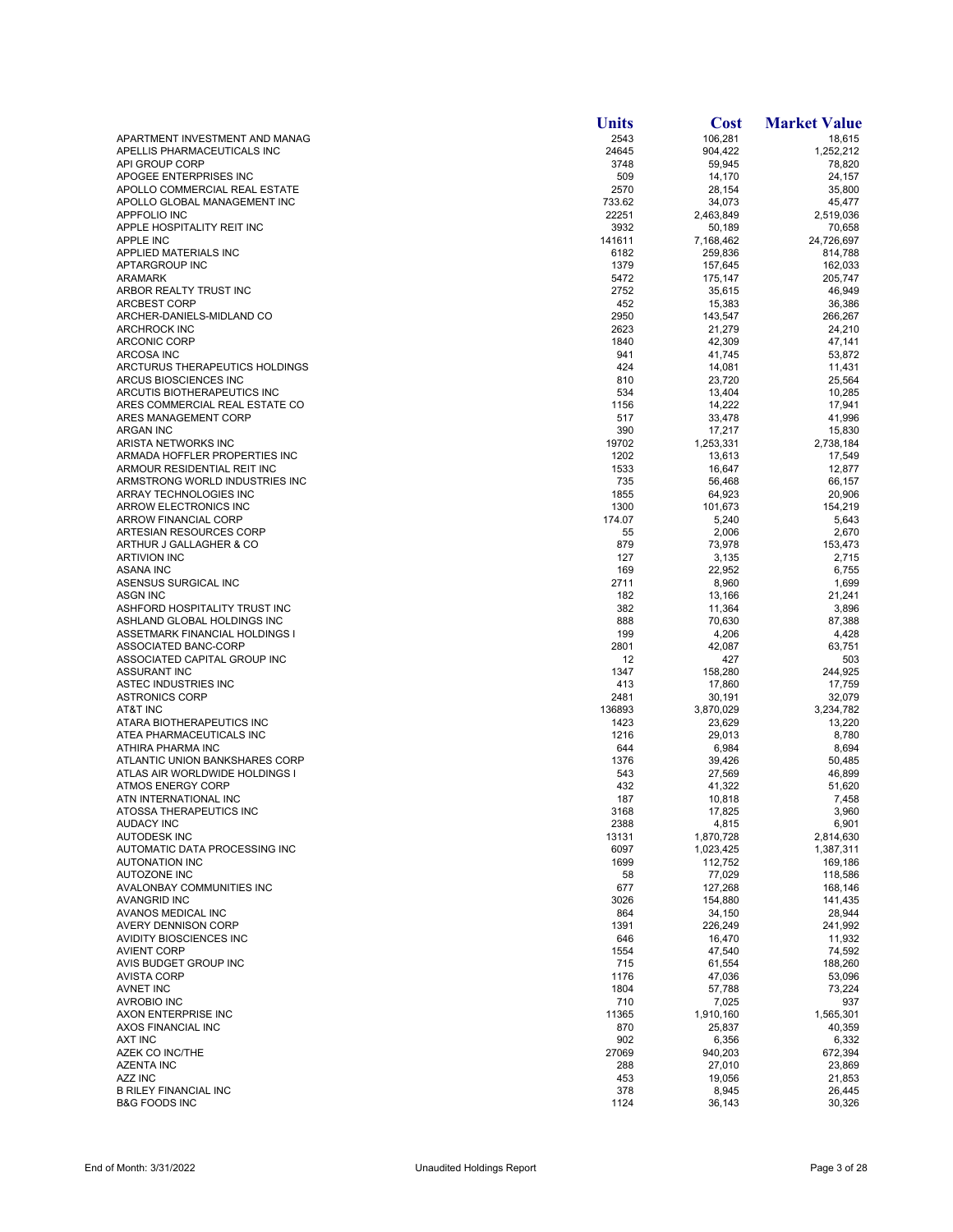|                                                                  | <b>Units</b> | Cost                | <b>Market Value</b> |
|------------------------------------------------------------------|--------------|---------------------|---------------------|
| <b>BABCOCK &amp; WILCOX ENTERPRISES I</b>                        | 673          | 5,692               | 5,492               |
| <b>BADGER METER INC</b>                                          | 7911         | 466,087             | 788,806             |
| <b>BAKER HUGHES CO</b><br><b>BALCHEM CORP</b>                    | 24121<br>341 | 449,260             | 878,246             |
| <b>BALL CORP</b>                                                 | 5040         | 26,717<br>427,174   | 46,615<br>453,600   |
| <b>BANC OF CALIFORNIA INC</b>                                    | 753          | 9,634               | 14,578              |
| <b>BANCFIRST CORP</b>                                            | 304          | 14,994              | 25.296              |
| <b>BANCORP INC/THE</b>                                           | 874          | 8,118               | 24,760              |
| <b>BANK FIRST CORP</b>                                           | 80           | 5,641               | 5,759               |
| <b>BANK OF AMERICA CORP</b>                                      | 89111        | 2,296,180           | 3,673,155           |
| <b>BANK OF HAWAII CORP</b><br><b>BANK OF MARIN BANCORP</b>       | 1593<br>287  | 118,312<br>10,500   | 133,685<br>10,065   |
| BANK OF NEW YORK MELLON CORP/T                                   | 57390        | 2,627,898           | 2,848,266           |
| <b>BANK OZK</b>                                                  | 2211         | 57,098              | 94,410              |
| <b>BANKUNITED INC</b>                                            | 1387         | 33,032              | 60,973              |
| <b>BANNER CORP</b>                                               | 424          | 19,613              | 24,817              |
| <b>BAR HARBOR BANKSHARES</b>                                     | 234          | 5,250               | 6,697               |
| <b>BARNES GROUP INC</b><br><b>BARRETT BUSINESS SERVICES INC</b>  | 991<br>157   | 45,869<br>11,396    | 39,828<br>12,163    |
| <b>BATH &amp; BODY WORKS INC</b>                                 | 908          | 43,385              | 43,402              |
| <b>BAXTER INTERNATIONAL INC</b>                                  | 5177         | 377,565             | 401,425             |
| BEACON ROOFING SUPPLY INC                                        | 301          | 11,261              | 17,843              |
| <b>BEAM GLOBAL</b>                                               | 185          | 7,025               | 3,783               |
| BEAZER HOMES USA INC                                             | 373          | 4,170               | 5,677               |
| BECTON DICKINSON AND CO                                          | 3007         | 693,430             | 799.862             |
| BED BATH & BEYOND INC<br><b>BELDEN INC</b>                       | 1477<br>725  | 21,519<br>27,743    | 33,277<br>40,165    |
| <b>BELLRING BRANDS INC</b>                                       | 661.721      | 16,043              | 15,273              |
| <b>BENCHMARK ELECTRONICS INC</b>                                 | 701          | 16,153              | 17,553              |
| <b>BERKSHIRE HATHAWAY INC</b>                                    | 30084        | 6,523,229           | 10,616,944          |
| BERKSHIRE HILLS BANCORP INC                                      | 698          | 10,335              | 20,221              |
| <b>BERRY CORP</b>                                                | 1408         | 7,985               | 14,531              |
| BERRY GLOBAL GROUP INC<br>BEST BUY CO INC                        | 2731<br>700  | 151,908<br>47,313   | 158,289<br>63,630   |
| BEYOND MEAT INC                                                  | 223          | 27,216              | 10,773              |
| <b>BGC PARTNERS INC</b>                                          | 5552         | 24,879              | 24,429              |
| <b>BIG 5 SPORTING GOODS CORP</b>                                 | 347          | 8,902               | 5,951               |
| <b>BIG LOTS INC</b>                                              | 551          | 21,030              | 19,065              |
| <b>BIGLARI HOLDINGS INC</b>                                      | 18           | 1,939               | 2,603               |
| <b>BILL.COM HOLDINGS INC</b>                                     | 5800         | 1,524,951           | 1,315,382           |
| <b>BIOCRYST PHARMACEUTICALS INC</b><br><b>BIOGEN INC</b>         | 2847<br>3385 | 34,460<br>951,381   | 46,292<br>712,881   |
| BIOMARIN PHARMACEUTICAL INC                                      | 580          | 48,992              | 44,718              |
| <b>BIO-RAD LABORATORIES INC</b>                                  | 72           | 29,814              | 40,553              |
| <b>BIO-TECHNE CORP</b>                                           | 5423         | 1,056,900           | 2,348,376           |
| <b>BJ'S RESTAURANTS INC</b>                                      | 114          | 3,820               | 3,226               |
| <b>BJ'S WHOLESALE CLUB HOLDINGS I</b>                            | 641          | 31,363              | 43,338              |
| <b>BLACK DIAMOND THERAPEUTICS INC</b><br><b>BLACK HILLS CORP</b> | 545<br>10787 | 7,011<br>652,903    | 1,510<br>830,815    |
| <b>BLACK KNIGHT INC</b>                                          | 9760         | 611,326             | 565.982             |
| <b>BLACKBAUD INC</b>                                             | 3011         | 189,392             | 180,269             |
| <b>BLACKROCK INC</b>                                             | 2255         | 1,016,787           | 1,723,203           |
| <b>BLACKSTONE INC</b>                                            | 5114         | 520,292             | 649,171             |
| BLACKSTONE MORTGAGE TRUST INC                                    | 2879         | 79,921              | 91,523              |
| <b>BLOCK INC</b><br><b>BLUCORA INC</b>                           | 16064<br>542 | 1,692,432<br>7,406  | 2,178,278<br>10,596 |
| <b>BLUE BIRD CORP</b>                                            | 263          | 4,544               | 4,950               |
| BLUE FOUNDRY BANCORP                                             | 455          | 6,142               | 6,165               |
| <b>BLUEBIRD BIO INC</b>                                          | 1131         | 36,110              | 5,485               |
| BLUEGREEN VACATIONS HOLDING CO                                   | 204          | 3,708               | 6,032               |
| <b>BLUEPRINT MEDICINES CORP</b>                                  | 81           | 7,357               | 5,174               |
| <b>BOISE CASCADE CO</b>                                          | 559          | 19,548              | 38,834              |
| <b>BOK FINANCIAL CORP</b><br><b>BOOKING HOLDINGS INC</b>         | 587<br>950   | 40,294<br>1,689,433 | 55,149<br>2,231,028 |
| <b>BORGWARNER INC</b>                                            | 4632         | 182,865             | 180,185             |
| <b>BOSTON OMAHA CORP</b>                                         | 422          | 10,332              | 10,706              |
| <b>BOSTON PROPERTIES INC</b>                                     | 4566         | 534,236             | 588,101             |
| <b>BOSTON SCIENTIFIC CORP</b>                                    | 38320        | 1,471,210           | 1,697,193           |
| BOTTOMLINE TECHNOLOGIES DE INC                                   | 673          | 27,305              | 38,146              |
| <b>BRADY CORP</b>                                                | 820          | 44,806              | 37,941              |
| BRAEMAR HOTELS & RESORTS INC<br>BRANDYWINE REALTY TRUST          | 1095<br>2847 | 6,488<br>33,900     | 6,767<br>40,257     |
| BREAD FINANCIAL HOLDINGS INC                                     | 1470         | 103,899             | 82,541              |
| <b>BRIDGEBIO PHARMA INC</b>                                      | 593          | 35,850              | 6,019               |
| <b>BRIDGEWATER BANCSHARES INC</b>                                | 152          | 1,660               | 2,535               |
| <b>BRIGHAM MINERALS INC</b>                                      | 1015         | 14,338              | 25,933              |
| BRIGHT HORIZONS FAMILY SOLUTIO                                   | 428          | 61,275              | 56,791              |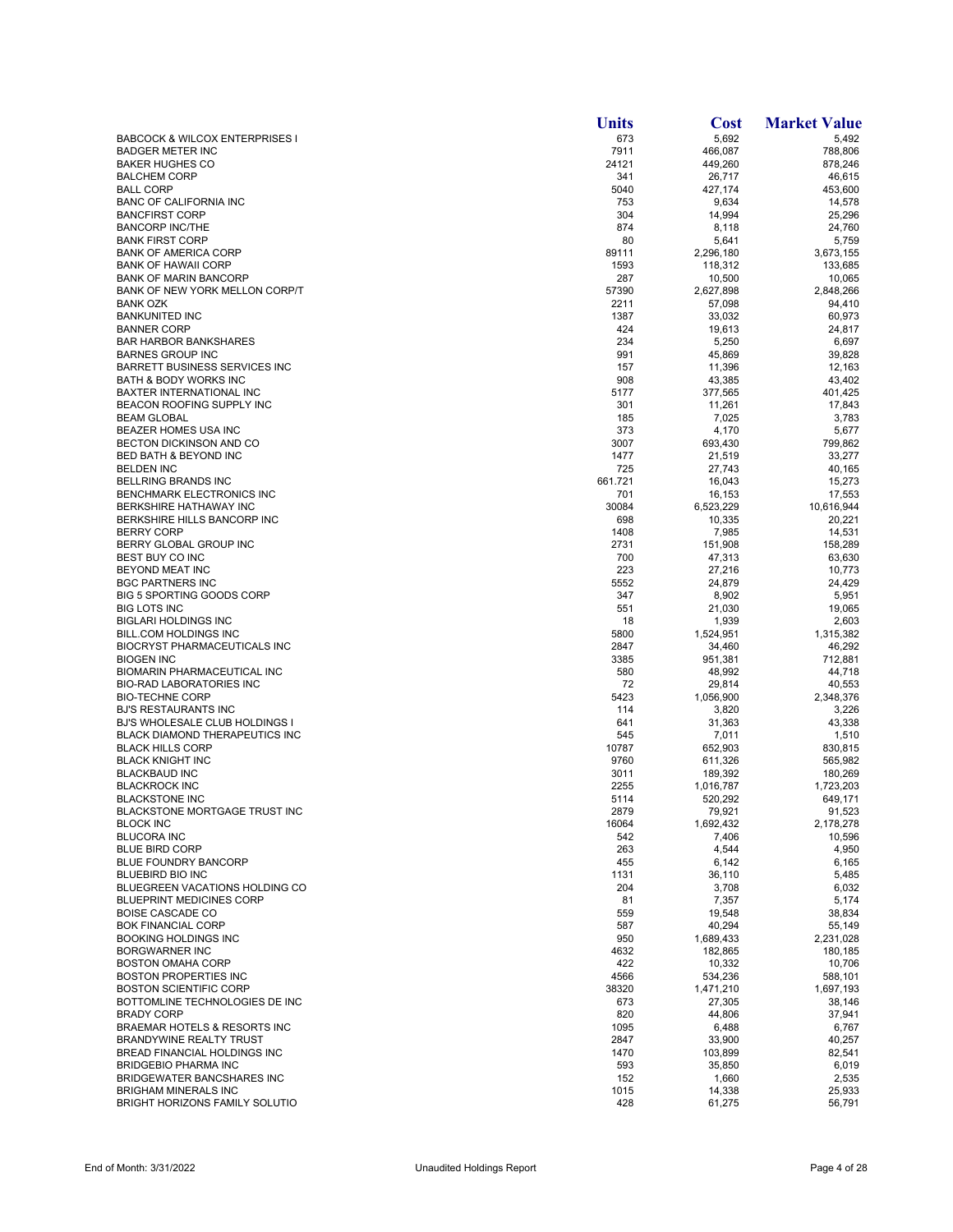|                                                                    | <b>Units</b> | Cost                | <b>Market Value</b> |
|--------------------------------------------------------------------|--------------|---------------------|---------------------|
| <b>BRIGHTHOUSE FINANCIAL INC</b>                                   | 1386         | 43,997              | 71,601              |
| <b>BRIGHTSPIRE CAPITAL INC</b>                                     | 1348         | 13,256              | 12,469              |
| <b>BRIGHTVIEW HOLDINGS INC</b>                                     | 995          | 14,880              | 13,542              |
| <b>BRISTOL-MYERS SQUIBB CO</b><br><b>BRISTOW GROUP INC</b>         | 50791<br>431 | 2,970,291<br>12,028 | 3,709,267<br>15,981 |
| BRIXMOR PROPERTY GROUP INC                                         | 9919         | 171,098             | 256,009             |
| <b>BROADCOM INC</b>                                                | 4262         | 1,304,246           | 2,683,696           |
| <b>BROADMARK REALTY CAPITAL INC</b>                                | 2170         | 20,802              | 18,771              |
| <b>BROADRIDGE FINANCIAL SOLUTIONS</b>                              | 765          | 128,894             | 119,118             |
| BROADSTONE NET LEASE INC                                           | 2846         | 64,760              | 61,986              |
| <b>BROOKDALE SENIOR LIVING INC</b><br><b>BROOKLINE BANCORP INC</b> | 3230<br>969  | 16,417<br>15,449    | 22,772<br>15,330    |
| <b>BROWN &amp; BROWN INC</b>                                       | 4928         | 194,058             | 356,147             |
| BRT APARTMENTS CORP                                                | 159          | 1,950               | 3,811               |
| <b>BRUNSWICK CORP/DE</b>                                           | 1330         | 80,068              | 107,584             |
| <b>BUILDERS FIRSTSOURCE INC</b>                                    | 17043        | 853,142             | 1,099,955           |
| <b>BURLINGTON STORES INC</b>                                       | 197          | 56,995              | 35,887              |
| <b>BUSINESS FIRST BANCSHARES INC</b><br><b>BYLINE BANCORP INC</b>  | 369<br>482   | 6,933<br>6,906      | 8,978<br>12,860     |
| C3.AI INC                                                          | 1298         | 56,325              | 29,465              |
| CABLE ONE INC                                                      | 959          | 1,437,449           | 1,404,206           |
| CACI INTERNATIONAL INC                                             | 512          | 110,091             | 154,245             |
| <b>CADENCE BANK</b>                                                | 2081.3       | 51,615              | 60,899              |
| CADIZ INC                                                          | 146          | 1,583               | 302                 |
| <b>CADRE HOLDINGS INC</b>                                          | 68           | 1,690               | 1,670               |
| CALIFORNIA RESOURCES CORP<br>CALIFORNIA WATER SERVICE GROUP        | 1415<br>843  | 47,346<br>47,239    | 63,293<br>49,973    |
| <b>CALIX INC</b>                                                   | 157          | 7,538               | 6,737               |
| CALLAWAY GOLF CO                                                   | 2153         | 42,682              | 50,423              |
| CALLON PETROLEUM CO                                                | 111          | 6,764               | 6,558               |
| CAL-MAINE FOODS INC                                                | 696          | 27,417              | 38,433              |
| <b>CAMBRIDGE BANCORP</b>                                           | 91           | 6,351               | 7,735               |
| <b>CAMDEN NATIONAL CORP</b><br>CAMDEN PROPERTY TRUST               | 222<br>2075  | 8,037               | 10,443              |
| CAMPBELL SOUP CO                                                   | 1170         | 210,126<br>50,847   | 344,865<br>52,147   |
| CANNAE HOLDINGS INC                                                | 1517         | 49,746              | 36,287              |
| <b>CANOO INC</b>                                                   | 1069         | 9,116               | 5,901               |
| CAPITAL CITY BANK GROUP INC                                        | 211          | 4,698               | 5,562               |
| CAPITAL ONE FINANCIAL CORP                                         | 9999         | 979,406             | 1,312,769           |
| CAPITOL FEDERAL FINANCIAL INC                                      | 1884         | 23,026              | 20,498              |
| CAPSTAR FINANCIAL HOLDINGS INC<br>CARA THERAPEUTICS INC            | 338<br>859   | 4,270<br>12,336     | 7,125<br>10,437     |
| CARDIFF ONCOLOGY INC                                               | 870          | 6,669               | 2,158               |
| CARDINAL HEALTH INC                                                | 1407         | 77,341              | 79,777              |
| CARDIOVASCULAR SYSTEMS INC                                         | 41904        | 1,391,317           | 947,030             |
| CARETRUST REIT INC                                                 | 1826         | 34,591              | 35,242              |
| <b>CARGURUS INC</b>                                                | 24369        | 796,809             | 1,034,708           |
| CARLISLE COS INC<br>CARLYLE GROUP INC/THE                          | 789<br>5655  | 105,881<br>234.324  | 194,031<br>276.586  |
| <b>CARMAX INC</b>                                                  | 9536         | 759,460             | 920,033             |
| CARRIAGE SERVICES INC                                              | 160          | 3,575               | 8,533               |
| <b>CARRIER GLOBAL CORP</b>                                         | 3009         | 88,158              | 138,023             |
| CARROLS RESTAURANT GROUP INC                                       | 871          | 5,408               | 1,968               |
| CARS.COM INC                                                       | 1008         | 13,896              | 14,545              |
| CARTER BANKSHARES INC                                              | 189          | 2,931               | 3,283               |
| <b>CARTER'S INC</b><br>CASELLA WASTE SYSTEMS INC                   | 11146<br>92  | 970,866<br>5,329    | 1,025,321<br>8,064  |
| CASEY'S GENERAL STORES INC                                         | 915          | 148,956             | 181,326             |
| <b>CASS INFORMATION SYSTEMS INC</b>                                | 385          | 15,180              | 14,210              |
| CASTLE BIOSCIENCES INC                                             | 8800         | 568,762             | 394,768             |
| <b>CATALENT INC</b>                                                | 2785         | 211,736             | 308,857             |
| CATALYST PHARMACEUTICALS INC                                       | 1801         | 11,178              | 14,930              |
| CATCHMARK TIMBER TRUST INC                                         | 351          | 2,850               | 2,878               |
| CATERPILLAR INC<br>CATHAY GENERAL BANCORP                          | 6355<br>1437 | 883,508<br>47,483   | 1,416,021<br>64,306 |
| <b>CATO CORP/THE</b>                                               | 128          | 1,777               | 1,876               |
| CAVCO INDUSTRIES INC                                               | 35           | 7,694               | 8,430               |
| CBIZ INC                                                           | 861          | 20,946              | 36,136              |
| CBOE GLOBAL MARKETS INC                                            | 2161         | 257,795             | 247,262             |
| <b>CBRE GROUP INC</b>                                              | 1121         | 50,249              | 102,594             |
| <b>CBTX INC</b>                                                    | 293          | 7,081               | 9,083               |
| CDK GLOBAL INC<br><b>CDW CORP/DE</b>                               | 2541<br>4856 | 112,162<br>477,533  | 123,696<br>868,690  |
| <b>CECO ENVIRONMENTAL CORP</b>                                     | 1074         | 6,901               | 5,896               |
| <b>CELANESE CORP</b>                                               | 178          | 20,188              | 25,431              |
| CELLDEX THERAPEUTICS INC                                           | 169          | 6,026               | 5,756               |
| <b>CENTENE CORP</b>                                                | 9332         | 644,621             | 785,661             |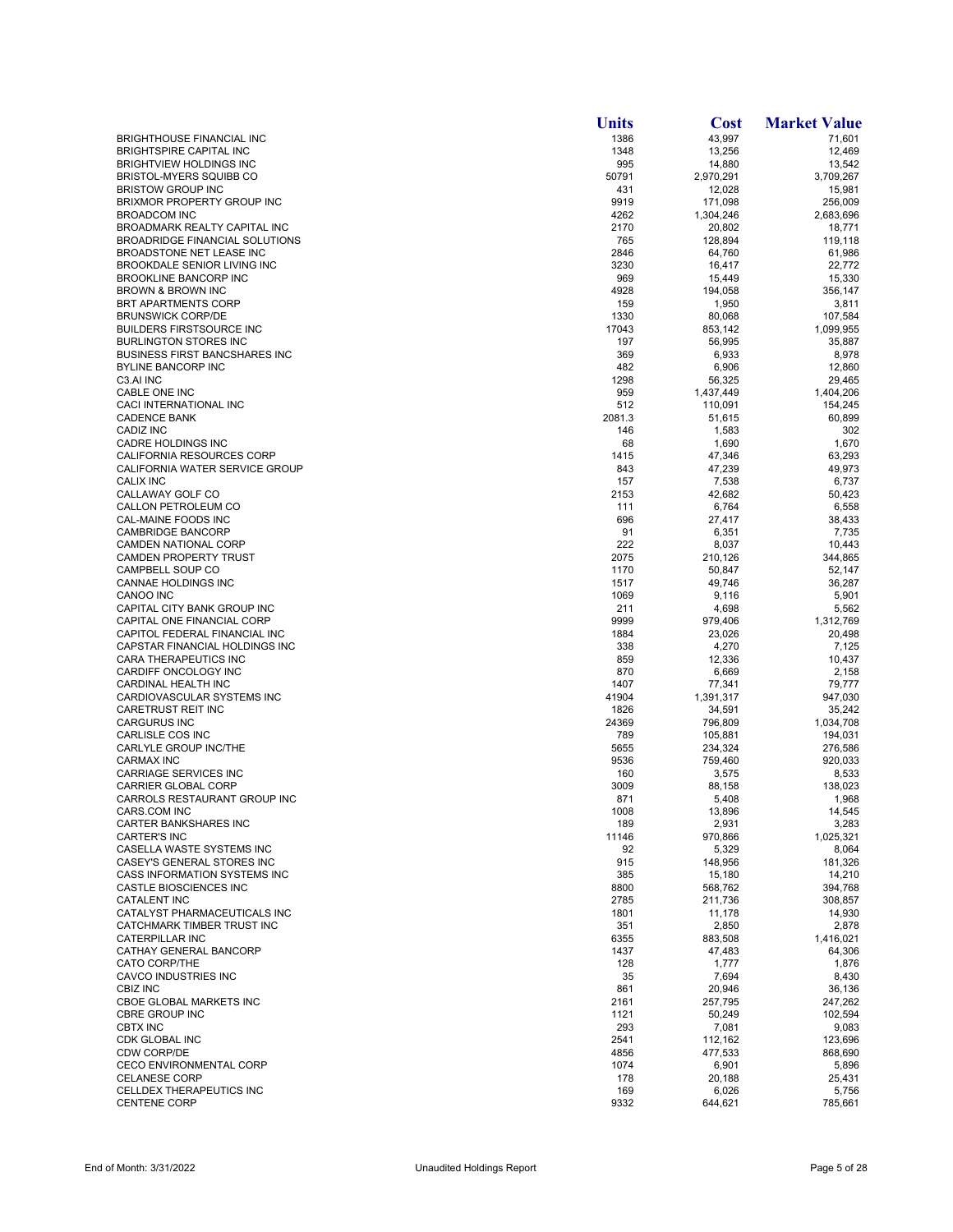|                                                            | <b>Units</b>   | <b>Cost</b>         | <b>Market Value</b>  |
|------------------------------------------------------------|----------------|---------------------|----------------------|
| CENTENNIAL RESOURCE DEVELOPMEN                             | 2863           | 21.131              | 23,104               |
| CENTERPOINT ENERGY INC                                     | 10616          | 285,908             | 325,274              |
| <b>CENTERSPACE</b>                                         | 286            | 19,838              | 28,062               |
| CENTRAL GARDEN & PET CO                                    | 569            | 19,113              | 23,337               |
| CENTRAL PACIFIC FINANCIAL CORP                             | 165            | 4,018               | 4,604                |
| <b>CENTRUS ENERGY CORP</b><br>CENTURY ALUMINUM CO          | 165<br>861     | 8,365               | 5,561<br>22,653      |
| CENTURY COMMUNITIES INC                                    | 221            | 7,624<br>12,098     | 11,839               |
| CERIDIAN HCM HOLDING INC                                   | 3181           | 291,380             | 217,453              |
| <b>CERNER CORP</b>                                         | 1840           | 157,166             | 172,150              |
| <b>CERTARA INC</b>                                         | 1265           | 36,230              | 27,172               |
| CF INDUSTRIES HOLDINGS INC                                 | 4474           | 167,807             | 461,090              |
| CH ROBINSON WORLDWIDE INC                                  | 2957           | 288,097             | 318,498              |
| <b>CHAMPIONX CORP</b>                                      | 2974           | 39,626              | 72,804               |
| CHANGE HEALTHCARE INC                                      | 5708           | 120,763             | 124,434              |
| CHARGEPOINT HOLDINGS INC<br>CHARLES RIVER LABORATORIES INT | 5096<br>63     | 122,998             | 101,308              |
| CHARLES SCHWAB CORP/THE                                    | 24570          | 12,582<br>1,185,499 | 17,890<br>2,071,497  |
| <b>CHART INDUSTRIES INC</b>                                | 243            | 17,920              | 41,740               |
| CHARTER COMMUNICATIONS INC                                 | 1089           | 368,141             | 594,071              |
| <b>CHASE CORP</b>                                          | 92             | 9,730               | 7,996                |
| <b>CHATHAM LODGING TRUST</b>                               | 859            | 7,895               | 11,846               |
| CHEFS' WAREHOUSE INC/THE                                   | 573            | 15,771              | 18,680               |
| CHEGG INC                                                  | 860            | 68,854              | 31,201               |
| <b>CHEMED CORP</b>                                         | 219            | 107,244             | 110,934              |
| <b>CHEMOCENTRYX INC</b>                                    | 901            | 13,083              | 22,588               |
| <b>CHEMOURS CO/THE</b><br>CHESAPEAKE ENERGY CORP           | 1654<br>1720   | 34,636<br>93,059    | 52,068<br>149,640    |
| CHESAPEAKE UTILITIES CORP                                  | 262            | 32,251              | 36,093               |
| <b>CHEVRON CORP</b>                                        | 29540          | 3,133,129           | 4,809,998            |
| <b>CHEWY INC</b>                                           | 36271          | 1,474,817           | 1,479,131            |
| CHICKEN SOUP FOR THE SOUL ENTE                             | 258            | 6,165               | 2,061                |
| CHICO'S FAS INC                                            | 1433           | 3,915               | 6,878                |
| CHIMERA INVESTMENT CORP                                    | 4043           | 55,886              | 48,678               |
| <b>CHIMERIX INC</b>                                        | 436            | 1,346               | 1,997                |
| CHINOOK THERAPEUTICS INC                                   | 696            | 10,755              | 11,387               |
| CHOICE HOTELS INTERNATIONAL IN<br>CHURCH & DWIGHT CO INC   | 10426<br>2320  | 788,940             | 1,477,990<br>230,562 |
| CHUY'S HOLDINGS INC                                        | 269            | 216,049<br>5,779    | 7,263                |
| <b>CIENA CORP</b>                                          | 3481           | 155,905             | 211,053              |
| <b>CIGNA CORP</b>                                          | 4168           | 833,462             | 998,694              |
| CINCINNATI FINANCIAL CORP                                  | 909            | 78,695              | 123,588              |
| <b>CINEMARK HOLDINGS INC</b>                               | 452            | 9,272               | 7,811                |
| <b>CINTAS CORP</b>                                         | 59             | 18,609              | 25,098               |
| <b>CIRRUS LOGIC INC</b>                                    | 1046           | 65,394              | 88,690               |
| <b>CISCO SYSTEMS INC</b>                                   | 71943          | 3,317,222           | 4,011,542            |
| CITIGROUP INC<br>CITIUS PHARMACEUTICALS INC                | 120806<br>2735 | 6,661,323<br>8,662  | 6,451,040<br>4,896   |
| CITIZENS & NORTHERN CORP                                   | 233            | 4,715               | 5,681                |
| CITIZENS FINANCIAL GROUP INC                               | 39471          | 1,345,568           | 1,789,220            |
| CITIZENS INC/TX                                            | 899            | 5,791               | 3,812                |
| <b>CITRIX SYSTEMS INC</b>                                  | 795            | 96,418              | 80.216               |
| CITY HOLDING CO                                            | 178            | 13,221              | 14,009               |
| CITY OFFICE REIT INC                                       | 830            | 7,118               | 14,658               |
| <b>CIVISTA BANCSHARES INC</b>                              | 258            | 4,178               | 6,218                |
| <b>CIVITAS RESOURCES INC</b>                               | 683            | 22,989              | 40,782               |
| <b>CLEAN ENERGY FUELS CORP</b><br><b>CLEAN HARBORS INC</b> | 2853<br>18188  | 10,236<br>1,096,401 | 22,653<br>2,030,508  |
| <b>CLEANSPARK INC</b>                                      | 687            | 8,998               | 8,498                |
| CLEAR CHANNEL OUTDOOR HOLDINGS                             | 5957           | 17,128              | 20,611               |
| <b>CLEARWATER PAPER CORP</b>                               | 292            | 8,951               | 8,185                |
| <b>CLEARWAY ENERGY INC</b>                                 | 1578           | 36,802              | 55,794               |
| CLEVELAND-CLIFFS INC                                       | 10115          | 140,090             | 325,804              |
| <b>CLOROX CO/THE</b>                                       | 231            | 40,046              | 32,116               |
| <b>CLOUDFLARE INC</b>                                      | 136            | 14,568              | 16,279               |
| CME GROUP INC                                              | 3957           | 735,012             | 941,212              |
| <b>CMS ENERGY CORP</b><br>CNA FINANCIAL CORP               | 1361<br>295    | 77,147<br>10,977    | 95,188<br>14,343     |
| CNB FINANCIAL CORP/PA                                      | 245            | 4,986               | 6,448                |
| CNO FINANCIAL GROUP INC                                    | 2704           | 48,667              | 67,843               |
| CNX RESOURCES CORP                                         | 3470           | 35,270              | 71,898               |
| COCA-COLA CO/THE                                           | 63787          | 3,181,985           | 3,954,794            |
| <b>COEUR MINING INC</b>                                    | 1612           | 9,685               | 7,173                |
| <b>COGNEX CORP</b>                                         | 67272          | 2,745,354           | 5,190,035            |
| COGNIZANT TECHNOLOGY SOLUTIONS                             | 6542           | 425,723             | 586,621              |
| <b>COHERENT INC</b><br><b>COHU INC</b>                     | 40             | 5,286               | 10,934               |
|                                                            | 171            | 3,505               | 5,062                |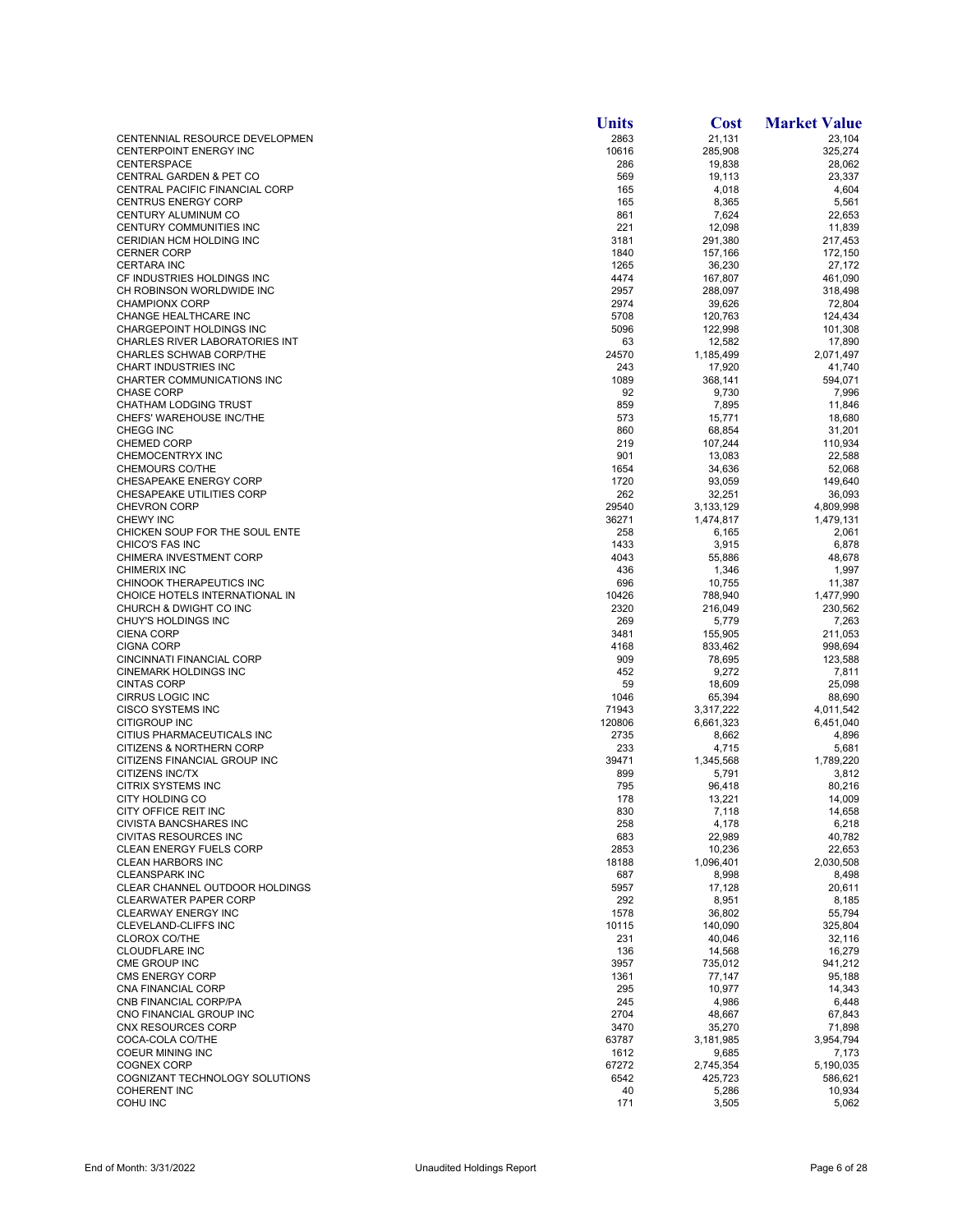|                                                          | <b>Units</b> | <b>Cost</b>       | <b>Market Value</b> |
|----------------------------------------------------------|--------------|-------------------|---------------------|
| COINBASE GLOBAL INC                                      | 4650         | 1,426,108         | 882,849             |
| <b>COLFAX CORP</b>                                       | 3459         | 123,450           | 137,634             |
| COLGATE-PALMOLIVE CO                                     | 15360        | 1,051,710         | 1,164,749           |
| COLUMBIA BANKING SYSTEM INC                              | 1272         | 44,117            | 41,047              |
| COLUMBIA FINANCIAL INC                                   | 244          | 3,546             | 5,248               |
| COLUMBIA SPORTSWEAR CO<br>COLUMBUS MCKINNON CORP/NY      | 614<br>627   | 52,671<br>21,961  | 55,585<br>26,585    |
| <b>COMCAST CORP</b>                                      | 108925       | 4,263,295         | 5,099,869           |
| <b>COMERICA INC</b>                                      | 2943         | 142,890           | 266,135             |
| COMMERCE BANCSHARES INC/MO                               | 3319.601     | 198,986           | 237,650             |
| <b>COMMERCIAL METALS CO</b>                              | 2163         | 40,744            | 90,024              |
| COMMERCIAL VEHICLE GROUP INC                             | 397          | 4,246             | 3,355               |
| COMMSCOPE HOLDING CO INC                                 | 89513        | 1,054,304         | 705,362             |
| COMMUNITY BANK SYSTEM INC                                | 863          | 53,158            | 60,539              |
| COMMUNITY HEALTH SYSTEMS INC                             | 308          | 1,519             | 3,656               |
| COMMUNITY HEALTHCARE TRUST INC                           | 148          | 6,241             | 6,247               |
| COMMUNITY TRUST BANCORP INC                              | 178          | 6,255             | 7,334               |
| COMPUTER PROGRAMS AND SYSTEMS                            | 270          | 8,037             | 9,302               |
| <b>COMSCORE INC</b><br><b>COMSTOCK RESOURCES INC</b>     | 1096<br>1736 | 3,383             | 3,189<br>22,655     |
| COMTECH TELECOMMUNICATIONS COR                           | 534          | 11,877<br>10,454  | 8,378               |
| CONAGRA BRANDS INC                                       | 2341         | 59,468            | 78,587              |
| <b>CONCENTRIX CORP</b>                                   | 870          | 64,707            | 144,907             |
| CONCRETE PUMPING HOLDINGS INC                            | 954          | 5,884             | 6,392               |
| <b>CONDUENT INC</b>                                      | 3364         | 20,259            | 17,358              |
| CONNECTONE BANCORP INC                                   | 645          | 11,461            | 20,646              |
| <b>CONN'S INC</b>                                        | 254          | 3,338             | 3,914               |
| <b>CONOCOPHILLIPS</b>                                    | 25056        | 1,403,433         | 2.505.600           |
| CONSOLIDATED COMMUNICATIONS HO                           | 981          | 6,820             | 5,788               |
| CONSOLIDATED EDISON INC                                  | 2352         | 187,522           | 222,687             |
| <b>CONSTELLATION ENERGY CORP</b>                         | 7520         | 307,413           | 423,000             |
| CONTAINER STORE GROUP INC/THE                            | 471          | 5,497             | 3,848               |
| CONTINENTAL RESOURCES INC/OK<br>COOPER COS INC/THE       | 1536         | 36,313            | 94,203              |
| COOPER-STANDARD HOLDINGS INC                             | 134<br>255   | 40,829            | 55,957              |
| CORE & MAIN INC                                          | 938          | 6,526<br>23,778   | 2,236<br>22,690     |
| <b>CORMEDIX INC</b>                                      | 876          | 6,934             | 4,800               |
| <b>CORNING INC</b>                                       | 38220        | 1,199,737         | 1,410,700           |
| CORPORATE OFFICE PROPERTIES TR                           | 2214         | 55,184            | 63,188              |
| <b>CORTEVA INC</b>                                       | 2959         | 91,360            | 170,083             |
| <b>COSTAR GROUP INC</b>                                  | 363          | 31,260            | 24,179              |
| <b>COSTCO WHOLESALE CORP</b>                             | 3979         | 1,192,234         | 2,291,307           |
| <b>COTERRA ENERGY INC</b>                                | 169818.469   | 2,986,390         | 4,580,004           |
| <b>COTY INC</b>                                          | 7763         | 48,302            | 69,789              |
| <b>COURSERA INC</b>                                      | 1560         | 47,277            | 35,942              |
| <b>COUSINS PROPERTIES INC</b>                            | 3362         | 108,369           | 135,455             |
| COVENANT LOGISTICS GROUP INC                             | 263          | 4,512             | 5,662               |
| <b>COVETRUS INC</b><br><b>COWEN INC</b>                  | 1894         | 45,611            | 31.800              |
| CRA INTERNATIONAL INC                                    | 575<br>37    | 12,484<br>1,530   | 15,583<br>3,118     |
| <b>CRANE CO</b>                                          | 1366         | 93,830            | 147,910             |
| CREDIT ACCEPTANCE CORP                                   | 3392         | 1,257,355         | 1,866,855           |
| CROSS COUNTRY HEALTHCARE INC                             | 594          | 4,354             | 12,872              |
| <b>CROSSFIRST BANKSHARES INC</b>                         | 411          | 3,917             | 6,477               |
| CROWDSTRIKE HOLDINGS INC                                 | 5600         | 1,489,258         | 1,271,648           |
| CROWN CASTLE INTERNATIONAL COR                           | 3551         | 429,449           | 655,515             |
| CROWN HOLDINGS INC                                       | 2185         | 173,523           | 273,322             |
| <b>CRYOPORT INC</b>                                      | 32336        | 1,721,930         | 1,128,850           |
| CSG SYSTEMS INTERNATIONAL INC                            | 508          | 27,538            | 32,294              |
| <b>CSX CORP</b>                                          | 32813        | 758,720           | 1,228,847           |
| CTO REALTY GROWTH INC                                    | 157          | 8,188             | 10,412              |
| <b>CTS CORP</b>                                          | 388          | 10,541            | 13.712              |
| <b>CUBESMART</b>                                         | 4708         | 155,950           | 244,957             |
| <b>CULLEN/FROST BANKERS INC</b><br>CULLINAN ONCOLOGY INC | 7735<br>598  | 675,818<br>14,351 | 1,070,601<br>6,261  |
| <b>CUMMINS INC</b>                                       | 10302        | 1,721,119         | 2,113,043           |
| CUSTOM TRUCK ONE SOURCE INC                              | 685          | 6,088             | 5,747               |
| <b>CUSTOMERS BANCORP INC</b>                             | 470          | 9,104             | 24,506              |
| <b>CVB FINANCIAL CORP</b>                                | 2217         | 44,565            | 51,457              |
| <b>CVR ENERGY INC</b>                                    | 516          | 10,887            | 13,179              |
| <b>CVS HEALTH CORP</b>                                   | 40079        | 2,933,173         | 4,056,396           |
| CYMABAY THERAPEUTICS INC                                 | 1341         | 9,946             | 4,171               |
| DAILY JOURNAL CORP                                       | 22           | 6,101             | 6,864               |
| <b>DANA INC</b>                                          | 1176         | 19,610            | 20,662              |
| <b>DANAHER CORP</b>                                      | 7669         | 1,093,349         | 2,249,548           |
| DARDEN RESTAURANTS INC                                   | 298          | 30,598            | 39,619              |
| DARLING INGREDIENTS INC                                  | 23569        | 659,012           | 1,894,476           |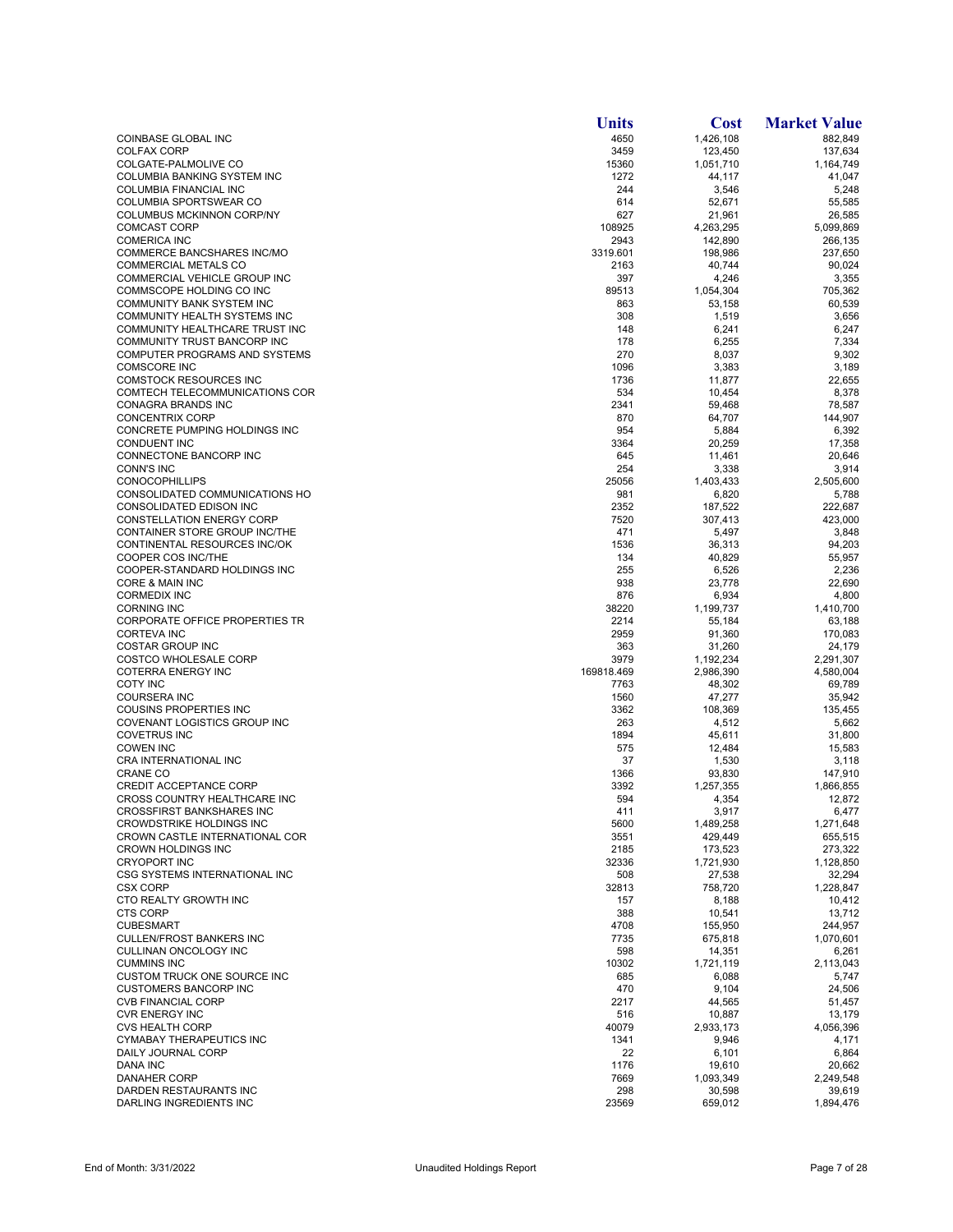|                                                     | <b>Units</b>  | <b>Cost</b>         | <b>Market Value</b> |
|-----------------------------------------------------|---------------|---------------------|---------------------|
| DATADOG INC                                         | 20154         | 1,000,870           | 3,052,726           |
| DATTO HOLDING CORP                                  | 617           | 16,720              | 16,486              |
| DAVE & BUSTER'S ENTERTAINMENT<br>DAVITA INC         | 463<br>168    | 6,757<br>17,411     | 22,733<br>19,002    |
| DECKERS OUTDOOR CORP                                | 442           | 166,833             | 121,006             |
| DEERE & CO                                          | 2398          | 416,288             | 996,273             |
| DEFINITIVE HEALTHCARE CORP                          | 134           | 3,525               | 3,303               |
| DELEK US HOLDINGS INC                               | 1217          | 25,577              | 25,825              |
| DELL TECHNOLOGIES INC                               | 10070         | 436,802             | 505,413             |
| <b>DELUXE CORP</b><br><b>DENNY'S CORP</b>           | 18443<br>240  | 729,117<br>2,797    | 557,716<br>3,434    |
| DENTSPLY SIRONA INC                                 | 7702          | 404,232             | 379,092             |
| <b>DESKTOP METAL INC</b>                            | 1132          | 5,760               | 5,366               |
| <b>DEVON ENERGY CORP</b>                            | 16322         | 297.898             | 965,120             |
| <b>DIAMOND HILL INVESTMENT GROUP</b>                | 44            | 7,561               | 8,241               |
| DIAMONDBACK ENERGY INC                              | 2110          | 122,243             | 289,239             |
| DIAMONDROCK HOSPITALITY CO                          | 3567          | 27,700              | 36,027              |
| DICK'S SPORTING GOODS INC<br>DIGI INTERNATIONAL INC | 1443<br>716   | 81,416<br>10,796    | 144,329<br>15,408   |
| DIGITAL REALTY TRUST INC                            | 3609          | 482,833             | 511,756             |
| DIGITAL TURBINE INC                                 | 18151         | 1,102,227           | 795,195             |
| DIGITALBRIDGE GROUP INC                             | 8055          | 31,687              | 57,996              |
| DIGITALOCEAN HOLDINGS INC                           | 98            | 5,020               | 5,669               |
| <b>DILLARD'S INC</b>                                | 91            | 3,208               | 24,423              |
| DIME COMMUNITY BANCSHARES INC                       | 594           | 14,479              | 20,535              |
| DIODES INC                                          | 175           | 9,641               | 15,223              |
| DISCOVER FINANCIAL SERVICES<br><b>DISCOVERY INC</b> | 543           | 37,133              | 59,833              |
| DISH NETWORK CORP                                   | 87384<br>1032 | 2,386,623<br>29,523 | 2,181,931<br>32,663 |
| DIVERSIFIED HEALTHCARE TRUST                        | 4826          | 21,981              | 15,443              |
| DMC GLOBAL INC                                      | 12052         | 467,052             | 367,586             |
| DOLBY LABORATORIES INC                              | 37416         | 2,473,618           | 2,926,680           |
| DOLLAR GENERAL CORP                                 | 2484          | 498,178             | 553,013             |
| DOLLAR TREE INC                                     | 1037          | 109,255             | 166,076             |
| DOMINION ENERGY INC                                 | 9932          | 725,879             | 843,922             |
| DOMINO'S PIZZA INC                                  | 58            | 25,563              | 23,607              |
| DONALDSON CO INC<br>DONEGAL GROUP INC               | 24027<br>330  | 1,180,943<br>4,705  | 1,247,722<br>4,425  |
| DONNELLEY FINANCIAL SOLUTIONS                       | 472           | 6,673               | 15,699              |
| DOORDASH INC                                        | 122           | 22,267              | 14,297              |
| DOUBLEVERIFY HOLDINGS INC                           | 23900         | 678,534             | 601,563             |
| DOUGLAS ELLIMAN INC                                 | 1058          | 7,070               | 7,723               |
| DOUGLAS EMMETT INC                                  | 4425          | 139,277             | 147,884             |
| <b>DOVER CORP</b>                                   | 662           | 54,314              | 103,868             |
| DOW INC<br>DR HORTON INC                            | 9072<br>949   | 475,162<br>47,688   | 578,068<br>70,710   |
| DRIL-QUIP INC                                       | 635           | 18,808              | 23,717              |
| DRIVEN BRANDS HOLDINGS INC                          | 1273          | 35,608              | 33,454              |
| DSP GROUP INC                                       | 507           | 7,637               | 11,154              |
| DT MIDSTREAM INC                                    | 2327          | 102,930             | 126,263             |
| DTE ENERGY CO                                       | 866           | 84,862              | 114,494             |
| DUCK CREEK TECHNOLOGIES INC                         | 35790         | 1,184,354           | 791,675             |
| DUKE ENERGY CORP                                    | 10854         | 970,971             | 1,211,958           |
| DUKE REALTY CORP<br>DUN & BRADSTREET HOLDINGS INC   | 1284<br>59786 | 37,727<br>1,256,335 | 74,549<br>1,047,451 |
| DUPONT DE NEMOURS INC                               | 13397         | 997,982             | 985,751             |
| DXC TECHNOLOGY CO                                   | 5505          | 129,537             | 179,628             |
| DXP ENTERPRISES INC/TX                              | 324           | 8,681               | 8,777               |
| DYCOM INDUSTRIES INC                                | 127           | 7,997               | 12,098              |
| DYNATRACE INC                                       | 494           | 26,235              | 23,267              |
| DYNE THERAPEUTICS INC                               | 724           | 13,083              | 6,979               |
| <b>DYNEX CAPITAL INC</b>                            | 718           | 11,476              | 11,632              |
| DZS INC<br>E2OPEN PARENT HOLDINGS INC               | 274<br>3828   | 3,387<br>44,514     | 3,800<br>33,725     |
| EAGLE BANCORP INC                                   | 509           | 22,622              | 29,018              |
| <b>EAGLE MATERIALS INC</b>                          | 735           | 66,612              | 94,345              |
| EAGLE PHARMACEUTICALS INC/DE                        | 114           | 5,030               | 5,642               |
| <b>EARTHSTONE ENERGY INC</b>                        | 517           | 1,937               | 6,530               |
| EAST WEST BANCORP INC                               | 2810          | 127,067             | 222,046             |
| EASTERLY GOVERNMENT PROPERTIES                      | 1697          | 36,494              | 35,875              |
| <b>EASTERN BANKSHARES INC</b>                       | 2223          | 35,179              | 47,883              |
| EASTMAN CHEMICAL CO<br><b>EASTMAN KODAK CO</b>      | 362<br>233    | 30,272              | 40,566              |
| <b>EBAY INC</b>                                     | 5341          | 2,335<br>213,944    | 1,526<br>305,826    |
| EBIX INC                                            | 515           | 17,193              | 17,072              |
| <b>ECHOSTAR CORP</b>                                | 662           | 17,882              | 16,113              |
| <b>ECOLAB INC</b>                                   | 6168          | 1,244,525           | 1,089,022           |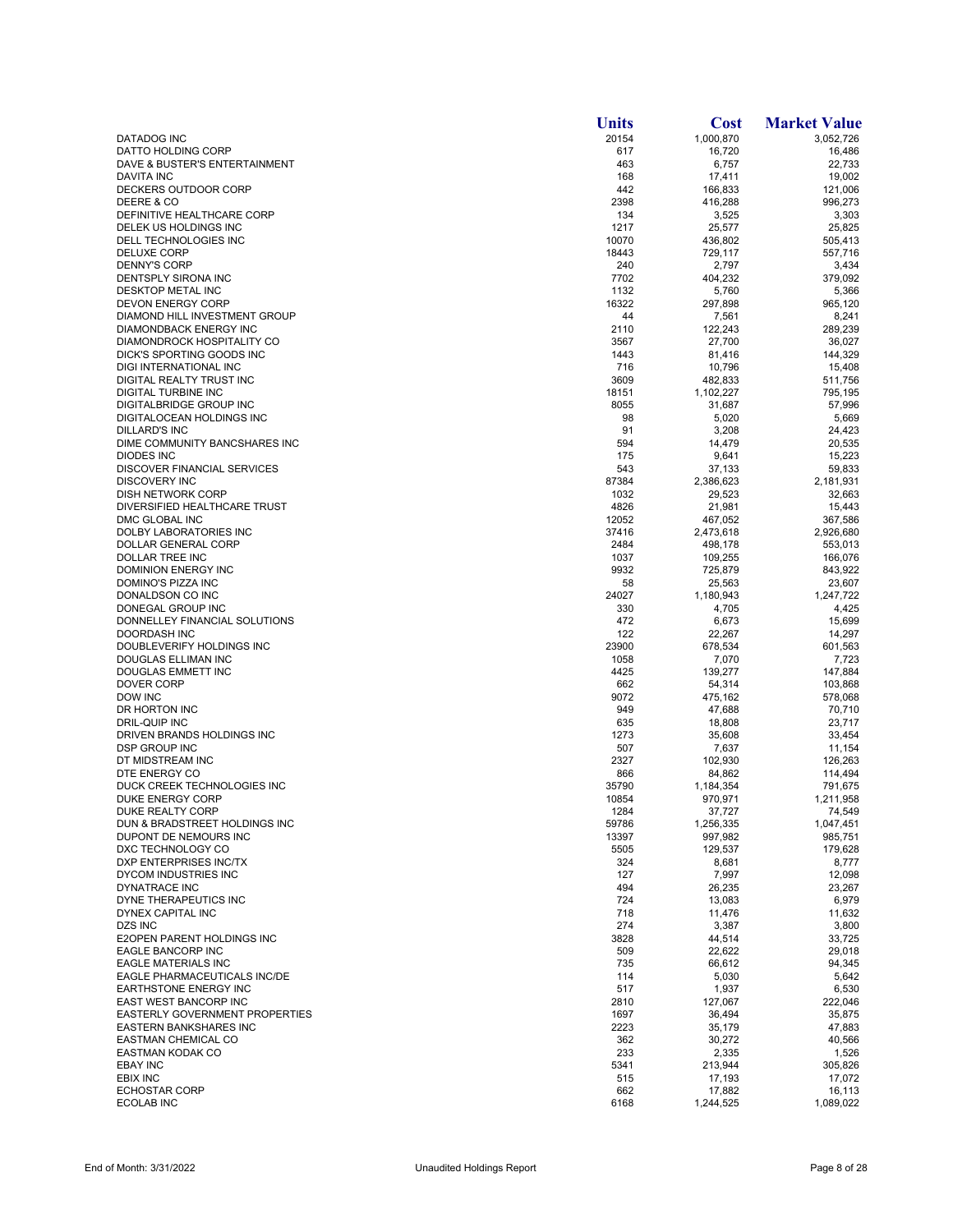|                                                                | <b>Units</b> | <b>Cost</b>        | <b>Market Value</b> |
|----------------------------------------------------------------|--------------|--------------------|---------------------|
| <b>ECOVYST INC</b>                                             | 979          | 14,109             | 11,317              |
| EDGEWELL PERSONAL CARE CO                                      | 925          | 33,398             | 33,920              |
| <b>EDISON INTERNATIONAL</b>                                    | 1546         | 90,075             | 108,375             |
| <b>EDWARDS LIFESCIENCES CORP</b>                               | 6340         | 499,821            | 746,345             |
| EHEALTH INC                                                    | 286          | 17,885             | 3,549               |
| EIGER BIOPHARMACEUTICALS INC<br>EL POLLO LOCO HOLDINGS INC     | 837<br>397   | 7,261<br>5,848     | 6,947<br>4,613      |
| ELANCO ANIMAL HEALTH INC                                       | 1768         | 54,369             | 46,127              |
| ELECTRONIC ARTS INC                                            | 3623         | 386,964            | 458,346             |
| ELEMENT SOLUTIONS INC                                          | 60706        | 781,607            | 1,329,461           |
| ELI LILLY & CO                                                 | 10177        | 1,643,628          | 2,914,387           |
| ELLINGTON FINANCIAL INC                                        | 1192         | 18,350             | 21,158              |
| <b>EMCOR GROUP INC</b>                                         | 1031         | 83,393             | 116,122             |
| <b>EMCORE CORP</b>                                             | 625          | 6,247              | 2,313               |
| <b>EMERALD HOLDING INC</b><br><b>EMERGENT BIOSOLUTIONS INC</b> | 426          | 2,809              | 1,448               |
| <b>EMERSON ELECTRIC CO</b>                                     | 854<br>10745 | 53,422<br>782,043  | 35,065<br>1,053,547 |
| EMPIRE STATE REALTY TRUST INC                                  | 2488         | 26,328             | 24,432              |
| <b>EMPLOYERS HOLDINGS INC</b>                                  | 453          | 16,828             | 18,582              |
| ENANTA PHARMACEUTICALS INC                                     | 314          | 15,381             | 22,351              |
| <b>ENCOMPASS HEALTH CORP</b>                                   | 1213         | 85,124             | 86,256              |
| ENCORE CAPITAL GROUP INC                                       | 430          | 12,420             | 26,974              |
| <b>ENCORE WIRE CORP</b>                                        | 351          | 19,947             | 40,039              |
| <b>ENERSYS</b>                                                 | 705          | 51,361             | 52,572              |
| <b>ENNIS INC</b>                                               | 498          | 8,253              | 9,198               |
| ENOVA INTERNATIONAL INC<br><b>ENPRO INDUSTRIES INC</b>         | 614<br>415   | 12,696             | 23,314<br>40,558    |
| <b>ENTERGY CORP</b>                                            | 845          | 25,549<br>78,792   | 98,654              |
| <b>ENTERPRISE BANCORP INC/MA</b>                               | 136          | 3,737              | 5,456               |
| <b>ENTERPRISE FINANCIAL SERVICES</b>                           | 598          | 18,937             | 28,291              |
| ENTRAVISION COMMUNICATIONS COR                                 | 1224         | 3,422              | 7,846               |
| <b>ENVESTNET INC</b>                                           | 58           | 4,580              | 4,318               |
| <b>ENVISTA HOLDINGS CORP</b>                                   | 3161         | 80,859             | 153,972             |
| <b>EOG RESOURCES INC</b>                                       | 8713         | 717,193            | 1,038,851           |
| <b>EPLUS INC</b>                                               | 496          | 20,525             | 27,806              |
| <b>EPR PROPERTIES</b><br><b>EQT CORP</b>                       | 1681<br>7000 | 78,793<br>114,715  | 91,968<br>240,870   |
| <b>EQUIFAX INC</b>                                             | 435          | 101,501            | 103,139             |
| EQUINIX INC                                                    | 1749         | 1,115,911          | 1,297,093           |
| <b>EQUITABLE HOLDINGS INC</b>                                  | 15003        | 274,402            | 463,743             |
| EQUITRANS MIDSTREAM CORP                                       | 6961         | 67,553             | 58,751              |
| <b>EQUITY BANCSHARES INC</b>                                   | 189          | 4,749              | 6,107               |
| <b>EQUITY COMMONWEALTH</b>                                     | 1824         | 52,549             | 51,455              |
| EQUITY LIFESTYLE PROPERTIES IN                                 | 2070         | 132,951            | 158,314             |
| <b>EQUITY RESIDENTIAL</b><br>ERIE INDEMNITY CO                 | 4433<br>834  | 300,646            | 398,615             |
| <b>ESCALADE INC</b>                                            | 261          | 144,467<br>4,730   | 146,892<br>3,445    |
| <b>ESCO TECHNOLOGIES INC</b>                                   | 372          | 34,672             | 26,010              |
| <b>ESSENTIAL PROPERTIES REALTY TR</b>                          | 2476         | 53,722             | 62,643              |
| <b>ESSENTIAL UTILITIES INC</b>                                 | 4852         | 196,129            | 248,083             |
| <b>ESSEX PROPERTY TRUST INC</b>                                | 412          | 103,846            | 142,338             |
| ESTEE LAUDER COS INC/THE                                       | 3959         | 907,882            | 1,078,115           |
| ETHAN ALLEN INTERIORS INC                                      | 416          | 6,090              | 10,845              |
| ETSY INC                                                       | 8233         | 443.813            | 1,023,197           |
| EURONET WORLDWIDE INC<br><b>EVERCORE INC</b>                   | 10817<br>756 | 1,448,658          | 1,407,833           |
| <b>EVERGY INC</b>                                              | 1175         | 59,604<br>70,118   | 84,158<br>80,300    |
| <b>EVERSOURCE ENERGY</b>                                       | 8668         | 682,140            | 764,431             |
| EVOLENT HEALTH INC                                             | 1118         | 16,332             | 36,111              |
| EW SCRIPPS CO/THE                                              | 1157         | 16,308             | 24,054              |
| <b>EXACT SCIENCES CORP</b>                                     | 45715        | 3,345,952          | 3,196,393           |
| <b>EXELIXIS INC</b>                                            | 849          | 17,621             | 19,247              |
| <b>EXELON CORP</b>                                             | 24072        | 778,104            | 1,146,549           |
| EXPEDITORS INTERNATIONAL OF WA                                 | 1266         | 138,859            | 130,601             |
| EXTRA SPACE STORAGE INC<br><b>EXXON MOBIL CORP</b>             | 442<br>68896 | 69,278             | 90,875              |
| <b>EZCORP INC</b>                                              | 626          | 4,369,541<br>3,885 | 5,690,121<br>3,781  |
| F5 INC                                                         | 28520        | 5,221,542          | 5,959,254           |
| FACTSET RESEARCH SYSTEMS INC                                   | 1004         | 404,452            | 435,887             |
| <b>FAIR ISAAC CORP</b>                                         | 808          | 401.494            | 376,900             |
| FARMERS NATIONAL BANC CORP                                     | 512          | 6,901              | 8,735               |
| <b>FARMLAND PARTNERS INC</b>                                   | 506          | 3,772              | 6,958               |
| FARO TECHNOLOGIES INC                                          | 152          | 10,919             | 7,892               |
| <b>FASTENAL CO</b>                                             | 221          | 10,599             | 13,127              |
| <b>FASTLY INC</b>                                              | 2317         | 132,448            | 40,269              |
| FB FINANCIAL CORP<br>FEDERAL AGRICULTURAL MORTGAGE             | 609<br>138   | 18,846<br>8,707    | 27,052<br>14,970    |
|                                                                |              |                    |                     |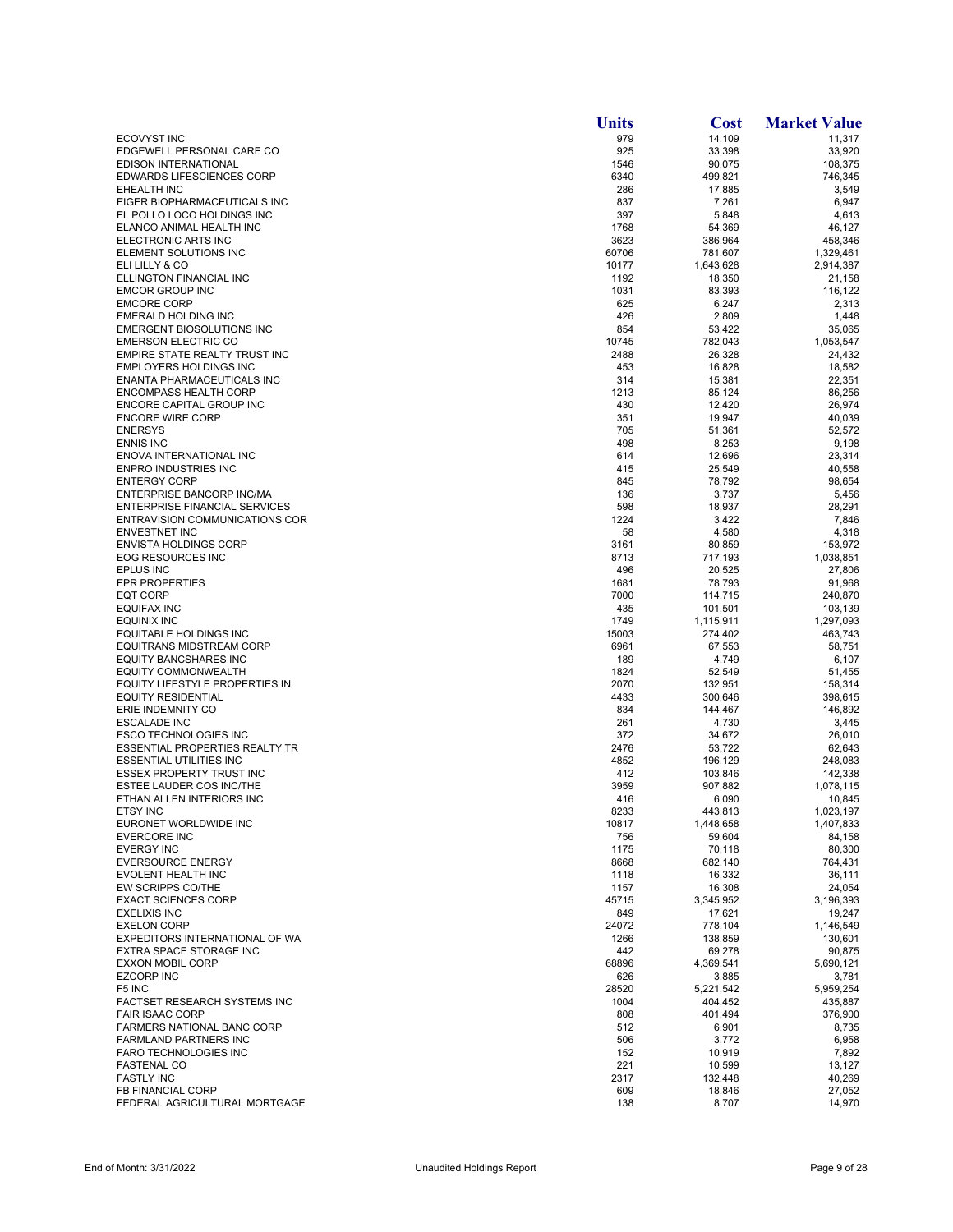|                                                                  | <b>Units</b>   | <b>Cost</b>        | <b>Market Value</b> |
|------------------------------------------------------------------|----------------|--------------------|---------------------|
| FEDERAL REALTY INVESTMENT TRUS                                   | 3880           | 383,040            | 473,632             |
| FEDERATED HERMES INC                                             | 1625           | 48,268             | 55,348              |
| <b>FEDEX CORP</b><br><b>FERRO CORP</b>                           | 14227<br>135   | 2,698,675<br>1,956 | 3,291,986<br>2,935  |
| <b>FIBROGEN INC</b>                                              | 145            | 5,938              | 1,743               |
| FIDELITY D&D BANCORP INC                                         | 70             | 4,017              | 3,250               |
| FIDELITY NATIONAL FINANCIAL IN                                   | 17469          | 603,988            | 853.186             |
| FIDELITY NATIONAL INFORMATION                                    | 8281           | 1,016,852          | 831,578             |
| FIESTA RESTAURANT GROUP INC                                      | 278            | 2,938              | 2,078               |
| <b>FIFTH THIRD BANCORP</b>                                       | 5937           | 174,544            | 255,528             |
| <b>FIGS INC</b><br>FINANCE OF AMERICA COS INC                    | 1134<br>415    | 27,447<br>3,256    | 24,404<br>1,262     |
| FINANCIAL INSTITUTIONS INC                                       | 368            | 8,971              | 11,088              |
| FIRST AMERICAN FINANCIAL CORP                                    | 2483           | 122,987            | 160,948             |
| FIRST BANCORP INC/THE                                            | 194            | 4,710              | 5,836               |
| FIRST BANCORP/SOUTHERN PINES N                                   | 577            | 20,997             | 24.101              |
| FIRST BANCSHARES INC/THE                                         | 352            | 9,506              | 11,848              |
| FIRST BANK/HAMILTON NJ                                           | 154            | 1,434              | 2,190               |
| <b>FIRST BUSEY CORP</b><br>FIRST CITIZENS BANCSHARES INC/        | 998<br>1792.16 | 24,726<br>798,467  | 25,289<br>1,192,862 |
| FIRST COMMONWEALTH FINANCIAL C                                   | 1128           | 14,908             | 17,100              |
| FIRST COMMUNITY BANKSHARES INC                                   | 193            | 4,720              | 5,445               |
| FIRST FINANCIAL BANCORP                                          | 1527           | 31,260             | 35,197              |
| FIRST FINANCIAL BANKSHARES INC                                   | 188            | 8,557              | 8,295               |
| <b>FIRST FINANCIAL CORP/IN</b>                                   | 147            | 5,177              | 6,362               |
| FIRST FOUNDATION INC                                             | 912            | 17,320             | 22.152              |
| FIRST HAWAIIAN INC                                               | 2197           | 46,926             | 61,274              |
| <b>FIRST HORIZON CORP</b>                                        | 11123          | 126,735            | 261,279             |
| FIRST INDUSTRIAL REALTY TRUST<br>FIRST INTERNET BANCORP          | 2472<br>131    | 96,432<br>2,602    | 153,042<br>5,634    |
| FIRST INTERSTATE BANCSYSTEM IN                                   | 1608.93        | 55,099             | 59,160              |
| <b>FIRST MERCHANTS CORP</b>                                      | 947            | 29,809             | 39,395              |
| <b>FIRST MID BANCSHARES INC</b>                                  | 247            | 7,204              | 9,507               |
| FIRST OF LONG ISLAND CORP/THE                                    | 295            | 5,216              | 5,741               |
| FIRST REPUBLIC BANK/CA                                           | 7270           | 690,369            | 1,178,467           |
| FIRST SOLAR INC                                                  | 3432           | 271,550            | 287,396             |
| FIRSTCASH HOLDINGS INC                                           | 618            | 49,140             | 43,470              |
| <b>FIRSTENERGY CORP</b>                                          | 2429           | 92,870             | 111,394             |
| <b>FISERV INC</b><br><b>FISKER INC</b>                           | 7195<br>254    | 715,048<br>4,903   | 729,573<br>3,277    |
| <b>FLAGSTAR BANCORP INC</b>                                      | 872            | 29,953             | 36,973              |
| FLEETCOR TECHNOLOGIES INC                                        | 520            | 124,396            | 129,511             |
| <b>FLOWERS FOODS INC</b>                                         | 4982           | 113,811            | 128,087             |
| <b>FLOWSERVE CORP</b>                                            | 3354           | 110,801            | 120,409             |
| FLUENCE ENERGY INC                                               | 223            | 6,701              | 2,924               |
| FLUENT INC                                                       | 1827           | 4,964              | 3,800               |
| <b>FLUSHING FINANCIAL CORP</b>                                   | 455            | 7,411              | 10,169              |
| <b>FLYWIRE CORP</b><br><b>FMC CORP</b>                           | 154<br>7151    | 4,846<br>797,499   | 4,709<br>940,857    |
| <b>FNB CORP/PA</b>                                               | 20501.6        | 213,908            | 255,245             |
| FOOT LOCKER INC                                                  | 4283           | 195,264            | 127,034             |
| FORD MOTOR CO                                                    | 75497          | 966,300            | 1,276,654           |
| FORESTAR GROUP INC                                               | 710            | 12,168             | 12,610              |
| FORMA THERAPEUTICS HOLDINGS IN                                   | 690            | 15,512             | 6,417               |
| <b>FORMFACTOR INC</b>                                            | 167            | 5,949              | 7,019               |
| <b>FORTIVE CORP</b><br><b>FORTUNE BRANDS HOME &amp; SECURITY</b> | 1534           | 101,564            | 93,467              |
| <b>FOSSIL GROUP INC</b>                                          | 2619<br>770    | 173,507<br>8,856   | 194,539<br>7,423    |
| FOUR CORNERS PROPERTY TRUST IN                                   | 1316           | 37,616             | 35,585              |
| <b>FOX CORP</b>                                                  | 1872           | 69,230             | 70,497              |
| FRANCHISE GROUP INC                                              | 471            | 13,075             | 19,481              |
| FRANKLIN BSP REALTY TRUST INC                                    | 762.2          | 11,919             | 10,656              |
| <b>FRANKLIN RESOURCES INC</b>                                    | 1142           | 32,272             | 31,885              |
| <b>FRANKLIN STREET PROPERTIES COR</b>                            | 1964           | 9,559              | 11,588              |
| FREEPORT-MCMORAN INC                                             | 16132          | 518,149            | 802,406             |
| FREQUENCY THERAPEUTICS INC<br><b>FRONTDOOR INC</b>               | 691<br>471     | 7,473<br>21,644    | 1,465<br>14,059     |
| FRP HOLDINGS INC                                                 | 190            | 9,475              | 10,982              |
| <b>FS BANCORP INC</b>                                            | 136            | 3,300              | 4,216               |
| FTI CONSULTING INC                                               | 641            | 61,209             | 100,778             |
| <b>FUBOTV INC</b>                                                | 3200           | 85,755             | 20,992              |
| FUELCELL ENERGY INC                                              | 1818           | 31,906             | 10,472              |
| FULCRUM THERAPEUTICS INC                                         | 584            | 9,289              | 13,812              |
| <b>FULGENT GENETICS INC</b>                                      | 329            | 26,485             | 20,533              |
| <b>FULTON FINANCIAL CORP</b>                                     | 2755           | 36,333             | 45,788              |
| <b>FUTUREFUEL CORP</b><br><b>G1 THERAPEUTICS INC</b>             | 671<br>373     | 8,214<br>6,717     | 6,529<br>2,835      |
|                                                                  |                |                    |                     |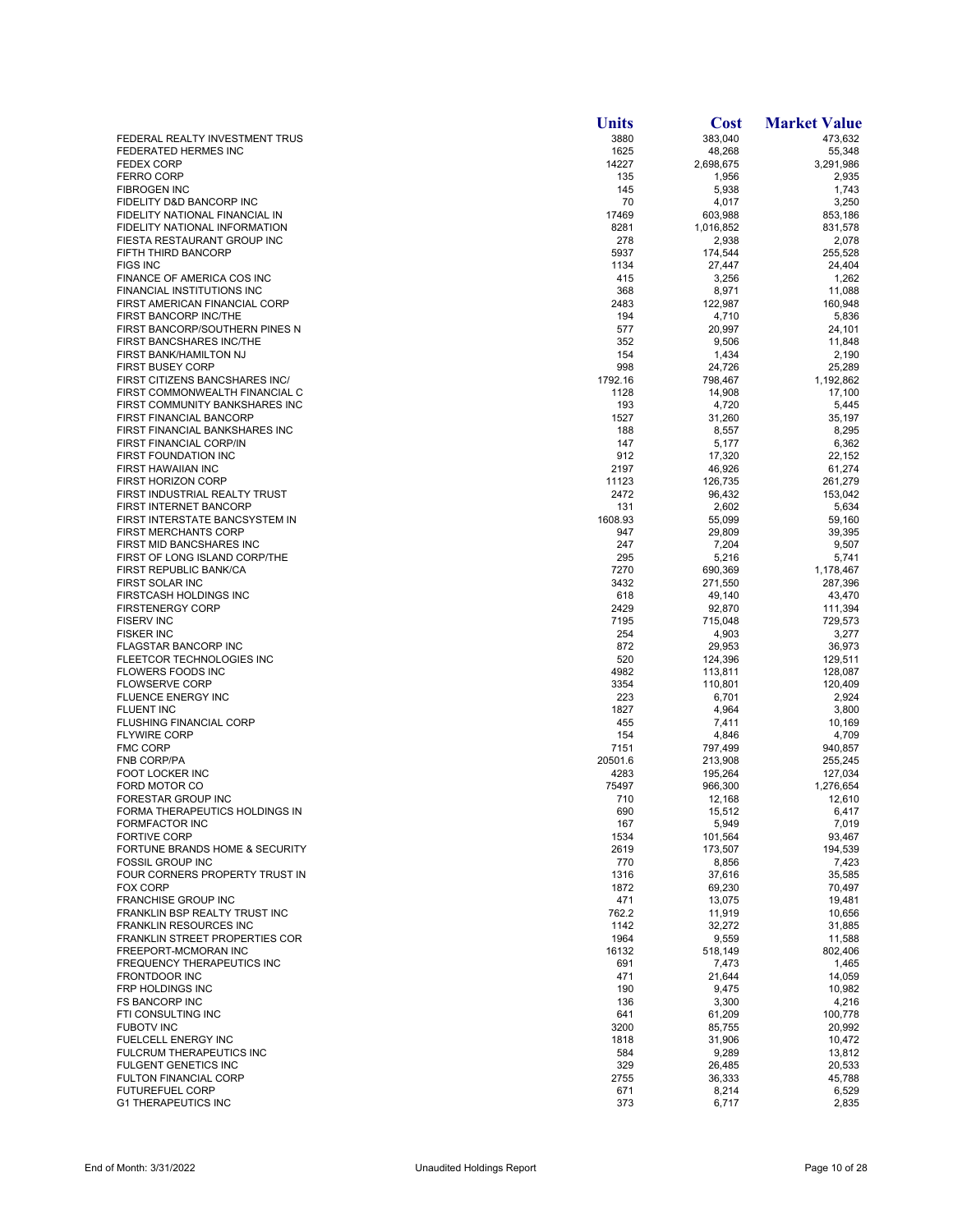|                                                                | <b>Units</b>  | Cost                 | <b>Market Value</b>    |
|----------------------------------------------------------------|---------------|----------------------|------------------------|
| <b>GANNETT CO INC</b>                                          | 2602          | 11,864               | 11,735                 |
| <b>GAP INC/THE</b>                                             | 4349          | 89,465               | 61,234                 |
| <b>GATOS SILVER INC</b>                                        | 420           | 6,183                | 1,814                  |
| <b>GATX CORP</b>                                               | 622           | 47,905               | 76,711                 |
| GCP APPLIED TECHNOLOGIES INC                                   | 1099          | 27,895               | 34,531                 |
| <b>GENERAC HOLDINGS INC</b><br><b>GENERAL ELECTRIC CO</b>      | 4417<br>77568 | 354,790<br>5,295,323 | 1,312,997<br>7,097,472 |
| <b>GENERAL MILLS INC</b>                                       | 10888         | 508,813              | 737,335                |
| <b>GENERAL MOTORS CO</b>                                       | 96391         | 3,656,549            | 4,216,142              |
| <b>GENESCO INC</b>                                             | 216           | 7,543                | 13,740                 |
| <b>GENIUS BRANDS INTERNATIONAL IN</b>                          | 6359          | 11,046               | 6,486                  |
| <b>GENTEX CORP</b>                                             | 132519        | 3,568,938            | 3,865,579              |
| <b>GENTHERM INC</b>                                            | 12811         | 511,984              | 935,715                |
| <b>GENUINE PARTS CO</b>                                        | 3593          | 376,408              | 452,790                |
| <b>GENWORTH FINANCIAL INC</b>                                  | 8467          | 36,567               | 32,005                 |
| GERMAN AMERICAN BANCORP INC                                    | 411           | 12,462               | 15,614                 |
| <b>GERON CORP</b><br><b>GETTY REALTY CORP</b>                  | 5471<br>737   | 9,676                | 7,441                  |
| <b>GEVO INC</b>                                                | 3896          | 21,037<br>29,362     | 21,093<br>18,233       |
| GIBRALTAR INDUSTRIES INC                                       | 510           | 26,546               | 21,905                 |
| <b>G-III APPAREL GROUP LTD</b>                                 | 811           | 18,614               | 21,938                 |
| GILEAD SCIENCES INC                                            | 15935         | 1,021,088            | 947,336                |
| <b>GLACIER BANCORP INC</b>                                     | 1718.086      | 67,711               | 86,385                 |
| <b>GLADSTONE COMMERCIAL CORP</b>                               | 609           | 12,724               | 13,410                 |
| <b>GLADSTONE LAND CORP</b>                                     | 239           | 3,188                | 8,704                  |
| <b>GLATFELTER CORP</b>                                         | 738           | 9,909                | 9,136                  |
| <b>GLAUKOS CORP</b>                                            | 13708         | 797,008              | 792,597                |
| <b>GLOBAL INDUSTRIAL CO</b>                                    | 46            | 1,341                | 1,483                  |
| <b>GLOBAL MEDICAL REIT INC</b>                                 | 1235          | 14,893               | 20,155                 |
| <b>GLOBAL NET LEASE INC</b>                                    | 2501          | 40,088               | 39,341                 |
| <b>GLOBAL PAYMENTS INC</b>                                     | 4102          | 667,200              | 561,318                |
| <b>GLOBE LIFE INC</b><br><b>GLOBUS MEDICAL INC</b>             | 9688<br>1307  | 905,187<br>68,447    | 974.613<br>96,430      |
| <b>GMS INC</b>                                                 | 859           | 26,623               | 42,752                 |
| <b>GODADDY INC</b>                                             | 645           | 54,605               | 53,987                 |
| GOGO INC                                                       | 920           | 10,750               | 17,535                 |
| <b>GOHEALTH INC</b>                                            | 699           | 9,394                | 825                    |
| GOLDMAN SACHS GROUP INC/THE                                    | 13573         | 3,224,521            | 4,480,447              |
| GOODRX HOLDINGS INC                                            | 23500         | 1,114,840            | 454,255                |
| GOODYEAR TIRE & RUBBER CO/THE                                  | 4725          | 59,737               | 67,520                 |
| GOOSEHEAD INSURANCE INC                                        | 269           | 26,783               | 21,135                 |
| GORMAN-RUPP CO/THE                                             | 504           | 16,814               | 18,084                 |
| GOSSAMER BIO INC                                               | 1129          | 11,816               | 9,800                  |
| <b>GRACO INC</b>                                               | 25001         | 1,224,931            | 1,743,070              |
| <b>GRAFTECH INTERNATIONAL LTD</b><br><b>GRAHAM HOLDINGS CO</b> | 488<br>68     | 5,058<br>37,939      | 4,695<br>41,580        |
| <b>GRAND CANYON EDUCATION INC</b>                              | 837           | 81,706               | 81,281                 |
| <b>GRANITE CONSTRUCTION INC</b>                                | 903           | 27,930               | 29.618                 |
| <b>GRANITE POINT MORTGAGE TRUST I</b>                          | 953           | 11,060               | 10,597                 |
| <b>GRAPHIC PACKAGING HOLDING CO</b>                            | 68557         | 1,227,691            | 1,373,882              |
| <b>GRAY TELEVISION INC</b>                                     | 1684          | 30,239               | 37,166                 |
| <b>GREAT AJAX CORP</b>                                         | 289           | 2,819                | 3,390                  |
| <b>GREAT LAKES DREDGE &amp; DOCK CORP</b>                      | 1467          | 15.419               | 20,582                 |
| <b>GREAT SOUTHERN BANCORP INC</b>                              | 166           | 7,396                | 9,796                  |
| <b>GREEN BRICK PARTNERS INC</b>                                | 349           | 6,425                | 6,896                  |
| <b>GREEN DOT CORP</b>                                          | 708           | 36,754               | 19,456                 |
| <b>GREEN PLAINS INC</b><br><b>GREENBRIER COS INC/THE</b>       | 633<br>603    | 8,408<br>19,924      | 19.629                 |
| <b>GREIF INC</b>                                               | 502           | 20,365               | 31,061<br>32,524       |
| <b>GRIFFON CORP</b>                                            | 1105          | 20,643               | 22,133                 |
| <b>GRITSTONE BIO INC</b>                                       | 982           | 5,472                | 4,046                  |
| <b>GROCERY OUTLET HOLDING CORP</b>                             | 2006          | 68,625               | 65,757                 |
| <b>GROUP 1 AUTOMOTIVE INC</b>                                  | 286           | 23,039               | 47,999                 |
| <b>GROUPON INC</b>                                             | 35            | 943                  | 673                    |
| GTY TECHNOLOGY HOLDINGS INC                                    | 722           | 3,055                | 2,332                  |
| <b>GUARANTY BANCSHARES INC/TX</b>                              | 138           | 3,689                | 4,830                  |
| GUESS? INC                                                     | 530           | 9,018                | 11,581                 |
| GUIDEWIRE SOFTWARE INC                                         | 33342         | 2,785,929            | 3,154,820              |
| <b>GXO LOGISTICS INC</b>                                       | 297           | 11,010               | 21,188                 |
| <b>H&amp;R BLOCK INC</b>                                       | 872           | 17,455               | 22,707                 |
| <b>HAEMONETICS CORP</b>                                        | 306           | 23,185               | 19,345                 |
| HAIN CELESTIAL GROUP INC/THE                                   | 1837          | 56,286               | 63,193                 |
| <b>HALLIBURTON CO</b><br><b>HAMILTON LANE INC</b>              | 28080<br>5827 | 570,251<br>417,633   | 1,063,390<br>450,369   |
| <b>HANCOCK WHITNEY CORP</b>                                    | 1579          | 42,391               | 82,345                 |
| <b>HANESBRANDS INC</b>                                         | 3151          | 41,292               | 46,918                 |
| <b>HANMI FINANCIAL CORP</b>                                    | 240           | 4,730                | 5,906                  |
|                                                                |               |                      |                        |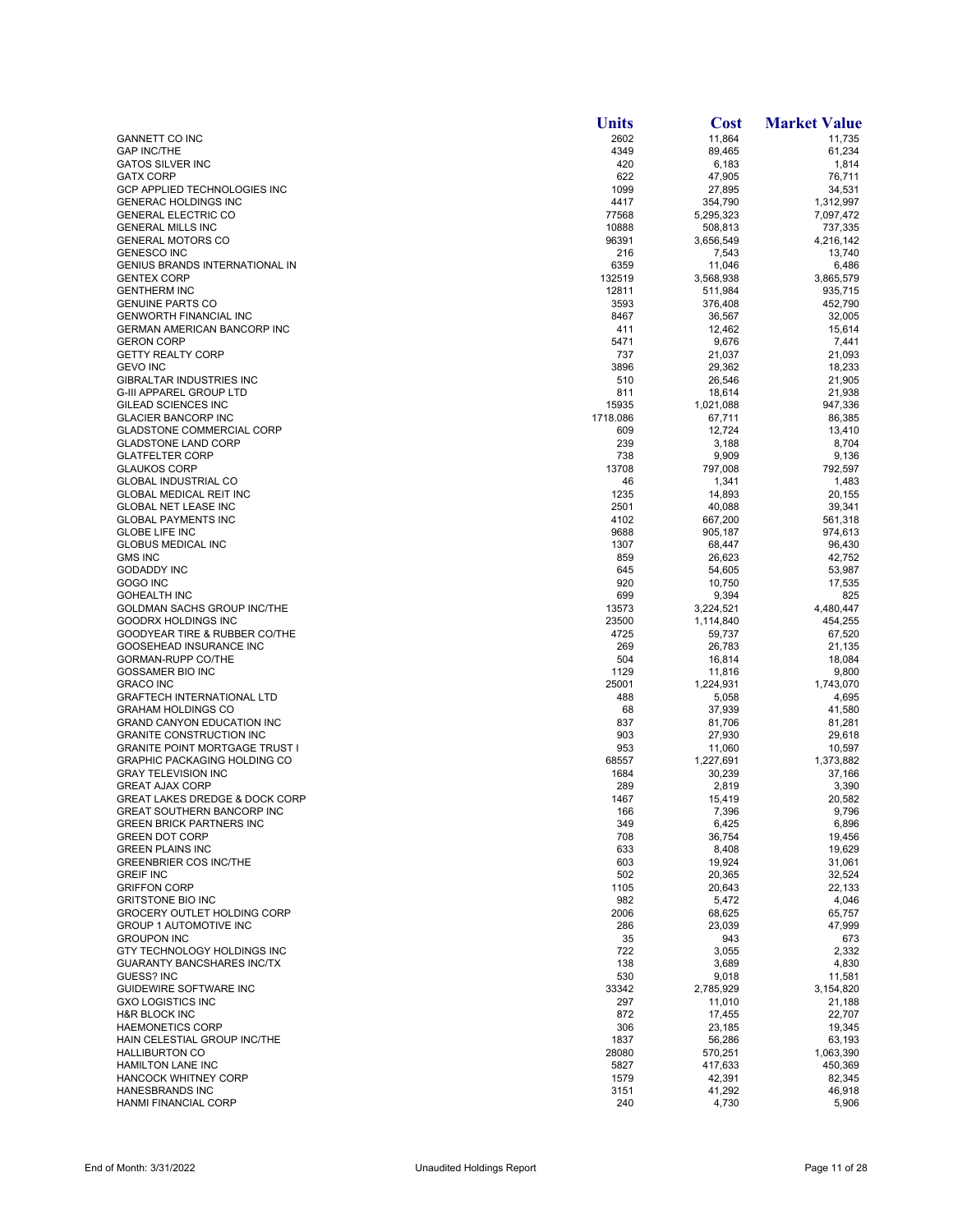|                                                                         | <b>Units</b>  | <b>Cost</b>          | <b>Market Value</b>  |
|-------------------------------------------------------------------------|---------------|----------------------|----------------------|
| HANNON ARMSTRONG SUSTAINABLE I                                          | 1305          | 55,493               | 61,896               |
| HANOVER INSURANCE GROUP INC/TH                                          | 920           | 106,147              | 137,558              |
| HARBORONE BANCORP INC<br>HARLEY-DAVIDSON INC                            | 601<br>14330  | 5,601                | 8,426                |
| <b>HARMONIC INC</b>                                                     | 1272          | 471,904<br>7,252     | 564,602<br>11,817    |
| <b>HARSCO CORP</b>                                                      | 850           | 12,723               | 10,404               |
| HARTFORD FINANCIAL SERVICES GR                                          | 28354         | 1,400,014            | 2,036,101            |
| HARVARD BIOSCIENCE INC                                                  | 92            | 670                  | 571                  |
| <b>HASBRO INC</b>                                                       | 4999          | 476,605              | 409,518              |
| HAVERTY FURNITURE COS INC                                               | 88            | 2,018                | 2,413                |
| HAWAIIAN ELECTRIC INDUSTRIES I<br><b>HAWAIIAN HOLDINGS INC</b>          | 2117<br>1017  | 78,278<br>16,405     | 89,570<br>20,035     |
| <b>HAWKINS INC</b>                                                      | 129           | 2,576                | 5,921                |
| HAYNES INTERNATIONAL INC                                                | 201           | 6,262                | 8,563                |
| HAYWARD HOLDINGS INC                                                    | 1493          | 33,357               | 24,814               |
| HB FULLER CO                                                            | 781           | 44,610               | 51,601               |
| HCA HEALTHCARE INC                                                      | 5796          | 959,223              | 1,452,594            |
| <b>HCI GROUP INC</b><br>HEALTHCARE REALTY TRUST INC                     | 119<br>2592   | 5,867                | 8,113                |
| <b>HEALTHCARE SERVICES GROUP INC</b>                                    | 768           | 77,803<br>22,455     | 71,228<br>14,262     |
| HEALTHCARE TRUST OF AMERICA IN                                          | 4895          | 128,822              | 153,409              |
| HEALTHPEAK PROPERTIES INC                                               | 2578          | 72,092               | 88,503               |
| <b>HEALTHSTREAM INC</b>                                                 | 500           | 10,540               | 9,960                |
| <b>HEARTLAND EXPRESS INC</b>                                            | 926           | 17,114               | 13,029               |
| HEARTLAND FINANCIAL USA INC                                             | 774           | 32,589               | 37,020               |
| <b>HECLA MINING CO</b>                                                  | 6658          | 26,886               | 43,743               |
| <b>HEIDRICK &amp; STRUGGLES INTERNATI</b>                               | 229           | 6,090                | 9,064                |
| <b>HELIOS TECHNOLOGIES INC</b><br><b>HELIX ENERGY SOLUTIONS GROUP I</b> | 15985<br>3213 | 871,138<br>13,217    | 1,282,796<br>15,358  |
| <b>HELMERICH &amp; PAYNE INC</b>                                        | 1845          | 51,240               | 78,929               |
| HEMISPHERE MEDIA GROUP INC                                              | 565           | 6,248                | 2,588                |
| HENRY SCHEIN INC                                                        | 2773          | 204,762              | 241,778              |
| <b>HERC HOLDINGS INC</b>                                                | 8956          | 1,057,011            | 1,496,458            |
| HERITAGE COMMERCE CORP                                                  | 979           | 11,126               | 11,014               |
| HERITAGE FINANCIAL CORP/WA                                              | 575           | 15,298               | 14,410               |
| HERITAGE INSURANCE HOLDINGS IN                                          | 500           | 5,514                | 3,570                |
| HERITAGE-CRYSTAL CLEAN INC                                              | 213           | 4,394                | 6,307                |
| <b>HERSHA HOSPITALITY TRUST</b><br><b>HERSHEY CO/THE</b>                | 607<br>169    | 4,057<br>23,507      | 5,512<br>36,610      |
| <b>HESS CORP</b>                                                        | 16122         | 738,220              | 1,725,699            |
| HEWLETT PACKARD ENTERPRISE CO                                           | 22292         | 282,101              | 372,499              |
| <b>HEXCEL CORP</b>                                                      | 3414          | 170,771              | 203,031              |
| HF FOODS GROUP INC                                                      | 841           | 4,460                | 5,601                |
| HF SINCLAIR CORP                                                        | 3646          | 110,506              | 145,293              |
| <b>HIBBETT INC</b>                                                      | 23            | 674                  | 1,020                |
| HIGHWOODS PROPERTIES INC<br><b>HILLENBRAND INC</b>                      | 2796<br>839   | 106,700<br>28,995    | 127,889<br>37,059    |
| <b>HILLTOP HOLDINGS INC</b>                                             | 1134          | 23,261               | 33,340               |
| HILTON WORLDWIDE HOLDINGS INC                                           | 462           | 34,207               | 70,104               |
| HINGHAM INSTITUTION FOR SAVING                                          | 14            | 3,114                | 4,805                |
| <b>HNI CORP</b>                                                         | 721           | 25,211               | 26,713               |
| <b>HOLOGIC INC</b>                                                      | 815           | 52,282               | 62,608               |
| HOME BANCORP INC                                                        | 88            | 2,590                | 3,590                |
| <b>HOME BANCSHARES INC/AR</b>                                           | 2712          | 46,341               | 61,291               |
| HOME DEPOT INC/THE<br>HOMESTREET INC                                    | 10230<br>293  | 2,036,167<br>10,797  | 3,062,146<br>13,882  |
| HOMETRUST BANCSHARES INC                                                | 258           | 7,229                | 7,619                |
| HOMOLOGY MEDICINES INC                                                  | 953           | 6,971                | 2,897                |
| <b>HOOKER FURNISHINGS CORP</b>                                          | 146           | 4,025                | 2,765                |
| HOPE BANCORP INC                                                        | 1573          | 17,985               | 25,294               |
| HORACE MANN EDUCATORS CORP                                              | 679           | 26,906               | 28,403               |
| HORIZON BANCORP INC/IN                                                  | 799           | 14,059               | 14,917               |
| HORMEL FOODS CORP                                                       | 1436          | 63,490               | 74,011               |
| HOST HOTELS & RESORTS INC<br><b>HOSTESS BRANDS INC</b>                  | 18578<br>2289 | 313,995<br>36,865    | 360,971<br>50,221    |
| <b>HOUGHTON MIFFLIN HARCOURT CO</b>                                     | 106           | 483                  | 2,227                |
| HOULIHAN LOKEY INC                                                      | 110           | 8,893                | 9,658                |
| HOVNANIAN ENTERPRISES INC                                               | 81            | 9,718                | 4,787                |
| HOWARD HUGHES CORP/THE                                                  | 878           | 67,929               | 90,970               |
| HOWMET AEROSPACE INC                                                    | 9477          | 206,439              | 340,603              |
| HP INC                                                                  | 4557          | 110,286              | 165,419              |
| HUB GROUP INC                                                           | 587           | 27,811               | 45,322               |
| HUBBELL INC<br>HUDSON PACIFIC PROPERTIES INC                            | 1285<br>8698  | 177,237              | 236,144              |
| <b>HUMANA INC</b>                                                       | 3174          | 217,964<br>1,178,553 | 241,370<br>1,381,230 |
| HUNTINGTON BANCSHARES INC/OH                                            | 19885         | 261,902              | 290,719              |
| <b>HUNTSMAN CORP</b>                                                    | 4215          | 91,226               | 158,105              |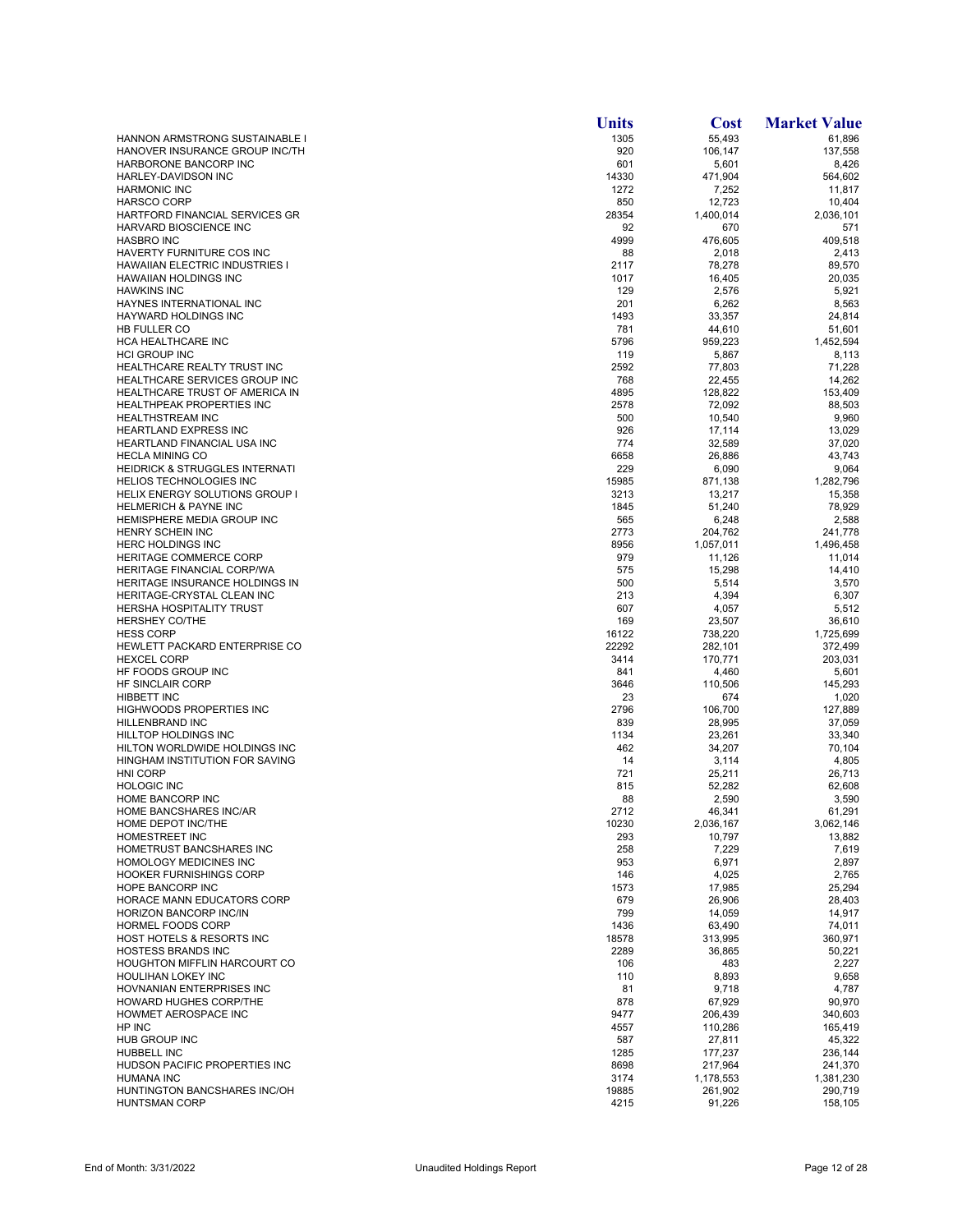|                                                          | <b>Units</b>  | <b>Cost</b>          | <b>Market Value</b>  |
|----------------------------------------------------------|---------------|----------------------|----------------------|
| HURON CONSULTING GROUP INC                               | 378           | 17,321               | 17,316               |
| <b>HYATT HOTELS CORP</b>                                 | 7546          | 596,800              | 720,266              |
| <b>HYLIION HOLDINGS CORP</b>                             | 2064          | 21,929               | 9,144                |
| HYSTER-YALE MATERIALS HANDLING                           | 253           | 12,701               | 8,402                |
| IAC/INTERACTIVECORP                                      | 1322          | 180,774              | 132,570              |
| <b>IBIO INC</b>                                          | 4560          | 7,253                | 1,953                |
| ICF INTERNATIONAL INC<br><b>ICU MEDICAL INC</b>          | 336<br>870    | 26,902<br>179,292    | 31.631<br>193,697    |
| <b>IDACORP INC</b>                                       | 994           | 91,811               | 114,668              |
| <b>IDEANOMICS INC</b>                                    | 10460         | 24,817               | 11,715               |
| <b>IDEAYA BIOSCIENCES INC</b>                            | 501           | 8,055                | 5,606                |
| <b>IDEX CORP</b>                                         | 7676          | 987,370              | 1,471,719            |
| <b>IHEARTMEDIA INC</b>                                   | 1151          | 13,089               | 21,765               |
| <b>II-VI INC</b>                                         | 31677         | 1,230,090            | 2,296,266            |
| ILLINOIS TOOL WORKS INC                                  | 2775          | 387,590              | 581,085              |
| <b>ILLUMINA INC</b>                                      | 1259          | 426,188              | 439,895              |
| <b>IMMUNITYBIO INC</b>                                   | 1399          | 16,769               | 7,848                |
| <b>IMMUNOGEN INC</b>                                     | 1929          | 9,315                | 9,182                |
| <b>INARI MEDICAL INC</b>                                 | 9523          | 808,926              | 863,165              |
| INDEPENDENCE REALTY TRUST INC                            | 4127          | 77,093               | 109,118              |
| <b>INDEPENDENT BANK CORP</b>                             | 847.675       | 58,338               | 69,247               |
| <b>INDEPENDENT BANK CORP/MI</b>                          | 465           | 7,857                | 10,230               |
| <b>INDEPENDENT BANK GROUP INC</b>                        | 649           | 35,269               | 46,183               |
| INDUSTRIAL LOGISTICS PROPERTIE<br><b>INFORMATICA INC</b> | 1212<br>28475 | 26,482<br>800,775    | 27,476<br>562,097    |
| INFRASTRUCTURE AND ENERGY ALTE                           | 446           | 5,559                | 5,285                |
| INGERSOLL RAND INC                                       | 37316         | 1,144,646            | 1,878,861            |
| <b>INGLES MARKETS INC</b>                                | 274           | 10,828               | 24,400               |
| <b>INGREDION INC</b>                                     | 1664          | 137,659              | 145,018              |
| <b>INNOSPEC INC</b>                                      | 310           | 27,947               | 28,691               |
| INNOVATIVE INDUSTRIAL PROPERTI                           | 243           | 43,516               | 49,912               |
| <b>INNOVIVA INC</b>                                      | 642           | 8,670                | 12,423               |
| <b>INOGEN INC</b>                                        | 23236         | 2,505,672            | 753,311              |
| INOVIO PHARMACEUTICALS INC                               | 3462          | 31,972               | 12,429               |
| <b>INOZYME PHARMA INC</b>                                | 413           | 7,002                | 1,689                |
| <b>INSEEGO CORP</b>                                      | 1556          | 13,525               | 6,302                |
| INSIGHT ENTERPRISES INC                                  | 428           | 24,167               | 45,933               |
| INSTEEL INDUSTRIES INC                                   | 293           | 6,394                | 10,838               |
| <b>INSTIL BIO INC</b>                                    | 574           | 9,825                | 6,171                |
| <b>INSULET CORP</b>                                      | 1530          | 392,351              | 407,577              |
| <b>INTEGER HOLDINGS CORP</b>                             | 567           | 49,287               | 45,683               |
| INTEGRA LIFESCIENCES HOLDINGS                            | 21232         | 1,063,278            | 1,364,368            |
| <b>INTEL CORP</b>                                        | 67323         | 3,213,983            | 3,336,528            |
| INTERACTIVE BROKERS GROUP INC                            | 222<br>6321   | 12,270               | 14,632               |
| INTERCONTINENTAL EXCHANGE INC<br>INTERDIGITAL INC        | 16050         | 550,398<br>1,041,154 | 835,131<br>1,023,990 |
| <b>INTERFACE INC</b>                                     | 849           | 7,591                | 11,521               |
| INTERNATIONAL BANCSHARES CORP                            | 1068          | 35,946               | 45.080               |
| INTERNATIONAL BUSINESS MACHINE                           | 16810         | 1,955,285            | 2,185,636            |
| INTERNATIONAL FLAVORS & FRAGRA                           | 1950          | 256,462              | 256,094              |
| <b>INTERNATIONAL PAPER CO</b>                            | 13952         | 542,445              | 643,885              |
| INTERPUBLIC GROUP OF COS INC/T                           | 8621          | 189,368              | 305,614              |
| <b>INTREPID POTASH INC</b>                               | 183           | 5,883                | 15,032               |
| <b>INTUIT INC</b>                                        | 8998          | 2.001.597            | 4.326.598            |
| INTUITIVE SURGICAL INC                                   | 10097         | 1,688,525            | 3,046,063            |
| <b>INVACARE CORP</b>                                     | 640           | 4,328                | 902                  |
| INVESCO MORTGAGE CAPITAL INC                             | 4582          | 26,577               | 10,447               |
| <b>INVESTORS BANCORP INC</b>                             | 2467          | 26,230               | 36,832               |
| <b>INVESTORS TITLE CO</b>                                | 23            | 3,772                | 4,674                |
| <b>INVITAE CORP</b>                                      | 2956          | 89,780               | 23,559               |
| <b>INVITATION HOMES INC</b>                              | 2064          | 51,641               | 82,932               |
| <b>IONIS PHARMACEUTICALS INC</b>                         | 281<br>56746  | 14,311               | 10,408               |
| <b>IOVANCE BIOTHERAPEUTICS INC</b>                       | 11220         | 1,535,210            | 944,821              |
| <b>IPG PHOTONICS CORP</b><br><b>IQVIA HOLDINGS INC</b>   | 289           | 1,726,621<br>35,851  | 1,231,507<br>66,820  |
| IRIDIUM COMMUNICATIONS INC                               | 527           | 13,880               | 21,249               |
| <b>IRON MOUNTAIN INC</b>                                 | 1974          | 57,420               | 109,379              |
| <b>IRONWOOD PHARMACEUTICALS INC</b>                      | 82193         | 765,324              | 1,033,988            |
| <b>ISTAR INC</b>                                         | 1227          | 15,545               | 28,724               |
| <b>ITEOS THERAPEUTICS INC</b>                            | 375           | 9,976                | 12,068               |
| <b>ITRON INC</b>                                         | 9874          | 567,330              | 520,162              |
| <b>ITT INC</b>                                           | 2164          | 133,711              | 162,754              |
| <b>IVERIC BIO INC</b>                                    | 1664          | 13,300               | 28,005               |
| <b>J M SMUCKER CO/THE</b>                                | 537           | 57,880               | 72,715               |
| <b>JABIL INC</b>                                         | 542           | 17,465               | 33,458               |
| JACK HENRY & ASSOCIATES INC                              | 1160          | 193,252              | 228,578              |
| JACK IN THE BOX INC                                      | 334           | 27,714               | 31,199               |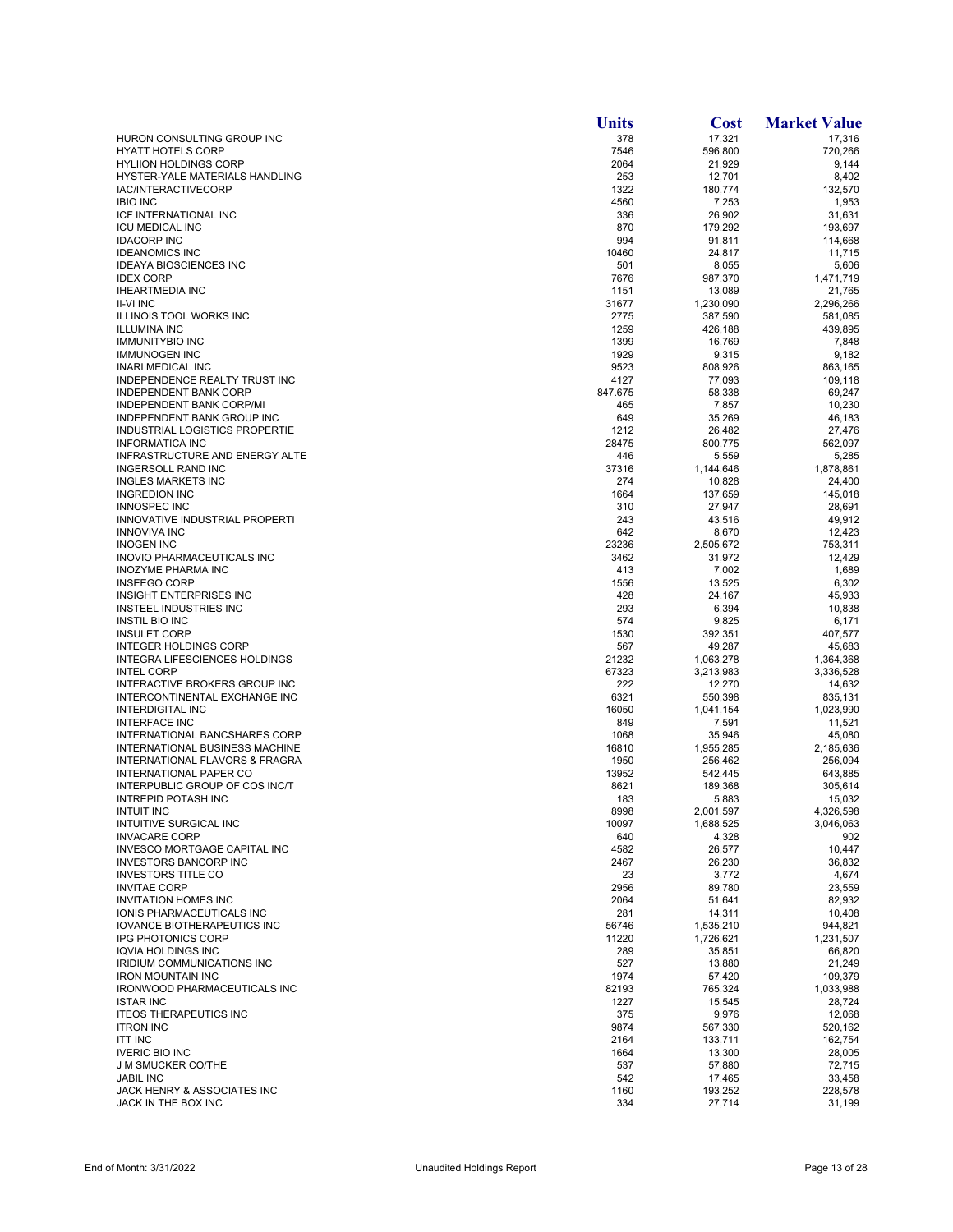|                                                              | <b>Units</b>  | <b>Cost</b>         | <b>Market Value</b>  |
|--------------------------------------------------------------|---------------|---------------------|----------------------|
| <b>JAMF HOLDING CORP</b>                                     | 308           | 10,216              | 10,721               |
| JB HUNT TRANSPORT SERVICES INC                               | 4895          | 966,743             | 982,867              |
| <b>JBG SMITH PROPERTIES</b>                                  | 2732          | 82,638              | 79,829               |
| JEFFERIES FINANCIAL GROUP INC<br>JELD-WEN HOLDING INC        | 4688<br>1350  | 103,543             | 154,001<br>27,378    |
| <b>JETBLUE AIRWAYS CORP</b>                                  | 85129         | 27,375<br>1,230,173 | 1,272,679            |
| JOHN WILEY & SONS INC                                        | 795           | 32,055              | 42,159               |
| JOHNSON & JOHNSON                                            | 43863         | 6,005,933           | 7,773,839            |
| JOHNSON OUTDOORS INC                                         | 60            | 4,662               | 4,664                |
| JONES LANG LASALLE INC                                       | 1043          | 142,514             | 249,757              |
| JOUNCE THERAPEUTICS INC                                      | 682           | 7,094               | 4,631                |
| <b>JPMORGAN CHASE &amp; CO</b>                               | 49245         | 5,170,439           | 6,713,078            |
| JUNIPER NETWORKS INC<br>KAISER ALUMINUM CORP                 | 7412<br>245   | 203,272<br>20,805   | 275,430<br>23,069    |
| KAR AUCTION SERVICES INC                                     | 2086          | 32,814              | 37,652               |
| <b>KB HOME</b>                                               | 1189          | 35,975              | 38,500               |
| <b>KBR INC</b>                                               | 436           | 9,535               | 23,862               |
| <b>KEARNY FINANCIAL CORP/MD</b>                              | 549           | 6,064               | 7,071                |
| <b>KELLOGG CO</b>                                            | 1826          | 111,570             | 117,759              |
| <b>KELLY SERVICES INC</b>                                    | 704           | 14,208              | 15,270               |
| <b>KEMPER CORP</b>                                           | 1254          | 89,330              | 70,901               |
| <b>KENNAMETAL INC</b><br>KENNEDY-WILSON HOLDINGS INC         | 1692<br>2159  | 55,221<br>37,852    | 48,408<br>52,658     |
| KEURIG DR PEPPER INC                                         | 10879         | 333,526             | 412,314              |
| <b>KEYCORP</b>                                               | 18558         | 355,568             | 415,328              |
| <b>KEYSIGHT TECHNOLOGIES INC</b>                             | 258           | 27,612              | 40,756               |
| <b>KEZAR LIFE SCIENCES INC</b>                               | 685           | 11,205              | 11,385               |
| <b>KILROY REALTY CORP</b>                                    | 7414          | 473,413             | 566,578              |
| KIMBALL ELECTRONICS INC                                      | 399           | 6,332               | 7,976                |
| KIMBALL INTERNATIONAL INC                                    | 892           | 9,470               | 7,537                |
| KIMBERLY-CLARK CORP<br>KIMCO REALTY CORP                     | 3734<br>17570 | 454,115             | 459,879              |
| KINDER MORGAN INC                                            | 25736         | 276,133<br>398,778  | 433,979<br>486,668   |
| KINETIK HOLDINGS INC                                         | 55            | 3,888               | 3,576                |
| KINNATE BIOPHARMA INC                                        | 617           | 10,696              | 6,947                |
| <b>KIRBY CORP</b>                                            | 4414          | 242,433             | 318,647              |
| KITE REALTY GROUP TRUST                                      | 4130.806      | 60,243              | 94,058               |
| KKR & CO INC                                                 | 2412          | 77,368              | 141,030              |
| KKR REAL ESTATE FINANCE TRUST                                | 490           | 8,741               | 10,099               |
| <b>KLA CORP</b><br>KNIGHT-SWIFT TRANSPORTATION HO            | 1024<br>21858 | 327,151<br>861,060  | 374,845<br>1,102,955 |
| <b>KNOWLES CORP</b>                                          | 1456          | 22,144              | 31,348               |
| KOHL'S CORP                                                  | 2928          | 112,077             | 177,027              |
| KOPPERS HOLDINGS INC                                         | 483           | 13,335              | 13,292               |
| <b>KORN FERRY</b>                                            | 984           | 35,063              | 63,901               |
| <b>KRAFT HEINZ CO/THE</b>                                    | 11253         | 432,472             | 443,256              |
| <b>KRISPY KREME INC</b><br><b>KROGER CO/THE</b>              | 441           | 6,539               | 6,549                |
| <b>KRONOS BIO INC</b>                                        | 5469<br>756   | 191,784<br>15,831   | 313,757<br>5,466     |
| KRONOS WORLDWIDE INC                                         | 645           | 9,204               | 10,010               |
| <b>KRYSTAL BIOTECH INC</b>                                   | 239           | 16,323              | 15,903               |
| KURA ONCOLOGY INC                                            | 1202          | 25,945              | 19,328               |
| KVH INDUSTRIES INC                                           | 264           | 2,643               | 2,402                |
| KYNDRYL HOLDINGS INC                                         | 4507.4        | 91,600              | 59,137               |
| LABORATORY CORP OF AMERICA HOL<br><b>LADDER CAPITAL CORP</b> | 396<br>1769   | 59,891<br>20,165    | 104,409<br>20,998    |
| LAKELAND BANCORP INC                                         | 1044          | 18,674              | 17,435               |
| LAKELAND FINANCIAL CORP                                      | 370           | 17,995              | 27,010               |
| LAM RESEARCH CORP                                            | 1010          | 338,462             | 542,986              |
| LAMAR ADVERTISING CO                                         | 373           | 30,717              | 43,335               |
| LAMB WESTON HOLDINGS INC                                     | 19507         | 1,298,398           | 1,168,664            |
| <b>LANCASTER COLONY CORP</b>                                 | 40            | 6,107               | 5,966                |
| <b>LANDEC CORP</b><br><b>LANDS' END INC</b>                  | 305           | 3,274               | 3,532                |
| <b>LANDSTAR SYSTEM INC</b>                                   | 197<br>14934  | 3,936<br>1,559,997  | 3,333<br>2,252,495   |
| LANTHEUS HOLDINGS INC                                        | 1005          | 28,480              | 55,587               |
| LAREDO PETROLEUM INC                                         | 173           | 14,826              | 13,691               |
| LAUREATE EDUCATION INC                                       | 1710          | 13,499              | 20,264               |
| LA-Z-BOY INC                                                 | 713           | 24,698              | 18,802               |
| <b>LEAR CORP</b>                                             | 1170          | 147,745             | 166,830              |
| LEGALZOOM.COM INC<br>LEGGETT & PLATT INC                     | 753<br>4898   | 10,998              | 10,647<br>170,450    |
| LEIDOS HOLDINGS INC                                          | 1872          | 191,862<br>178,640  | 202,213              |
| <b>LEMONADE INC</b>                                          | 814           | 58,977              | 21,465               |
| LENDINGCLUB CORP                                             | 1752          | 22,839              | 27,647               |
| <b>LENNAR CORP</b>                                           | 1329          | 80,267              | 105,849              |
| LENNOX INTERNATIONAL INC                                     | 8393          | 1,934,783           | 2,164,219            |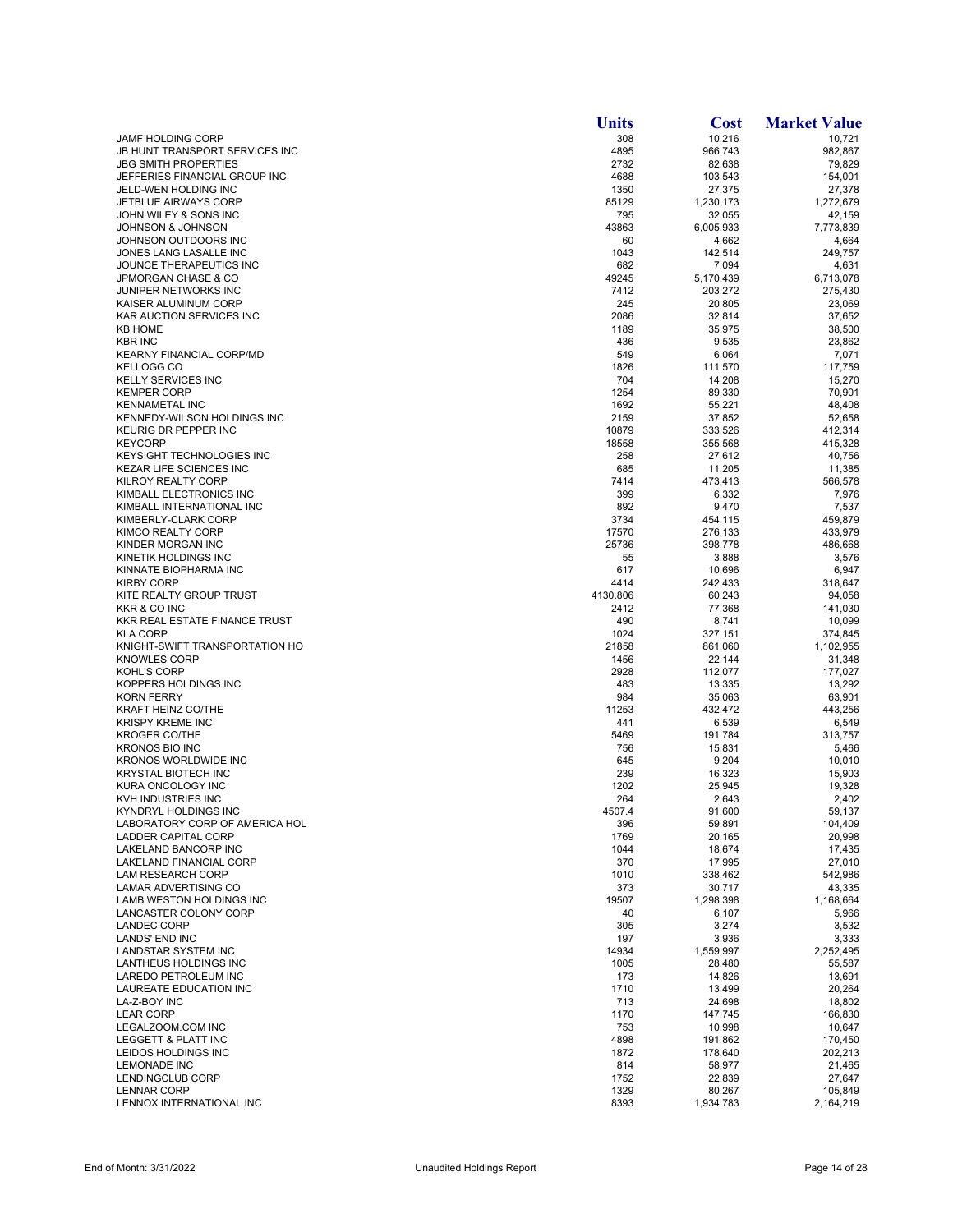|                                                                 | <b>Units</b> | <b>Cost</b>          | <b>Market Value</b>  |
|-----------------------------------------------------------------|--------------|----------------------|----------------------|
| LESLIE'S INC                                                    | 398          | 9,407                | 7,705                |
| <b>LGI HOMES INC</b>                                            | 11819        | 1,840,635            | 1,154,480            |
| LIBERTY BROADBAND CORP                                          | 629          | 67,058               | 84,827               |
| LIBERTY LATIN AMERICA LTD                                       | 282          | 2,013                | 2,704                |
| LIBERTY MEDIA CORP-LIBERTY FOR                                  | 4986         | 181,591              | 343,512              |
| LIBERTY MEDIA CORP-LIBERTY SIR<br>LIBERTY OILFIELD SERVICES INC | 905<br>1180  | 35,759<br>11,623     | 41,379<br>17,488     |
| LIBERTY TRIPADVISOR HOLDINGS I                                  | 1021         | 7,635                | 2,093                |
| LIFE STORAGE INC                                                | 7769         | 595,151              | 1,091,001            |
| LIFETIME BRANDS INC                                             | 149          | 1,665                | 1,913                |
| LIGAND PHARMACEUTICALS INC                                      | 236          | 32,536               | 26,548               |
| LIMELIGHT NETWORKS INC                                          | 2394         | 8,390                | 12,497               |
| LIMONEIRA CO                                                    | 236          | 3,597                | 3,464                |
| LINCOLN ELECTRIC HOLDINGS INC                                   | 8094         | 653,144              | 1,115,434            |
| LINCOLN NATIONAL CORP<br>LINEAGE CELL THERAPEUTICS INC          | 1646<br>2430 | 89,481<br>6,913      | 107,583<br>3,742     |
| LITHIA MOTORS INC                                               | 569          | 163,527              | 170,768              |
| LITTELFUSE INC                                                  | 5480         | 1,104,803            | 1,366,767            |
| LIVE NATION ENTERTAINMENT INC                                   | 946          | 100,089              | 111,287              |
| LIVERAMP HOLDINGS INC                                           | 14917        | 907,497              | 557,747              |
| LKQ CORP                                                        | 1037         | 30,782               | 47,090               |
| LL FLOORING HOLDINGS INC                                        | 530          | 10,273               | 7,431                |
| <b>LOEWS CORP</b>                                               | 980          | 49,652               | 63,524               |
| LORDSTOWN MOTORS CORP<br>LOUISIANA-PACIFIC CORP                 | 2398<br>1852 | 18,619<br>111,551    | 8,177<br>115,046     |
| LOWE'S COS INC                                                  | 6696         | 701,943              | 1,353,864            |
| <b>LOYALTY VENTURES INC</b>                                     | 442.8        | 15,881               | 7,319                |
| <b>LTC PROPERTIES INC</b>                                       | 868          | 33,228               | 33,392               |
| LUMEN TECHNOLOGIES INC                                          | 4045         | 53,744               | 45,587               |
| LUMENTUM HOLDINGS INC                                           | 20121        | 1,302,563            | 1,963,810            |
| LUTHER BURBANK CORP                                             | 218          | 2,098                | 2,897                |
| LXP INDUSTRIAL TRUST                                            | 5029         | 49,101               | 78,955               |
| <b>M&amp;T BANK CORP</b><br><b>M/I HOMES INC</b>                | 7659<br>540  | 1,047,174            | 1,298,201<br>23.949  |
| <b>MACERICH CO/THE</b>                                          | 3791         | 18,903<br>76,031     | 59,291               |
| <b>MACROGENICS INC</b>                                          | 107          | 2,206                | 943                  |
| <b>MACY'S INC</b>                                               | 5195         | 86,160               | 126,550              |
| <b>MADISON SQUARE GARDEN ENTERTAI</b>                           | 494          | 39,543               | 41,155               |
| <b>MADISON SQUARE GARDEN SPORTS C</b>                           | 281          | 50,026               | 50,400               |
| <b>MANDIANT INC</b>                                             | 3702         | 50,887               | 82,592               |
| MANHATTAN ASSOCIATES INC                                        | 22604        | 1,012,334            | 3,135,401            |
| MANITOWOC CO INC/THE<br><b>MANNKIND CORP</b>                    | 798<br>4104  | 10,781<br>19,021     | 12,034<br>15,103     |
| MANPOWERGROUP INC                                               | 1171         | 92,007               | 109,980              |
| MARATHON DIGITAL HOLDINGS INC                                   | 1504         | 43,888               | 42,037               |
| <b>MARATHON OIL CORP</b>                                        | 191024       | 1,880,499            | 4,796,613            |
| <b>MARATHON PETROLEUM CORP</b>                                  | 4193         | 256,071              | 358,502              |
| <b>MARCUS &amp; MILLICHAP INC</b>                               | 377          | 11,632               | 19,860               |
| <b>MARCUS CORP/THE</b>                                          | 523          | 10,459               | 9,257                |
| <b>MARINEMAX INC</b>                                            | 195          | 4,871                | 7,851                |
| <b>MARKEL CORP</b><br>MARRIOTT INTERNATIONAL INC/MD             | 1194<br>2323 | 1,252,561<br>246,373 | 1,761,437<br>408,267 |
| MARRIOTT VACATIONS WORLDWIDE C                                  | 1111         | 143,752              | 175,205              |
| MARSH & MCLENNAN COS INC                                        | 6518         | 688.676              | 1,110,798            |
| <b>MARTEN TRANSPORT LTD</b>                                     | 1113         | 19,100               | 19,767               |
| <b>MARTIN MARIETTA MATERIALS INC</b>                            | 237          | 53,449               | 91,219               |
| MARVELL TECHNOLOGY INC                                          | 6323         | 256,307              | 453,422              |
| <b>MASCO CORP</b>                                               | 1927         | 91,816               | 98,277               |
| <b>MASIMO CORP</b><br>MASTEC INC                                | 240<br>1338  | 58,687<br>88,263     | 34,930<br>116,540    |
| MASTERCARD INC                                                  | 8670         | 2,073,262            | 3,098,485            |
| <b>MATERION CORP</b>                                            | 221          | 12,174               | 18,949               |
| <b>MATRIX SERVICE CO</b>                                        | 683          | 7,937                | 5,614                |
| <b>MATSON INC</b>                                               | 730          | 32,314               | 88,053               |
| MATTHEWS INTERNATIONAL CORP                                     | 541          | 16,454               | 17,507               |
| MAXAR TECHNOLOGIES INC                                          | 1796         | 40,870               | 70,870               |
| MAYVILLE ENGINEERING CO INC<br><b>MBIA INC</b>                  | 50           | 987                  | 469                  |
| MCCORMICK & CO INC/MD                                           | 780<br>1124  | 5,895<br>92,893      | 12,004<br>112,175    |
| <b>MCDONALD'S CORP</b>                                          | 11312        | 2,207,615            | 2,797,231            |
| <b>MCGRATH RENTCORP</b>                                         | 182          | 11,336               | 15,466               |
| <b>MCKESSON CORP</b>                                            | 592          | 106,754              | 181,229              |
| MDC HOLDINGS INC                                                | 971          | 36,374               | 36,743               |
| MDU RESOURCES GROUP INC                                         | 4484         | 109,285              | 119,499              |
| MEDICAL PROPERTIES TRUST INC                                    | 13892        | 255,998              | 293,677              |
| <b>MEDNAX INC</b>                                               | 550          | 13,530               | 12,914               |
| MERCADOLIBRE INC                                                | 3000         | 1,149,260            | 3,568,440            |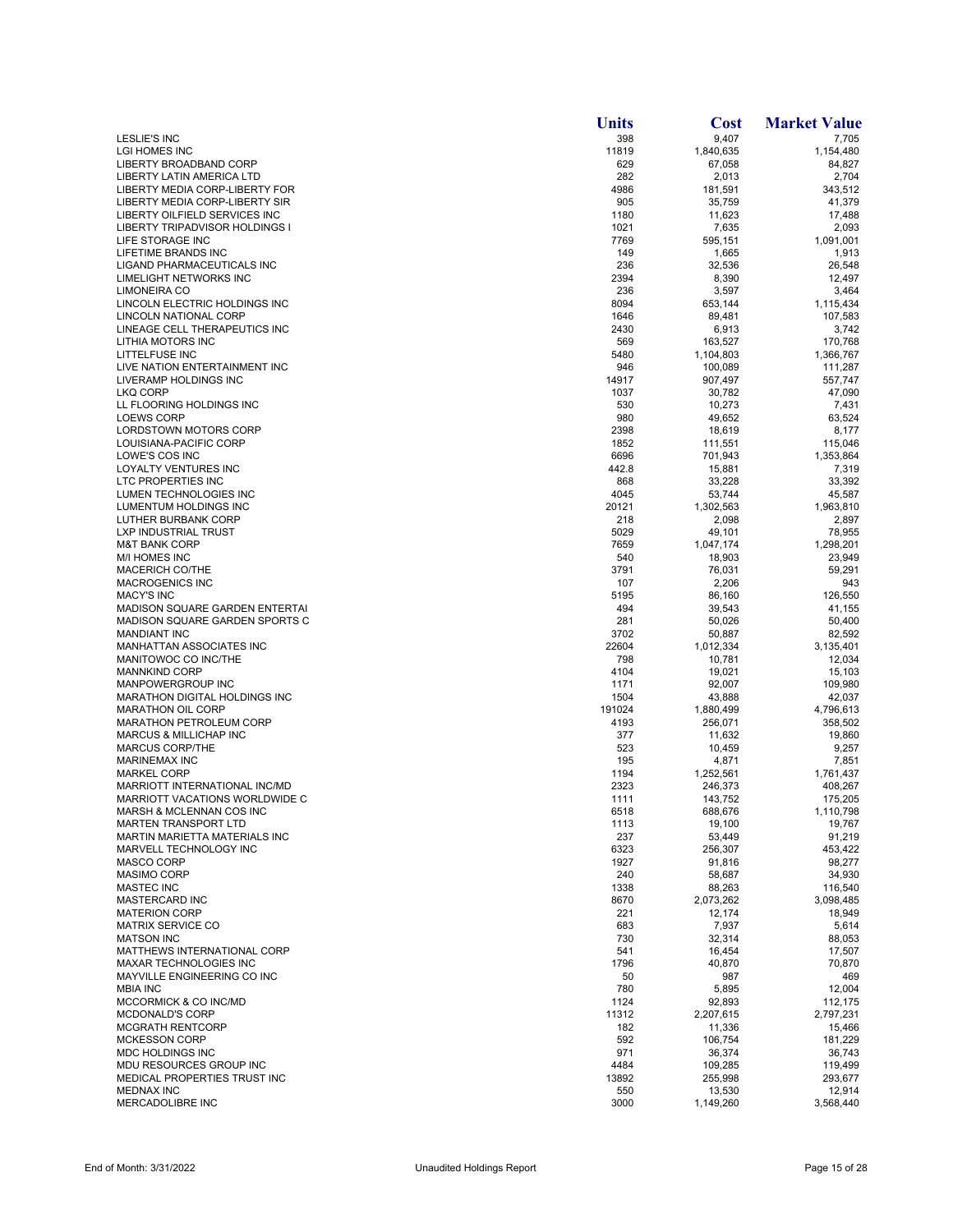|                                                                 | <b>Units</b>  | <b>Cost</b>         | <b>Market Value</b> |
|-----------------------------------------------------------------|---------------|---------------------|---------------------|
| MERCANTILE BANK CORP                                            | 259           | 6,464               | 9,174               |
| <b>MERCHANTS BANCORP/IN</b>                                     | 268.5         | 4,013               | 7,352               |
| <b>MERCK &amp; CO INC</b><br><b>MERCURY GENERAL CORP</b>        | 47412<br>842  | 3,526,401<br>41,333 | 3,890,155<br>46,310 |
| <b>MERIDIAN BIOSCIENCE INC</b>                                  | 634           | 12,668              | 16,459              |
| MERIT MEDICAL SYSTEMS INC                                       | 134           | 8,642               | 8,914               |
| <b>MERITAGE HOMES CORP</b>                                      | 600           | 38,414              | 47,538              |
| <b>MERITOR INC</b>                                              | 192           | 5,364               | 6,829               |
| <b>MERSANA THERAPEUTICS INC</b>                                 | 473           | 6,648               | 1,887               |
| <b>MESA AIR GROUP INC</b>                                       | 884           | 12,799              | 3,890               |
| <b>MESA LABORATORIES INC</b><br><b>META FINANCIAL GROUP INC</b> | 77<br>368     | 21,010<br>10,611    | 19,626<br>20,211    |
| <b>META PLATFORMS INC</b>                                       | 21753         | 3,579,301           | 4,836,997           |
| METHODE ELECTRONICS INC                                         | 604           | 22,661              | 26,123              |
| <b>METLIFE INC</b>                                              | 11270         | 499,622             | 792,056             |
| <b>METROCITY BANKSHARES INC</b>                                 | 247           | 6,026               | 5,780               |
| METROPOLITAN BANK HOLDING CORP                                  | 178           | 5,251               | 18,115              |
| <b>MFA FINANCIAL INC</b><br>MGE ENERGY INC                      | 7625<br>627   | 27,813              | 30,729<br>50,028    |
| <b>MGIC INVESTMENT CORP</b>                                     | 6483          | 45,452<br>68,576    | 87,845              |
| MICROCHIP TECHNOLOGY INC                                        | 54026         | 3,034,215           | 4,059,514           |
| MICRON TECHNOLOGY INC                                           | 12722         | 551,463             | 990,917             |
| MICROSOFT CORP                                                  | 77849         | 10,084,662          | 24,001,625          |
| MID PENN BANCORP INC                                            | 260           | 6,074               | 6,971               |
| MID-AMERICA APARTMENT COMMUNIT                                  | 375           | 42,104              | 78,544              |
| MIDDLEBY CORP/THE                                               | 4379          | 547,195             | 717,893             |
| MIDDLESEX WATER CO                                              | 169           | 14,006              | 17,774              |
| MIDLAND STATES BANCORP INC<br>MIDWESTONE FINANCIAL GROUP INC    | 425<br>277    | 9,276<br>6,361      | 12,266<br>9,169     |
| MILLER INDUSTRIES INC/TN                                        | 136           | 4,691               | 3,830               |
| <b>MILLERKNOLL INC</b>                                          | 1355          | 45,842              | 46,829              |
| MIMEDX GROUP INC                                                | 618           | 6,962               | 2,905               |
| MINERALS TECHNOLOGIES INC                                       | 606           | 33,725              | 40,087              |
| MIRATI THERAPEUTICS INC                                         | 157           | 23,908              | 12,909              |
| MISSION PRODUCE INC                                             | 437           | 9,315               | 5,528               |
| MISTER CAR WASH INC                                             | 170           | 3,014               | 2,514               |
| <b>MISTRAS GROUP INC</b><br><b>MKS INSTRUMENTS INC</b>          | 354<br>10396  | 3,379<br>893,682    | 2,340<br>1,559,400  |
| <b>MODERNA INC</b>                                              | 2911          | 689,092             | 501,449             |
| MODINE MANUFACTURING CO                                         | 783           | 7,297               | 7,055               |
| <b>MODIVCARE INC</b>                                            | 151           | 25,607              | 17,424              |
| MOELIS & CO                                                     | 521           | 28,755              | 24,461              |
| <b>MOHAWK INDUSTRIES INC</b>                                    | 1119          | 126,647             | 138,980             |
| MOLINA HEALTHCARE INC                                           | 3309          | 644,433             | 1,103,849           |
| MONDELEZ INTERNATIONAL INC<br>MONEYGRAM INTERNATIONAL INC       | 34298<br>1660 | 1,599,979<br>14,723 | 2,153,228<br>17,530 |
| MONOLITHIC POWER SYSTEMS INC                                    | 2815          | 880.786             | 1,367,189           |
| <b>MONRO INC</b>                                                | 159           | 8,339               | 7,050               |
| MONSTER BEVERAGE CORP                                           | 3791          | 245,983             | 302,901             |
| <b>MOODY'S CORP</b>                                             | 3365          | 1,128,396           | 1,135,385           |
| <b>MORGAN STANLEY</b>                                           | 21644         | 1,068,968           | 1,891,686           |
| <b>MORNINGSTAR INC</b>                                          | 47            | 7,913               | 12,839              |
| MOSAIC CO/THE                                                   | 7783<br>329   | 157,372             | 517,570             |
| MOTORCAR PARTS OF AMERICA INC<br>MOTOROLA SOLUTIONS INC         | 699           | 5,520<br>96,669     | 5,866<br>169,298    |
| MOVADO GROUP INC                                                | 241           | 5,181               | 9,411               |
| MR COOPER GROUP INC                                             | 1107          | 21,404              | 50,557              |
| MRC GLOBAL INC                                                  | 1424          | 13,334              | 16,960              |
| <b>MSA SAFETY INC</b>                                           | 668           | 87,989              | 88,644              |
| MSC INDUSTRIAL DIRECT CO INC                                    | 9817          | 784,342             | 836,507             |
| <b>MSCI INC</b>                                                 | 63            | 33,855              | 31,681              |
| MUELLER INDUSTRIES INC<br>MUELLER WATER PRODUCTS INC            | 726           | 22,133              | 39,327              |
| <b>MULTIPLAN CORP</b>                                           | 3128<br>5326  | 34,260<br>33,672    | 40,414<br>24,926    |
| MURPHY OIL CORP                                                 | 25445         | 624,382             | 1,027,724           |
| <b>MUSTANG BIO INC</b>                                          | 1941          | 6,900               | 1,960               |
| <b>MVB FINANCIAL CORP</b>                                       | 156           | 2,768               | 6,474               |
| <b>MYERS INDUSTRIES INC</b>                                     | 364           | 8,047               | 7,862               |
| <b>MYR GROUP INC</b>                                            | 169           | 7,703               | 15,893              |
| <b>MYRIAD GENETICS INC</b>                                      | 53111         | 1,450,881           | 1,338,397           |
| N-ABLE INC<br>NANOSTRING TECHNOLOGIES INC                       | 1124<br>122   | 14,688              | 10,228              |
| NASDAQ INC                                                      | 479           | 5,396<br>55,277     | 4,240<br>85,358     |
| <b>NATERA INC</b>                                               | 188           | 12,917              | 7,648               |
| NATIONAL BANK HOLDINGS CORP                                     | 363           | 13,936              | 14,622              |
| NATIONAL CINEMEDIA INC                                          | 1344          | 5,596               | 3,414               |
| NATIONAL FUEL GAS CO                                            | 1805          | 80,206              | 124,004             |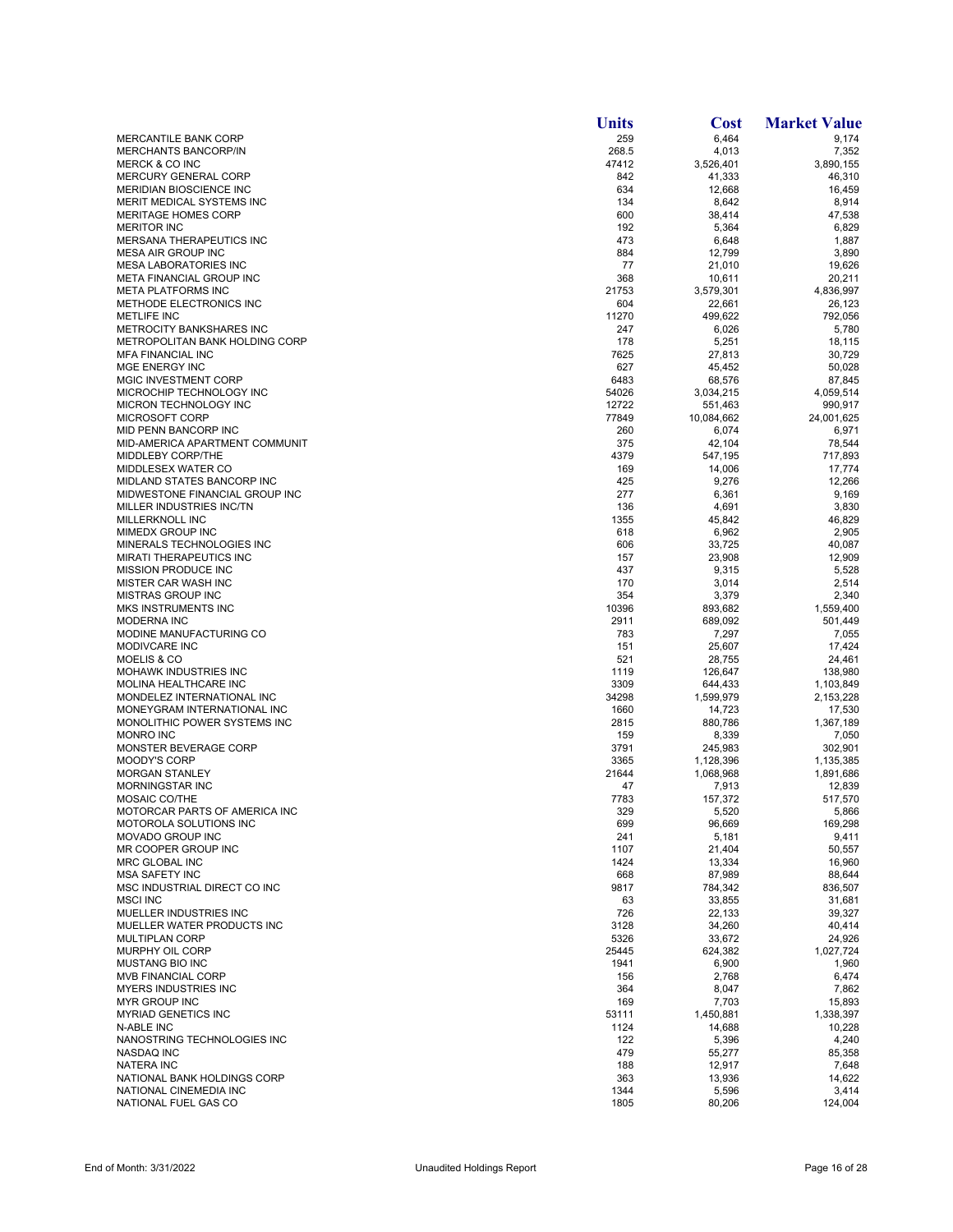|                                                             | <b>Units</b>    | <b>Cost</b>          | <b>Market Value</b>  |
|-------------------------------------------------------------|-----------------|----------------------|----------------------|
| NATIONAL HEALTH INVESTORS INC                               | 888             | 58,145               | 52,401               |
| NATIONAL HEALTHCARE CORP                                    | 190             | 13,369               | 13,344               |
| NATIONAL INSTRUMENTS CORP<br>NATIONAL RETAIL PROPERTIES INC | 2537<br>4513    | 99,634               | 102,977<br>202,814   |
| NATIONAL WESTERN LIFE GROUP IN                              | 59              | 191,351<br>12,601    | 12,414               |
| NATURAL GROCERS BY VITAMIN COT                              | 215             | 2,409                | 4,214                |
| NATUS MEDICAL INC                                           | 578             | 13,249               | 15,190               |
| <b>NAUTILUS INC</b>                                         | 584             | 10,639               | 2,406                |
| <b>NAVIENT CORP</b>                                         | 2679            | 23,880               | 45,650               |
| NBT BANCORP INC                                             | 681             | 22,033               | 24,605               |
| NCINO INC<br><b>NCR CORP</b>                                | 9850<br>1714    | 576,058<br>36,279    | 403,653<br>68,886    |
| NECESSITY RETAIL REIT INC/THE                               | 2206            | 18,677               | 17,449               |
| <b>NEENAH INC</b>                                           | 294             | 14,522               | 11,660               |
| NEKTAR THERAPEUTICS                                         | 3397            | 71,944               | 18,310               |
| <b>NELNET INC</b>                                           | 273             | 16,818               | 23,202               |
| <b>NEOGEN CORP</b>                                          | 60068           | 1,713,823            | 1,852,497            |
| NEOGENOMICS INC                                             | 7293            | 260,148              | 88,537               |
| NEOLEUKIN THERAPEUTICS INC<br>NEOPHOTONICS CORP             | 667<br>877      | 6,840<br>9,966       | 1,254<br>13,339      |
| <b>NETAPP INC</b>                                           | 286             | 12,661               | 23,738               |
| <b>NETFLIX INC</b>                                          | 9174            | 3,038,685            | 3,436,489            |
| <b>NETGEAR INC</b>                                          | 513             | 15,754               | 12,661               |
| NETSCOUT SYSTEMS INC                                        | 1366            | 32,280               | 43,821               |
| NETSTREIT CORP                                              | 825             | 14,983               | 18,513               |
| <b>NEVRO CORP</b>                                           | 5466            | 562,158              | 395,356              |
| NEW JERSEY RESOURCES CORP<br>NEW RESIDENTIAL INVESTMENT COR | 1685<br>9775    | 65,201<br>105,285    | 77,274<br>107,330    |
| NEW YORK COMMUNITY BANCORP INC                              | 9540            | 90,873               | 102,269              |
| NEW YORK MORTGAGE TRUST INC                                 | 6261            | 19,223               | 22,853               |
| NEW YORK TIMES CO/THE                                       | 5522            | 230,927              | 253,128              |
| <b>NEWAGE INC</b>                                           | 5915            | 9,787                | 3,437                |
| <b>NEWELL BRANDS INC</b>                                    | 9059            | 167,576              | 193,953              |
| NEWMARKET CORP                                              | 123             | 41,615               | 39,899               |
| NEWMONT CORP                                                | 11936           | 667,121              | 948,315              |
| NEWPARK RESOURCES INC<br><b>NEWS CORP</b>                   | 1516<br>15379   | 5,836<br>274,757     | 5,549<br>342,307     |
| NEXPOINT RESIDENTIAL TRUST INC                              | 329             | 12,727               | 29,712               |
| NEXSTAR MEDIA GROUP INC                                     | 976             | 137,157              | 183,956              |
| NEXTERA ENERGY INC                                          | 33155           | 1,728,573            | 2,808,560            |
| NEXTGEN HEALTHCARE INC                                      | 9899            | 148,117              | 206,988              |
| NEXTIER OILFIELD SOLUTIONS INC                              | 2792            | 12,823               | 25,798               |
| NGM BIOPHARMACEUTICALS INC                                  | 572             | 11,699               | 8,723                |
| NI HOLDINGS INC<br>NICOLET BANKSHARES INC                   | 243<br>199      | 4,027                | 4,121                |
| <b>NIKE INC</b>                                             | 10696           | 13,830<br>932,276    | 18,620<br>1,439,254  |
| NISOURCE INC                                                | 23334           | 577,466              | 742,021              |
| <b>NKARTA INC</b>                                           | 383             | 8,887                | 4,359                |
| <b>NMI HOLDINGS INC</b>                                     | 1423            | 28,029               | 29,342               |
| NN INC                                                      | 886             | 5,233                | 2,552                |
| <b>NORDSON CORP</b>                                         | 1134            | 237,445              | 257,509              |
| NORDSTROM INC                                               | 29197           | 1,103,530            | 791,531              |
| NORFOLK SOUTHERN CORP<br>NORTHERN OIL AND GAS INC           | 3723<br>1103    | 670,328<br>24,433    | 1,061,874<br>31,094  |
| NORTHERN TRUST CORP                                         | 1265            | 115,674              | 147,309              |
| NORTHFIELD BANCORP INC                                      | 621             | 7,489                | 8,918                |
| NORTHRIM BANCORP INC                                        | 167             | 5,758                | 7,276                |
| NORTHWEST BANCSHARES INC                                    | 1567            | 21,535               | 21,170               |
| NORTHWEST NATURAL HOLDING CO                                | 611             | 33,390               | 31,601               |
| NORTHWEST PIPE CO                                           | 166             | 4,326                | 4,225                |
| NORTHWESTERN CORP                                           | 994             | 58,343               | 60,127               |
| NORTONLIFELOCK INC<br><b>NOV INC</b>                        | 12898<br>119496 | 336,370<br>2,223,604 | 342,055<br>2,343,317 |
| <b>NOW INC</b>                                              | 1892            | 16,173               | 20,869               |
| <b>NRG ENERGY INC</b>                                       | 3133            | 109,917              | 120,182              |
| NU SKIN ENTERPRISES INC                                     | 525             | 26,351               | 25,137               |
| <b>NUCOR CORP</b>                                           | 2049            | 120,198              | 304,584              |
| NV5 GLOBAL INC                                              | 201             | 20,175               | 26,793               |
| <b>NVE CORP</b>                                             | 1               | 88                   | 54                   |
| <b>NVIDIA CORP</b>                                          | 41367           | 2,100,592            | 11,287,400           |
| <b>NVR INC</b><br>OAK STREET HEALTH INC                     | 351<br>96       | 893,309<br>5,014     | 1,568,012<br>2,580   |
| OASIS PETROLEUM INC                                         | 51              | 7,514                | 7,461                |
| OCCIDENTAL PETROLEUM CORP                                   | 3317            | 159,307              | 188,207              |
| OCEANEERING INTERNATIONAL INC                               | 1658            | 13,697               | 25,135               |
| OCEANFIRST FINANCIAL CORP                                   | 1108            | 19,716               | 22,271               |
| ODP CORP/THE                                                | 734             | 19,864               | 33,639               |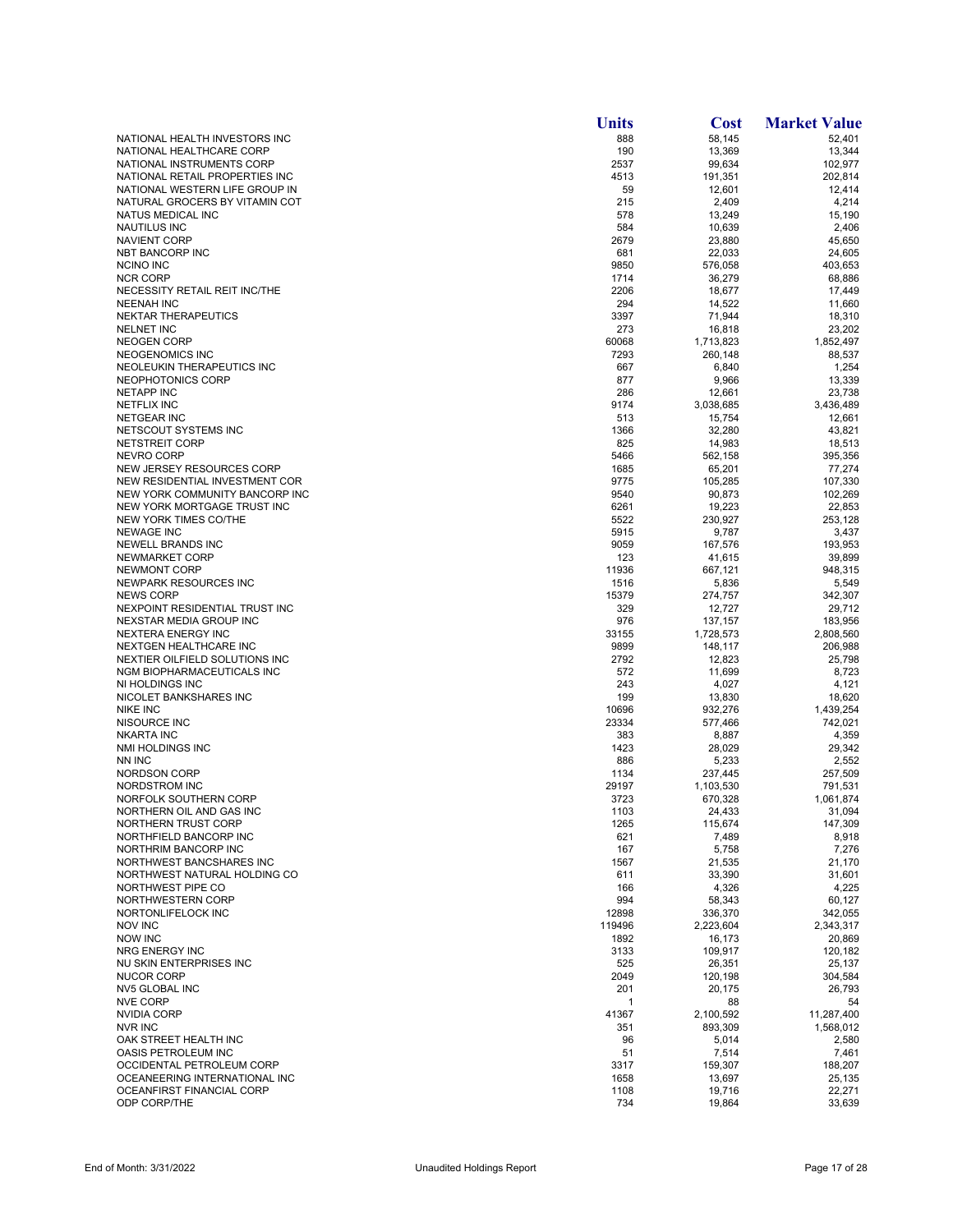|                                                         | <b>Units</b>  | <b>Cost</b>         | <b>Market Value</b> |
|---------------------------------------------------------|---------------|---------------------|---------------------|
| OFFICE PROPERTIES INCOME TRUST                          | 961           | 22,503              | 24,727              |
| OGE ENERGY CORP                                         | 4912          | 176,590             | 200,311             |
| OIL STATES INTERNATIONAL INC<br>OIL-DRI CORP OF AMERICA | 1198<br>36    | 8,407               | 8,326<br>1,031      |
| <b>OKTA INC</b>                                         | 13300         | 1,206<br>989,008    | 2,007,768           |
| OLAPLEX HOLDINGS INC                                    | 583           | 13,963              | 9,112               |
| OLD NATIONAL BANCORP/IN                                 | 5351.871      | 85,695              | 87.664              |
| OLD REPUBLIC INTERNATIONAL COR                          | 7605          | 147,983             | 196,741             |
| OLD SECOND BANCORP INC                                  | 261           | 2,664               | 3,787               |
| OLLIE'S BARGAIN OUTLET HOLDING                          | 1509          | 126,520             | 64,827              |
| OLO INC<br>OLYMPIC STEEL INC                            | 73916<br>273  | 1,669,493<br>3,893  | 979,387<br>10.500   |
| OMEGA HEALTHCARE INVESTORS INC                          | 6122          | 200,872             | 190,762             |
| OMNICOM GROUP INC                                       | 2207          | 156,421             | 187,330             |
| ON SEMICONDUCTOR CORP                                   | 4086          | 104,608             | 255,824             |
| ONCORUS INC                                             | 1338          | 8,219               | 2,382               |
| ONCTERNAL THERAPEUTICS INC                              | 1283          | 6,614               | 1,783               |
| ONE GAS INC                                             | 942           | 72,734              | 83,122              |
| ONE LIBERTY PROPERTIES INC<br>ONEMAIN HOLDINGS INC      | 358<br>2816   | 6,812<br>120,007    | 11,023<br>133,507   |
| <b>ONEOK INC</b>                                        | 3205          | 169,201             | 226,369             |
| ONTO INNOVATION INC                                     | 579           | 22,298              | 50,309              |
| OPENDOOR TECHNOLOGIES INC                               | 8088          | 143,501             | 69,961              |
| OPKO HEALTH INC                                         | 6987          | 23,560              | 24,035              |
| OPORTUN FINANCIAL CORP                                  | 320           | 6,752               | 4,595               |
| OPPENHEIMER HOLDINGS INC                                | 200           | 5,749               | 8,716               |
| OPTION CARE HEALTH INC                                  | 2807          | 65,295              | 80,168              |
| <b>ORACLE CORP</b><br>ORASURE TECHNOLOGIES INC          | 56479<br>1104 | 3,506,325           | 4,672,508           |
| ORCHID ISLAND CAPITAL INC                               | 1983          | 10,219<br>9,255     | 7,485<br>6,445      |
| O'REILLY AUTOMOTIVE INC                                 | 162           | 90,587              | 110,964             |
| ORGANON & CO                                            | 5414          | 164,744             | 189,111             |
| ORIC PHARMACEUTICALS INC                                | 640           | 9,409               | 3,418               |
| ORIGIN BANCORP INC                                      | 291           | 8,270               | 12,306              |
| ORMAT TECHNOLOGIES INC                                  | 19559         | 1,171,241           | 1,600,513           |
| ORRSTOWN FINANCIAL SERVICES IN                          | 176           | 2,823               | 4,036               |
| ORTHOFIX MEDICAL INC                                    | 349           | 13,648              | 11,412              |
| ORTHOPEDIATRICS CORP<br>OSI SYSTEMS INC                 | 19696<br>257  | 1,010,786<br>24,988 | 1,063,387<br>21,876 |
| OTIS WORLDWIDE CORP                                     | 3081          | 213,244             | 237,083             |
| OTTER TAIL CORP                                         | 686           | 31,331              | 42,875              |
| <b>OUTFRONT MEDIA INC</b>                               | 2193          | 35,908              | 62,347              |
| <b>OVINTIV INC</b>                                      | 4382          | 46,488              | 236,935             |
| <b>OWENS &amp; MINOR INC</b>                            | 229           | 3,472               | 10,081              |
| <b>OWENS CORNING</b>                                    | 2821          | 155,294             | 258,122             |
| OXFORD INDUSTRIES INC                                   | 254           | 14,893              | 22,987              |
| PACCAR INC<br>PACIFIC BIOSCIENCES OF CALIFOR            | 15278<br>2000 | 1,190,414<br>53,622 | 1,345,533<br>18,200 |
| PACIFIC PREMIER BANCORP INC                             | 1310          | 34,859              | 46,309              |
| PACKAGING CORP OF AMERICA                               | 1982          | 222,391             | 309,410             |
| PACTIV EVERGREEN INC                                    | 648           | 9,979               | 6,519               |
| PACWEST BANCORP                                         | 2835          | 90,758              | 122,274             |
| PAR PACIFIC HOLDINGS INC                                | 161           | 1,912               | 2,096               |
| PARAMOUNT GLOBAL                                        | 6010          | 194,486             | 228,055             |
| PARAMOUNT GROUP INC                                     | 3388          | 27,917              | 36,963              |
| PARK AEROSPACE CORP<br>PARK HOTELS & RESORTS INC        | 4214<br>6601  | 56,480<br>122,759   | 54,993<br>128,918   |
| PARK NATIONAL CORP                                      | 238           | 22,039              | 31,268              |
| PARKER-HANNIFIN CORP                                    | 466           | 73,684              | 132,232             |
| PARK-OHIO HOLDINGS CORP                                 | 330           | 7,760               | 4,643               |
| <b>PARSONS CORP</b>                                     | 643           | 22,506              | 24,884              |
| PASSAGE BIO INC                                         | 1110          | 12,732              | 3,441               |
| PATTERSON COS INC                                       | 1198          | 27,337              | 38,779              |
| PATTERSON-UTI ENERGY INC                                | 3289          | 28,898              | 50,914              |
| <b>PAYCHEX INC</b><br>PAYCOM SOFTWARE INC               | 18106<br>7873 | 1,480,920           | 2,470,926           |
| PAYCOR HCM INC                                          | 375           | 964,049<br>10,989   | 2,727,050<br>10,916 |
| PAYPAL HOLDINGS INC                                     | 11008         | 1,282,248           | 1,273,075           |
| PBF ENERGY INC                                          | 1722          | 20,301              | 41,965              |
| PC CONNECTION INC                                       | 186           | 7,134               | 9,745               |
| PDC ENERGY INC                                          | 1766          | 31,711              | 128,353             |
| PDF SOLUTIONS INC                                       | 513           | 9,676               | 14,297              |
| PEAPACK-GLADSTONE FINANCIAL CO                          | 241           | 5,070               | 8,375               |
| PEBBLEBROOK HOTEL TRUST                                 | 2317          | 48,592              | 56,720              |
| PEGASYSTEMS INC<br>PENNYMAC FINANCIAL SERVICES IN       | 149<br>564    | 15,732              | 12,017<br>30,005    |
| PENNYMAC MORTGAGE INVESTMENT T                          | 1595          | 27,399<br>28,449    | 26,940              |
|                                                         |               |                     |                     |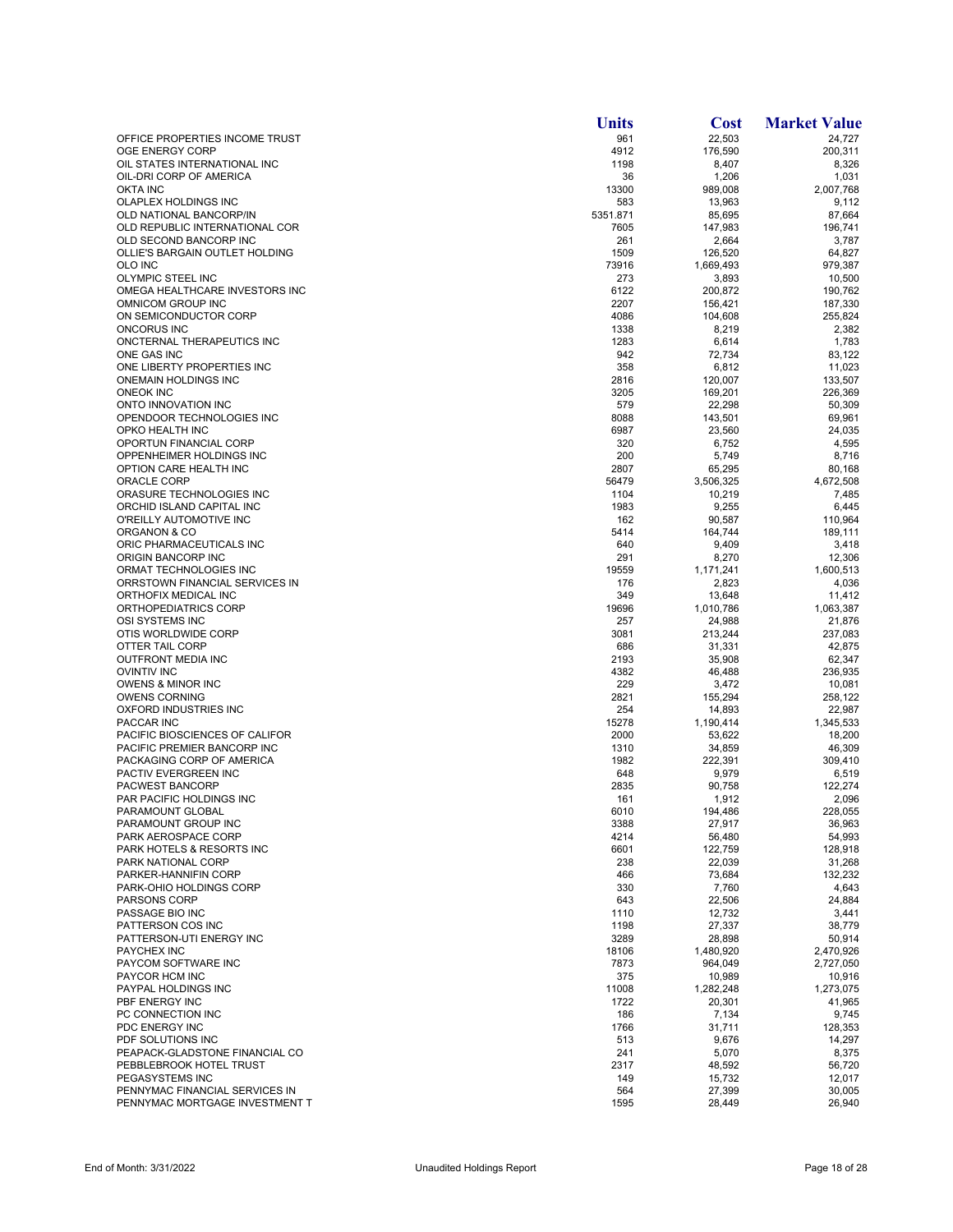|                                                      | <b>Units</b> | <b>Cost</b>            | <b>Market Value</b>    |
|------------------------------------------------------|--------------|------------------------|------------------------|
| PENSKE AUTOMOTIVE GROUP INC                          | 660          | 36,963                 | 61,855                 |
| PEOPLES BANCORP INC/OH                               | 497.36       | 12,967                 | 15,572                 |
| PEOPLES FINANCIAL SERVICES COR                       | 118          | 4,754                  | 5,957                  |
| PEOPLE'S UNITED FINANCIAL INC                        | 8458         | 114,911                | 169,075                |
| PEPSICO INC                                          | 22502        | 2,898,375              | 3,766,385              |
| PERDOCEO EDUCATION CORP<br>PERFORMANCE FOOD GROUP CO | 1173<br>337  | 15,020<br>14,645       | 13,466<br>17,157       |
| PERKINELMER INC                                      | 2574         | 325,111                | 449,060                |
| PERSONALIS INC                                       | 884          | 17,549                 | 7,240                  |
| PETCO HEALTH & WELLNESS CO INC                       | 1051         | 23,270                 | 20,568                 |
| PETMED EXPRESS INC                                   | 96           | 3,386                  | 2,477                  |
| PFIZER INC                                           | 92312        | 3,881,255              | 4,778,992              |
| PG&E CORP                                            | 6716         | 92,463                 | 80,189                 |
| PGT INNOVATIONS INC                                  | 878          | 15,705                 | 15,786                 |
| PHILLIPS 66<br>PHILLIPS EDISON & CO INC              | 2292         | 191,566                | 198,006                |
| PHOTRONICS INC                                       | 1859<br>1016 | 60,928<br>11,669       | 63,931<br>17,242       |
| PHYSICIANS REALTY TRUST                              | 4365         | 74,394                 | 76,562                 |
| PIEDMONT OFFICE REALTY TRUST I                       | 2289         | 32,124                 | 39,417                 |
| PILGRIM'S PRIDE CORP                                 | 648          | 14,037                 | 16,265                 |
| PING IDENTITY HOLDING CORP                           | 1236         | 29,300                 | 33,903                 |
| PINNACLE FINANCIAL PARTNERS IN                       | 1385         | 73,619                 | 127,531                |
| PINNACLE WEST CAPITAL CORP                           | 2550         | 206,756                | 199,155                |
| PIONEER NATURAL RESOURCES CO                         | 1483         | 225,027                | 370,794                |
| PIPER SANDLER COS                                    | 318          | 26,459                 | 41,738                 |
| PLANET FITNESS INC<br>PLANTRONICS INC                | 828<br>55913 | 57,259                 | 69,949                 |
| <b>PLEXUS CORP</b>                                   | 44512        | 1,431,651<br>2,767,014 | 2,202,972<br>3,641,527 |
| PLYMOUTH INDUSTRIAL REIT INC                         | 608          | 13,058                 | 16,477                 |
| PNC FINANCIAL SERVICES GROUP I                       | 7744         | 1,053,078              | 1,428,381              |
| PNM RESOURCES INC                                    | 1437         | 66,297                 | 68,502                 |
| POLARIS INC                                          | 356          | 33,239                 | 37,494                 |
| PORTLAND GENERAL ELECTRIC CO                         | 1542         | 68,863                 | 85,041                 |
| POSEIDA THERAPEUTICS INC                             | 731          | 7,328                  | 3,275                  |
| POST HOLDINGS INC                                    | 1310         | 85,134                 | 90,731                 |
| POTLATCHDELTIC CORP                                  | 1222         | 48,795                 | 64,436                 |
| POWELL INDUSTRIES INC<br>POWER INTEGRATIONS INC      | 182<br>35354 | 4,740<br>1,093,444     | 3,534<br>3,276,609     |
| POWERSCHOOL HOLDINGS INC                             | 668          | 10,005                 | 11,029                 |
| PPG INDUSTRIES INC                                   | 1399         | 172,449                | 183,367                |
| PPL CORP                                             | 89452        | 2,600,024              | 2,554,749              |
| PRA GROUP INC                                        | 715          | 23,445                 | 32,232                 |
| PRAXIS PRECISION MEDICINES INC                       | 667          | 10,987                 | 6,810                  |
| <b>PRECIGEN INC</b>                                  | 583          | 2,981                  | 1,230                  |
| PREFERRED APARTMENT COMMUNITIE                       | 922          | 7,254                  | 22,995                 |
| PREFERRED BANK/LOS ANGELES CA                        | 123          | 4,418                  | 9,113                  |
| PREFORMED LINE PRODUCTS CO<br>PREMIER FINANCIAL CORP | 73<br>769    | 4,195<br>17,465        | 4,630<br>23.324        |
| PREMIER INC                                          | 2451         | 85,991                 | 87,231                 |
| PRESTIGE CONSUMER HEALTHCARE I                       | 863          | 38,027                 | 45,687                 |
| PRICESMART INC                                       | 393          | 27,642                 | 30,996                 |
| PRIMERICA INC                                        | 829          | 115,500                | 113,424                |
| PRIMIS FINANCIAL CORP                                | 321          | 3,538                  | 4,488                  |
| PRIMORIS SERVICES CORP                               | 1177         | 30,117                 | 28,036                 |
| PRINCIPAL FINANCIAL GROUP INC                        | 3138         | 180,966                | 230,361                |
| PROASSURANCE CORP                                    | 817          | 23,633                 | 21,961                 |
| PROCORE TECHNOLOGIES INC<br>PROCTER & GAMBLE CO/THE  | 648<br>34077 | 45,561<br>3,646,636    | 37,558<br>5,206,966    |
| PROG HOLDINGS INC                                    | 768          | 35,869                 | 22,095                 |
| PROGRESSIVE CORP/THE                                 | 9232         | 723,154                | 1,052,356              |
| <b>PROLOGIS INC</b>                                  | 13638        | 1,079,838              | 2,202,264              |
| PROMETHEUS BIOSCIENCES INC                           | 487          | 17,565                 | 18,389                 |
| PROPETRO HOLDING CORP                                | 1769         | 15,471                 | 24,642                 |
| PROS HOLDINGS INC                                    | 40861        | 1,343,030              | 1,361,080              |
| PROSPERITY BANCSHARES INC                            | 13295        | 846,899                | 922,407                |
| PROTO LABS INC<br>PROVENTION BIO INC                 | 47635        | 4,612,076              | 2,519,892              |
| PROVIDENT BANCORP INC                                | 1151<br>26   | 10,204<br>259          | 8,425<br>422           |
| PROVIDENT FINANCIAL SERVICES I                       | 1245         | 22,225                 | 29,133                 |
| PRUDENTIAL FINANCIAL INC                             | 4325         | 398,262                | 511,085                |
| PS BUSINESS PARKS INC                                | 2577         | 346,061                | 433,142                |
| PTC INC                                              | 13679        | 1,221,145              | 1,473,502              |
| PTC THERAPEUTICS INC                                 | 22364        | 1,094,635              | 834,401                |
| PUBLIC SERVICE ENTERPRISE GROU                       | 2036         | 107,122                | 142,520                |
| PUBLIC STORAGE                                       | 1380         | 287,038                | 538,586                |
| PULTEGROUP INC                                       | 4039         | 153,899                | 169,234                |
| PURE STORAGE INC                                     | 105885       | 1,787,022              | 3,738,799              |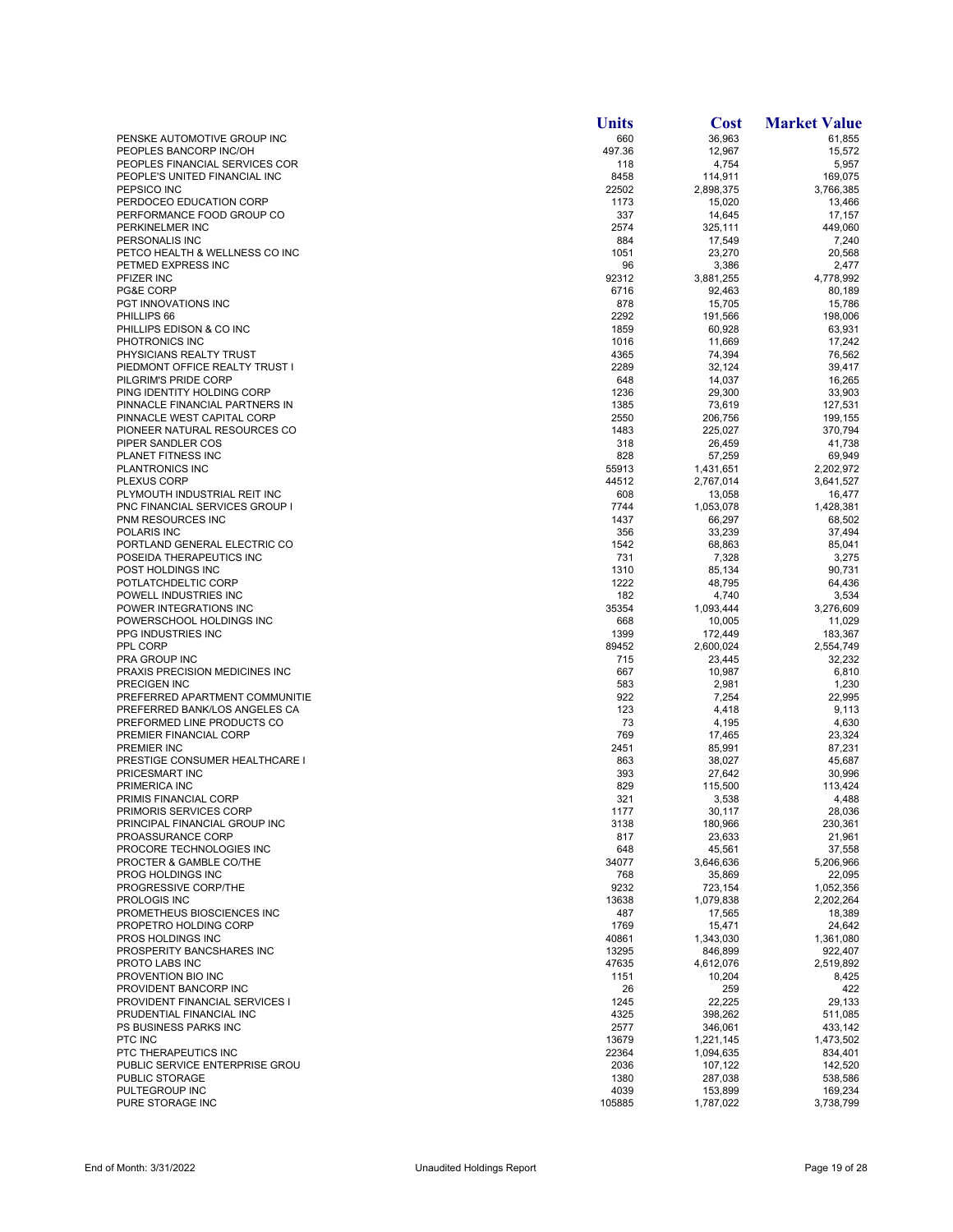|                                                                     | <b>Units</b>    | <b>Cost</b>          | <b>Market Value</b> |
|---------------------------------------------------------------------|-----------------|----------------------|---------------------|
| <b>PVH CORP</b>                                                     | 1318            | 85,592               | 100,972             |
| Q2 HOLDINGS INC                                                     | 40746           | 2,430,754            | 2,511,991           |
| QCR HOLDINGS INC                                                    | 244             | 8,905                | 13,808              |
| QORVO INC                                                           | 405             | 31,209               | 50,261              |
| <b>QUALCOMM INC</b>                                                 | 8538            | 623,105              | 1,304,777           |
| QUANEX BUILDING PRODUCTS CORP<br>QUANTA SERVICES INC                | 914<br>3064     | 16,374               | 19,185              |
| <b>QUANTUM CORP</b>                                                 | 935             | 185,776<br>6,615     | 403,253<br>2,122    |
| <b>QUANTUM CORP RIGHTS</b>                                          | 935             |                      | 19                  |
| <b>QUANTUMSCAPE CORP</b>                                            | 1620            | 35,920               | 32,384              |
| <b>QUEST DIAGNOSTICS INC</b>                                        | 1222            | 135,946              | 167,243             |
| QUIDEL CORP                                                         | 14256           | 872,355              | 1,603,230           |
| QURATE RETAIL INC                                                   | 14756           | 154,058              | 70,239              |
| RACKSPACE TECHNOLOGY INC                                            | 480             | 7,866                | 5,357               |
| RADIAN GROUP INC                                                    | 3199            | 54,439               | 71,050              |
| <b>RADIANT LOGISTICS INC.</b>                                       | 957             | 5,572                | 6,106               |
| RADIUS GLOBAL INFRASTRUCTURE I<br>RALPH LAUREN CORP                 | 1274<br>901     | 18,097<br>79,516     | 18,193<br>102,209   |
| <b>RAMBUS INC</b>                                                   | 1861            | 26,795               | 59,347              |
| <b>RANGE RESOURCES CORP</b>                                         | 4149            | 44,950               | 126,047             |
| RANGER OIL CORP                                                     | 400             | 5,678                | 13,812              |
| RANPAK HOLDINGS CORP                                                | 538             | 10,167               | 10,991              |
| RAYMOND JAMES FINANCIAL INC                                         | 613.5           | 32,429               | 67,430              |
| RAYONIER ADVANCED MATERIALS IN                                      | 1180            | 5,941                | 7,753               |
| <b>RAYONIER INC</b>                                                 | 35426           | 1,010,411            | 1.456.717           |
| <b>RBB BANCORP</b>                                                  | 220             | 3,404                | 5,168               |
| <b>RBC BEARINGS INC</b>                                             | 455             | 92,150               | 88,215              |
| <b>RE/MAX HOLDINGS INC</b>                                          | 361             | 10,663               | 10,011              |
| <b>READY CAPITAL CORP</b><br><b>REALOGY HOLDINGS CORP</b>           | 1619            | 21,612               | 24,382              |
| <b>REALTY INCOME CORP</b>                                           | 2014<br>2394.55 | 22,635               | 31,580<br>165,942   |
| <b>REATA PHARMACEUTICALS INC</b>                                    | 13422           | 146,169<br>1,536,546 | 439,705             |
| <b>RECURSION PHARMACEUTICALS INC</b>                                | 738             | 14,304               | 5,284               |
| <b>REDFIN CORP</b>                                                  | 13876           | 258,089              | 250,323             |
| REDWOOD TRUST INC                                                   | 2031            | 20,774               | 21,386              |
| REGAL REXNORD CORP                                                  | 1208.171        | 123,805              | 179,752             |
| <b>REGENCY CENTERS CORP</b>                                         | 4983            | 254,800              | 355,487             |
| REGENERON PHARMACEUTICALS INC                                       | 1173            | 597,324              | 819,247             |
| <b>REGENXBIO INC</b>                                                | 392             | 15,022               | 13,010              |
| REGIONAL MANAGEMENT CORP                                            | 113             | 2,978                | 5,488               |
| <b>REGIONS FINANCIAL CORP</b><br><b>REGIS CORP</b>                  | 3797<br>588     | 61,040<br>6,271      | 84,521<br>1,247     |
| REINSURANCE GROUP OF AMERICA I                                      | 1607            | 179,451              | 175,902             |
| <b>RELAY THERAPEUTICS INC</b>                                       | 226             | 9,070                | 6,764               |
| RELIANCE STEEL & ALUMINUM CO                                        | 1437            | 151,177              | 263,474             |
| <b>RENASANT CORP</b>                                                | 892             | 26,617               | 29,837              |
| <b>RENEWABLE ENERGY GROUP INC</b>                                   | 791             | 35,563               | 47,974              |
| <b>RENT-A-CENTER INC/TX</b>                                         | 51              | 2,946                | 1,285               |
| <b>REPAY HOLDINGS CORP</b>                                          | 1143            | 23,877               | 16,882              |
| <b>REPLIGEN CORP</b>                                                | 14774           | 2,524,319            | 2,778,842           |
| REPLIMUNE GROUP INC                                                 | 189             | 7,355                | 3,209               |
| REPUBLIC BANCORP INC/KY                                             | 144             | 5,328                | 6,471               |
| REPUBLIC FIRST BANCORP INC<br>REPUBLIC SERVICES INC                 | 498<br>1220     | 2,126<br>111,748     | 2,570<br>161.650    |
| RESIDEO TECHNOLOGIES INC                                            | 2286            | 39,525               | 54,475              |
| <b>RESMED INC</b>                                                   | 285             | 72,079               | 69,115              |
| RESOURCES CONNECTION INC                                            | 601             | 7,575                | 10,301              |
| RETAIL OPPORTUNITY INVESTMENTS                                      | 2245            | 31,491               | 43,531              |
| <b>RETAIL VALUE INC</b>                                             | 385             | 5,749                | 1,178               |
| <b>REV GROUP INC</b>                                                | 689             | 6,202                | 9,233               |
| <b>REVLON INC</b>                                                   | 74              | 902                  | 597                 |
| REVOLUTION MEDICINES INC                                            | 1011            | 31,693               | 25,791              |
| <b>REVOLVE GROUP INC</b>                                            | 227<br>92       | 17,036               | 12,188              |
| <b>REX AMERICAN RESOURCES CORP</b><br>REXFORD INDUSTRIAL REALTY INC | 13214           | 6,845<br>634,282     | 9,163<br>985,632    |
| REYNOLDS CONSUMER PRODUCTS INC                                      | 871             | 27,488               | 25,555              |
| RHYTHM PHARMACEUTICALS INC                                          | 912             | 17,261               | 10,506              |
| <b>RIBBON COMMUNICATIONS INC</b>                                    | 1331            | 6,818                | 4,113               |
| <b>RITE AID CORP</b>                                                | 965             | 11,982               | 8,444               |
| RIVIAN AUTOMOTIVE INC                                               | 1180            | 115,286              | 59,283              |
| <b>RLI CORP</b>                                                     | 98              | 8,281                | 10,842              |
| <b>RLJ LODGING TRUST</b>                                            | 2849            | 38,868               | 40,114              |
| <b>RMR GROUP INC/THE</b>                                            | 229             | 9,141                | 7,122               |
| ROBERT HALF INTERNATIONAL INC                                       | 4520            | 497,638              | 516,094             |
| ROCKWELL AUTOMATION INC<br>ROCKY BRANDS INC                         | 1468            | 401,708              | 411,084             |
| ROGERS CORP                                                         | 143<br>36       | 4,039<br>6,504       | 5,947<br>9,781      |
|                                                                     |                 |                      |                     |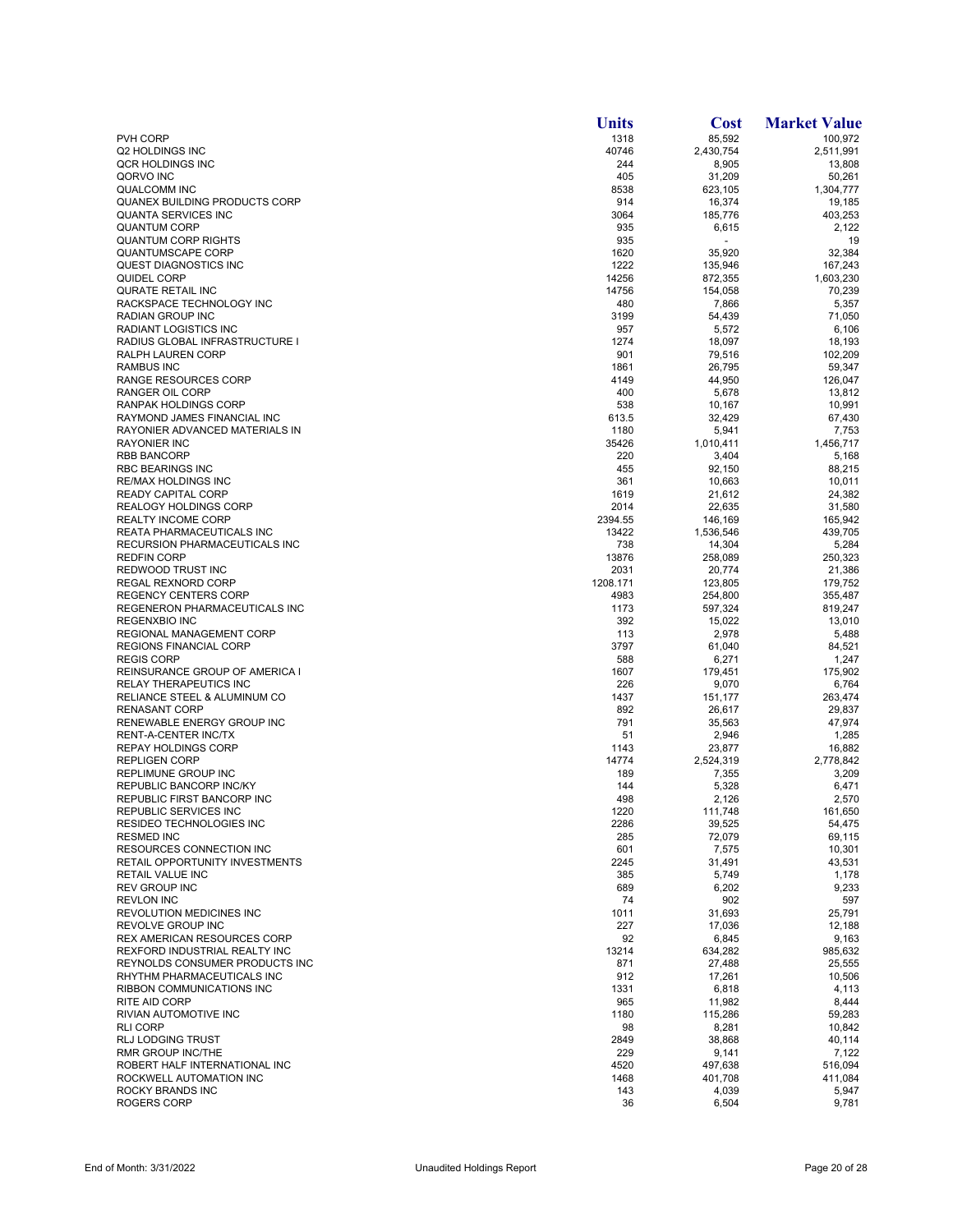|                                                  | <b>Units</b> | <b>Cost</b>       | <b>Market Value</b> |
|--------------------------------------------------|--------------|-------------------|---------------------|
| ROKU INC                                         | 3993         | 513,215           | 500,203             |
| ROPER TECHNOLOGIES INC                           | 1394         | 501,425           | 658,289             |
| ROSS STORES INC                                  | 8032         | 860,055           | 726,575             |
| ROYAL GOLD INC                                   | 2766         | 317,961           | 390,780             |
| <b>RPC INC</b>                                   | 1233         | 5,933             | 13,156              |
| RPM INTERNATIONAL INC                            | 938          | 77,606            | 76,391              |
| <b>RPT REALTY</b><br><b>RUSH ENTERPRISES INC</b> | 1752<br>903  | 13,310<br>33,050  | 24,125<br>45,521    |
| <b>RYDER SYSTEM INC</b>                          | 1359         | 80,376            | 107,809             |
| RYMAN HOSPITALITY PROPERTIES I                   | 116          | 6,153             | 10,761              |
| S&P GLOBAL INC                                   | 7942.57      | 2,096,733         | 3,257,883           |
| <b>S&amp;T BANCORP INC</b>                       | 625          | 18,213            | 18,488              |
| SABRA HEALTH CARE REIT INC                       | 4673         | 70,929            | 69,581              |
| SAFEHOLD INC                                     | 185          | 10,596            | 10.258              |
| SAFETY INSURANCE GROUP INC                       | 181          | 14,728            | 16,444              |
| SAGE THERAPEUTICS INC                            | 22847        | 1,387,313         | 756,236             |
| SALESFORCE INC                                   | 14229        | 2,727,074         | 3,021,101           |
| SANDERSON FARMS INC                              | 57           | 7,053             | 10,687              |
| SANDY SPRING BANCORP INC                         | 910          | 26,316            | 40,877              |
| <b>SANMINA CORP</b>                              | 1162         | 34,921            | 46,968              |
| SAUL CENTERS INC                                 | 61           | 1,902             | 3,215               |
| SBA COMMUNICATIONS CORP                          | 347          | 103,879           | 119,403             |
| <b>SCANSOURCE INC</b><br>SCHNEIDER NATIONAL INC  | 415<br>1284  | 11,646<br>27,611  | 14,438              |
| SCHNITZER STEEL INDUSTRIES INC                   | 463          | 10,482            | 32,742<br>24,048    |
| <b>SCHOLASTIC CORP</b>                           | 536          | 15,938            | 21,590              |
| SCULPTOR CAPITAL MANAGEMENT IN                   | 388          | 6,017             | 5,405               |
| <b>SEABOARD CORP</b>                             | 7            | 25.414            | 29,438              |
| SEACOAST BANKING CORP OF FLORI                   | 885          | 26,340            | 30,993              |
| <b>SEAGEN INC</b>                                | 4309         | 665,619           | 620,711             |
| <b>SEALED AIR CORP</b>                           | 1424         | 66,384            | 95,351              |
| SEASPINE HOLDINGS CORP                           | 457          | 6,204             | 5,557               |
| SEAWORLD ENTERTAINMENT INC                       | 485          | 10,809            | 36,103              |
| <b>SECUREWORKS CORP</b>                          | 320          | 3,922             | 4,240               |
| <b>SEER INC</b>                                  | 470          | 16,771            | 7,163               |
| SEI INVESTMENTS CO                               | 1930         | 105,216           | 116,205             |
| SELECT ENERGY SERVICES INC                       | 1292         | 7,047             | 11,072              |
| SELECTA BIOSCIENCES INC                          | 1464         | 6,771             | 1,801               |
| SELECTIVE INSURANCE GROUP INC                    | 1110         | 67,248            | 99,190              |
| <b>SEMPRA ENERGY</b>                             | 4276         | 499,280           | 718,881             |
| SENECA FOODS CORP<br>SENSIENT TECHNOLOGIES CORP  | 117<br>363   | 4,186<br>23,637   | 6,030<br>30,474     |
| SERITAGE GROWTH PROPERTIES                       | 726          | 13,193            | 9,191               |
| SERVICE CORP INTERNATIONAL/US                    | 3674         | 165,295           | 241,823             |
| SERVICE PROPERTIES TRUST                         | 2815         | 35,864            | 24,856              |
| <b>SERVICENOW INC</b>                            | 3872         | 1,090,971         | 2,156,278           |
| SERVISFIRST BANCSHARES INC                       | 150          | 5,512             | 14,294              |
| SHENANDOAH TELECOMMUNICATIONS                    | 407          | 20,372            | 9,597               |
| SHERWIN-WILLIAMS CO/THE                          | 1945         | 313,086           | 485,511             |
| SHIFT4 PAYMENTS INC                              | 15079        | 1,022,605         | 933,842             |
| SHOALS TECHNOLOGIES GROUP INC                    | 2848         | 84,659            | 48,530              |
| SHOE CARNIVAL INC                                | 43           | 678               | 1,254               |
| <b>SIERRA BANCORP</b>                            | 219          | 4,811             | 5,471               |
| SIGNATURE BANK/NEW YORK NY<br>SIGNIFY HEALTH INC | 1339         | 191,783           | 392,983             |
| SILGAN HOLDINGS INC                              | 1721         | 39,876            | 31,236              |
| <b>SILICON LABORATORIES INC</b>                  | 21221<br>622 | 627,758<br>52,088 | 981,047<br>93,424   |
| SILVERBACK THERAPEUTICS INC                      | 695          | 9,193             | 2,439               |
| SILVERGATE CAPITAL CORP                          | 14250        | 1,573,750         | 2,145,623           |
| SIMMONS FIRST NATIONAL CORP                      | 1804         | 42,419            | 47,301              |
| SIMON PROPERTY GROUP INC                         | 309          | 31,689            | 40,652              |
| SIMPLY GOOD FOODS CO/THE                         | 1402         | 29,358            | 53,206              |
| SINCLAIR BROADCAST GROUP INC                     | 782          | 16,963            | 21,912              |
| SIRIUS XM HOLDINGS INC                           | 3984         | 23,640            | 26,374              |
| SITE CENTERS CORP                                | 3446         | 34,535            | 57,583              |
| SITEONE LANDSCAPE SUPPLY INC                     | 491          | 83,722            | 79,390              |
| SIX FLAGS ENTERTAINMENT CORP                     | 3267         | 130,485           | 142,115             |
| <b>SJW GROUP</b>                                 | 442          | 28,005            | 30,754              |
| SKECHERS USA INC                                 | 2210         | 65,821            | 90,080              |
| <b>SKYWEST INC</b><br>SKYWORKS SOLUTIONS INC     | 972<br>317   | 36,626<br>26,891  | 28,042<br>42,250    |
| SL GREEN REALTY CORP                             | 80           | 6,566             | 6,494               |
| SL GREEN REALTY CORPORATION                      | 3061         | 216,958           | 248,492             |
| SLEEP NUMBER CORP                                | 32848        | 1,285,685         | 1,665,722           |
| <b>SLM CORP</b>                                  | 6410         | 76,013            | 117,688             |
| <b>SM ENERGY CO</b>                              | 2091         | 18,496            | 81,444              |
| SMARTFINANCIAL INC                               | 206          | 3,525             | 5,257               |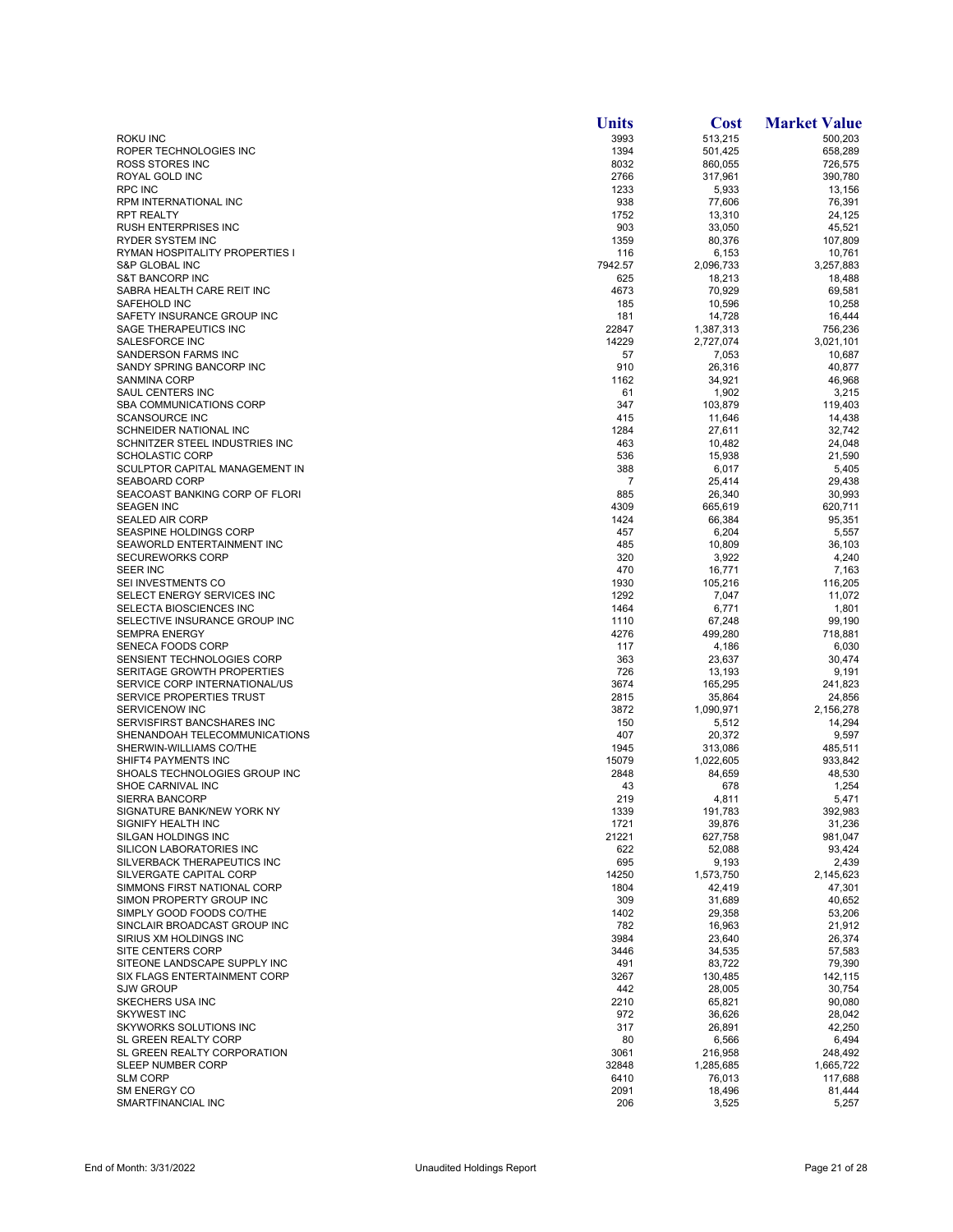|                                                           | <b>Units</b> | <b>Cost</b>          | <b>Market Value</b> |
|-----------------------------------------------------------|--------------|----------------------|---------------------|
| <b>SMARTSHEET INC</b>                                     | 42104        | 1,981,862            | 2,306,457           |
| <b>SNAP INC</b>                                           | 53500        | 2,694,606            | 1,925,465           |
| SNAP-ON INC                                               | 11999        | 2,185,185            | 2,465,555           |
| <b>SNOWFLAKE INC</b>                                      | 10003        | 2,765,069            | 2,291,987           |
| SOLAREDGE TECHNOLOGIES INC                                | 3653         | 526,418              | 1,177,618           |
| SOLARIS OILFIELD INFRASTRUCTUR<br><b>SOLARWINDS CORP</b>  | 648<br>881   | 8,444                | 7,316               |
| SOLID BIOSCIENCES INC                                     | 1679         | 16,043<br>4,662      | 11,726<br>2,015     |
| SONIC AUTOMOTIVE INC                                      | 343          | 9,851                | 14,581              |
| SONOCO PRODUCTS CO                                        | 1922         | 107,120              | 120,240             |
| SORRENTO THERAPEUTICS INC                                 | 746          | 7,359                | 1,738               |
| SOUTH JERSEY INDUSTRIES INC                               | 1795         | 47,274               | 62.017              |
| SOUTH PLAINS FINANCIAL INC                                | 181          | 5,109                | 4,811               |
| SOUTHERN CO/THE                                           | 24132        | 1,146,274            | 1,749,811           |
| SOUTHERN COPPER CORP                                      | 3388         | 200,626              | 257,149             |
| SOUTHERN FIRST BANCSHARES INC                             | 67           | 1,927                | 3,406               |
| SOUTHERN MISSOURI BANCORP INC                             | 125          | 3,703                | 6,244               |
| SOUTHSIDE BANCSHARES INC                                  | 498          | 15,065               | 20,333              |
| SOUTHSTATE CORP                                           | 1382         | 88,507               | 112,757             |
| SOUTHWEST AIRLINES CO                                     | 3409         | 137,784              | 156,132             |
| SOUTHWEST GAS HOLDINGS INC                                | 1214         | 87,428               | 95,044              |
| SOUTHWESTERN ENERGY CO                                    | 440793       | 1,362,123            | 3,160,486           |
| SPARTANNASH CO                                            | 802          | 16,234               | 26,458              |
| SPECTRUM BRANDS HOLDINGS INC<br>SPERO THERAPEUTICS INC    | 1330<br>97   | 89,126<br>997        | 117,998<br>844      |
| SPIRE INC                                                 | 964          | 66,125               | 69,177              |
| SPIRIT AEROSYSTEMS HOLDINGS IN                            | 2691         | 79,588               | 131,563             |
| <b>SPIRIT AIRLINES INC</b>                                | 1847         | 38,652               | 40,394              |
| SPIRIT OF TEXAS BANCSHARES INC                            | 274          | 4,260                | 7,201               |
| SPIRIT REALTY CAPITAL INC                                 | 3380         | 131,591              | 155,548             |
| SPROUT SOCIAL INC                                         | 22200        | 1,332,133            | 1,778,664           |
| SPROUTS FARMERS MARKET INC                                | 1158         | 28,592               | 37,033              |
| <b>SPX CORP</b>                                           | 257          | 9,702                | 12,698              |
| <b>SPX FLOW INC</b>                                       | 692          | 28,058               | 59,664              |
| SQZ BIOTECHNOLOGIES CO                                    | 517          | 7,344                | 2,487               |
| SS&C TECHNOLOGIES HOLDINGS INC                            | 1078         | 65,025               | 80,872              |
| <b>STAG INDUSTRIAL INC</b>                                | 3294         | 103,150              | 136,207             |
| <b>STAGWELL INC</b>                                       | 1134         | 8,412                | 8,210               |
| STANDARD BIOTOOLS INC                                     | 1233         | 8,717                | 4,426               |
| STANDARD MOTOR PRODUCTS INC                               | 321          | 14,496               | 13,848              |
| STANDEX INTERNATIONAL CORP                                | 278          | 19,342               | 27,778              |
| STANLEY BLACK & DECKER INC                                | 1001         | 139,597              | 139,930             |
| <b>STARBUCKS CORP</b>                                     | 8981         | 639,722              | 817,002             |
| <b>STARTEK INC</b><br>STARWOOD PROPERTY TRUST INC         | 619<br>5493  | 4,274                | 2,742<br>132,766    |
| <b>STATE STREET CORP</b>                                  | 23129        | 103,963<br>1,611,068 | 2,014,998           |
| STEEL DYNAMICS INC                                        | 23100        | 1,241,456            | 1,927,233           |
| <b>STEELCASE INC</b>                                      | 1938         | 24,898               | 23,159              |
| STEPAN CO                                                 | 384          | 38,451               | 37,943              |
| STERICYCLE INC                                            | 25731        | 1,834,766            | 1,516,071           |
| STERLING CONSTRUCTION CO INC                              | 534          | 6,494                | 14,311              |
| STEWART INFORMATION SERVICES C                            | 430          | 19,626               | 26,062              |
| STIFEL FINANCIAL CORP                                     | 2034         | 83,755               | 138,109             |
| STITCH FIX INC                                            | 40483        | 1,090,015            | 407,664             |
| STOCK YARDS BANCORP INC                                   | 312          | 15,646               | 16,505              |
| <b>STONERIDGE INC</b>                                     | 421          | 11,466               | 8,740               |
| STONEX GROUP INC                                          | 293          | 14,331               | 21,749              |
| STORE CAPITAL CORP                                        | 30099        | 865,119              | 879,794             |
| STRATEGIC EDUCATION INC                                   | 15549        | 1,647,131            | 1,032,143           |
| <b>STRIDE INC</b>                                         | 645          | 15,492               | 23,433              |
| <b>STRYKER CORP</b>                                       | 3350         | 596,787              | 895,623             |
| SUMMIT FINANCIAL GROUP INC<br>SUMMIT HOTEL PROPERTIES INC | 161<br>1901  | 3,187<br>16,362      | 4,120<br>18,934     |
| <b>SUMMIT MATERIALS INC</b>                               | 1967         | 37,936               | 61,095              |
| SUN COMMUNITIES INC                                       | 409          | 51,846               | 71,694              |
| <b>SUNCOKE ENERGY INC</b>                                 | 1428         | 8,564                | 12.723              |
| SUNNOVA ENERGY INTERNATIONAL I                            | 1330         | 41,713               | 30,670              |
| <b>SUNPOWER CORP</b>                                      | 341          | 1,662                | 7,325               |
| <b>SUNRUN INC</b>                                         | 6338         | 322,617              | 192,485             |
| SUNSTONE HOTEL INVESTORS INC                              | 3750         | 41,892               | 44,175              |
| SUPER MICRO COMPUTER INC                                  | 83755        | 2,007,572            | 3,188,553           |
| SUPERIOR GROUP OF COS INC                                 | 208          | 4,388                | 3,713               |
| SUPERNUS PHARMACEUTICALS INC                              | 904          | 22,112               | 29,217              |
| SURFACE ONCOLOGY INC                                      | 957          | 7,134                | 2,814               |
| SUTRO BIOPHARMA INC                                       | 840          | 14,787               | 6,905               |
| <b>SVB FINANCIAL GROUP</b>                                | 202          | 67,022               | 113,009             |
| <b>SWITCH INC</b>                                         | 35268        | 676,425              | 1,086,960           |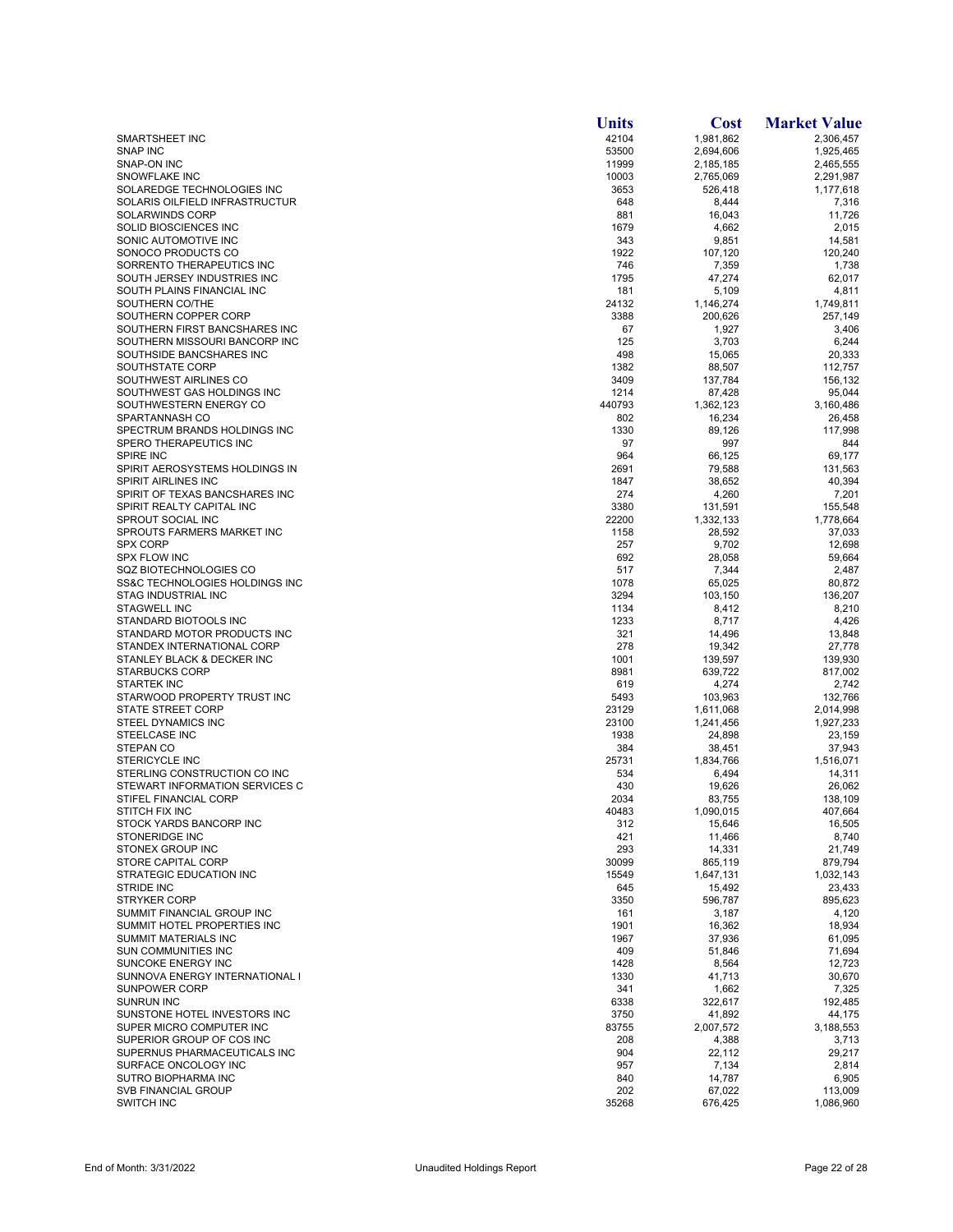|                                                           | <b>Units</b> | <b>Cost</b>         | <b>Market Value</b>  |
|-----------------------------------------------------------|--------------|---------------------|----------------------|
| <b>SYLVAMO CORP</b>                                       | 0.636        | 16                  | 21                   |
| <b>SYNAPTICS INC</b>                                      | 6114         | 1,190,749           | 1,219,743            |
| <b>SYNCHRONY FINANCIAL</b>                                | 1815         | 45,526              | 63,180               |
| SYNDAX PHARMACEUTICALS INC<br>SYNEOS HEALTH INC           | 724<br>11984 | 13,041<br>922,128   | 12,583<br>970,105    |
| <b>SYNOPSYS INC</b>                                       | 235          | 65,540              | 78,318               |
| SYNOVUS FINANCIAL CORP                                    | 2950         | 85,405              | 144,550              |
| SYSCO CORP                                                | 4469         | 280,461             | 364,894              |
| T ROWE PRICE GROUP INC                                    | 735          | 91,340              | 111,125              |
| TAKE-TWO INTERACTIVE SOFTWARE                             | 3692         | 601,884             | 567,608              |
| TALOS ENERGY INC                                          | 619          | 9,241               | 9,774                |
| TANDEM DIABETES CARE INC<br>TANGER FACTORY OUTLET CENTERS | 7320<br>1373 | 453,978             | 851,243              |
| <b>TAPESTRY INC</b>                                       | 4803         | 10,864<br>101,126   | 23,602<br>178,431    |
| <b>TARGA RESOURCES CORP</b>                               | 17200        | 911,299             | 1,298,084            |
| <b>TARGET CORP</b>                                        | 6345         | 692,435             | 1,346,536            |
| <b>TAYLOR MORRISON HOME CORP</b>                          | 1883         | 40,190              | 51,255               |
| <b>TCR2 THERAPEUTICS INC</b>                              | 1065         | 14,831              | 2,939                |
| <b>TD SYNNEX CORP</b>                                     | 873          | 53,955              | 90,102               |
| <b>TEAM INC</b>                                           | 1821         | 7,519               | 4,024                |
| <b>TEGNA INC</b>                                          | 3896         | 51,607              | 87,270               |
| <b>TEJON RANCH CO</b><br><b>TELADOC HEALTH INC</b>        | 305<br>23301 | 4,784<br>1,933,714  | 5,569<br>1,680,701   |
| TELEDYNE TECHNOLOGIES INC                                 | 215          | 56,619              | 101,615              |
| <b>TELEFLEX INC</b>                                       | 3812         | 1,199,415           | 1,352,612            |
| TELEPHONE AND DATA SYSTEMS INC                            | 1842         | 43,179              | 34,777               |
| <b>TENET HEALTHCARE CORP</b>                              | 1640         | 45,295              | 140,974              |
| <b>TENNECO INC</b>                                        | 150          | 1,906               | 2,748                |
| <b>TERADATA CORP</b>                                      | 28513        | 937,185             | 1,405,406            |
| TERMINIX GLOBAL HOLDINGS INC                              | 2649         | 123,152             | 120,874              |
| <b>TERRENO REALTY CORP</b>                                | 1340         | 82,931              | 99,227               |
| <b>TESLA INC</b><br>TEXAS CAPITAL BANCSHARES INC          | 15050<br>550 | 1,968,301<br>28,867 | 16,217,880<br>31,521 |
| TEXAS INSTRUMENTS INC                                     | 8784         | 1,020,092           | 1,611,688            |
| <b>TFS FINANCIAL CORP</b>                                 | 960          | 15,565              | 15,936               |
| THERMO FISHER SCIENTIFIC INC                              | 5981         | 2,133,318           | 3,532,678            |
| THERMON GROUP HOLDINGS INC                                | 721          | 12,220              | 11,680               |
| THOR INDUSTRIES INC                                       | 701          | 55,534              | 55,169               |
| THOUGHTWORKS HOLDING INC                                  | 930          | 19,549              | 19,353               |
| <b>TIDEWATER INC</b>                                      | 702          | 13,080              | 15,261               |
| <b>TILLY'S INC</b><br><b>TIMKEN CO/THE</b>                | 330<br>1956  | 2,673<br>100,445    | 3,089<br>118,729     |
| <b>TIMKENSTEEL CORP</b>                                   | 860          | 4,775               | 18,817               |
| <b>TIPTREE INC</b>                                        | 492          | 2,717               | 6,322                |
| TITAN INTERNATIONAL INC                                   | 736          | 8,131               | 10,841               |
| TITAN MACHINERY INC                                       | 286          | 4,311               | 8,082                |
| TIVITY HEALTH INC                                         | 284          | 3,826               | 9,136                |
| <b>TJX COS INC/THE</b>                                    | 52818        | 2,460,406           | 3,199,714            |
| <b>T-MOBILE US INC</b>                                    | 6933         | 662,353             | 889,851              |
| TOLL BROTHERS INC<br>TOMPKINS FINANCIAL CORP              | 1406<br>242  | 57,739<br>16,802    | 66,110<br>18,941     |
| TONIX PHARMACEUTICALS HOLDING                             | 16926        | 9,878               | 3,896                |
| TOOTSIE ROLL INDUSTRIES INC                               | 259          | 8,649               | 9,055                |
| <b>TOPBUILD CORP</b>                                      | 178          | 36,473              | 32,287               |
| <b>TORO CO/THE</b>                                        | 243          | 19,380              | 20,774               |
| TOWNE BANK/PORTSMOUTH VA                                  | 1208         | 25,499              | 36,168               |
| TPG RE FINANCE TRUST INC                                  | 891          | 10,718              | 10,523               |
| <b>TRADE DESK INC/THE</b><br>TRADEWEB MARKETS INC         | 61850<br>217 | 1,160,646           | 4,283,113            |
| <b>TRANSUNION</b>                                         | 4218         | 18,603<br>420,890   | 19,068<br>435,888    |
| TRAVEL + LEISURE CO                                       | 2330         | 96,091              | 135,000              |
| TRAVELCENTERS OF AMERICA INC                              | 238          | 12,226              | 10,224               |
| TRAVELERS COS INC/THE                                     | 10390        | 1,273,184           | 1,898,565            |
| TRAVERE THERAPEUTICS INC                                  | 967          | 15,751              | 24,920               |
| <b>TREDEGAR CORP</b>                                      | 88           | 1,363               | 1,055                |
| TREEHOUSE FOODS INC                                       | 893          | 39,848              | 28,808               |
| TRI POINTE HOMES INC                                      | 1773         | 26,224              | 35,602               |
| <b>TRICO BANCSHARES</b><br><b>TRIMAS CORP</b>             | 473<br>888   | 15,960<br>24,911    | 18,934<br>28,496     |
| TRIMBLE INC                                               | 20039        | 820,259             | 1,445,613            |
| TRINITY INDUSTRIES INC                                    | 1470         | 30,380              | 50,509               |
| TRIPADVISOR INC                                           | 3869         | 104,954             | 104,927              |
| TRISTATE CAPITAL HOLDINGS INC                             | 489          | 7,862               | 16,249               |
| TRIUMPH BANCORP INC                                       | 19           | 772                 | 1,786                |
| TRIUMPH GROUP INC                                         | 2288         | 34,795              | 57,841               |
| TRUEBLUE INC                                              | 580          | 11,331              | 16,756               |
| TRUECAR INC                                               | 1902         | 6,602               | 7,513                |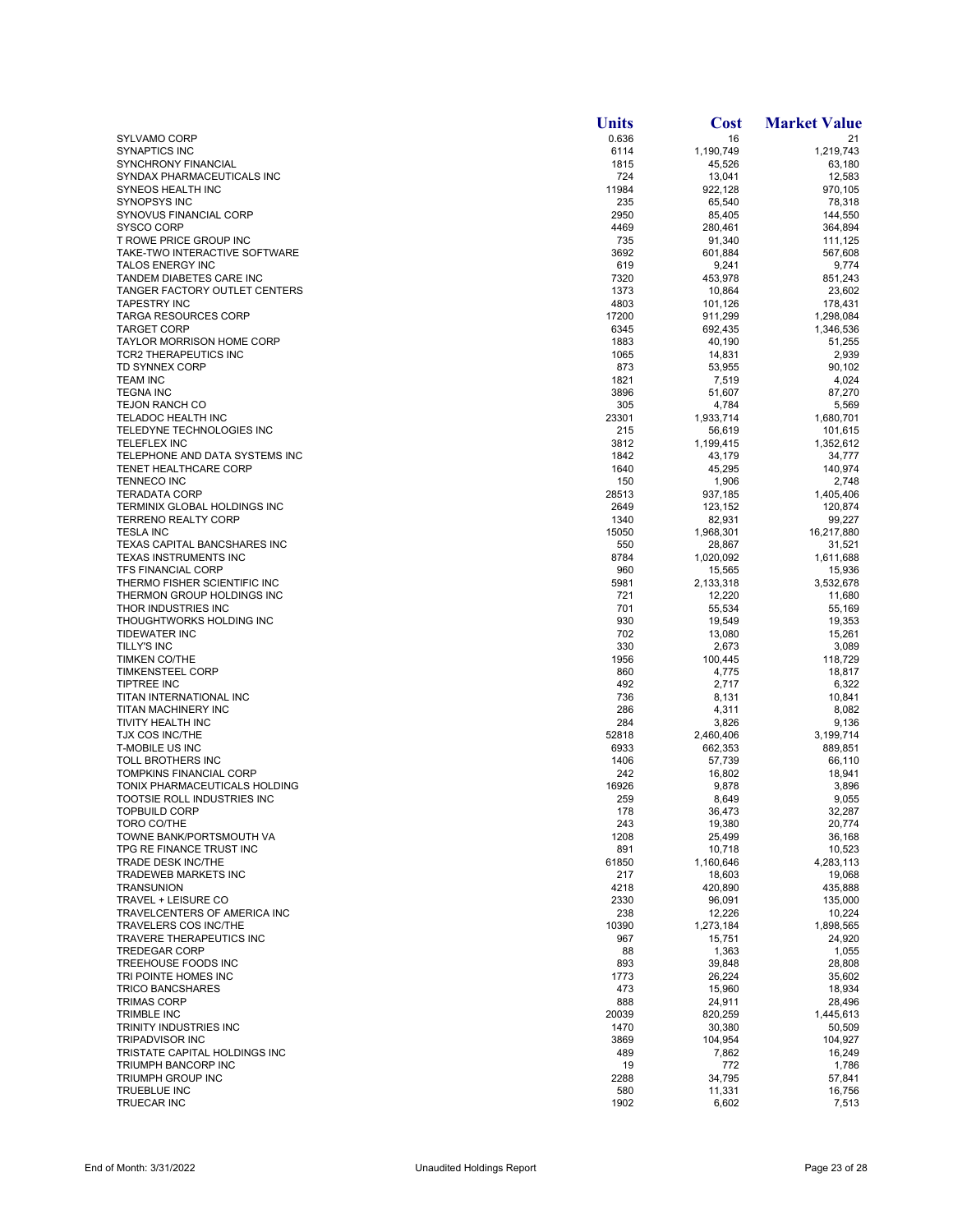|                                                                 | <b>Units</b>   | <b>Cost</b>            | <b>Market Value</b>  |
|-----------------------------------------------------------------|----------------|------------------------|----------------------|
| <b>TRUIST FINANCIAL CORP</b>                                    | 20085          | 937,362                | 1,138,820            |
| TRUSTCO BANK CORP NY                                            | 243            | 7,858                  | 7,759                |
| <b>TRUSTMARK CORP</b><br><b>TUPPERWARE BRANDS CORP</b>          | 1012<br>901    | 26,025                 | 30,755               |
| TURNING POINT THERAPEUTICS INC                                  | 736            | 25,817<br>60,054       | 17,524<br>19,762     |
| <b>TURTLE BEACH CORP</b>                                        | 81             | 2,292                  | 1,724                |
| <b>TUSIMPLE HOLDINGS INC</b>                                    | 2640           | 99,663                 | 32,208               |
| <b>TUTOR PERINI CORP</b>                                        | 1301           | 15,855                 | 14,051               |
| <b>TWILIO INC</b>                                               | 8137           | 2,784,267              | 1,341,059            |
| <b>TWITTER INC</b>                                              | 2727           | 86,691                 | 105,508              |
| TWO HARBORS INVESTMENT CORP<br><b>TYLER TECHNOLOGIES INC</b>    | 5372<br>6149   | 43,393<br>1,319,608    | 29,707<br>2,735,629  |
| <b>TYSON FOODS INC</b>                                          | 1286           | 75,448                 | 115,264              |
| <b>UBER TECHNOLOGIES INC</b>                                    | 70413          | 2,678,757              | 2,512,336            |
| <b>UBIQUITI INC</b>                                             | 189            | 58,371                 | 55,029               |
| <b>UDR INC</b>                                                  | 4233           | 183,745                | 242,847              |
| UFP INDUSTRIES INC                                              | 229            | 10,078                 | 17,670               |
| UFP TECHNOLOGIES INC                                            | 84             | 3,480                  | 5,558                |
| UGI CORP<br>ULTRAGENYX PHARMACEUTICAL INC                       | 43595<br>12472 | 1,931,171<br>1,091,821 | 1,579,011<br>905,717 |
| <b>UMB FINANCIAL CORP</b>                                       | 802            | 51,312                 | 77,922               |
| UMH PROPERTIES INC                                              | 209            | 2,750                  | 5,139                |
| UMPQUA HOLDINGS CORP                                            | 3911           | 58,103                 | 73.761               |
| UNDER ARMOUR INC                                                | 172883         | 2,750,529              | 2,863,519            |
| UNIFI INC                                                       | 209            | 3,764                  | 3,783                |
| UNIFIRST CORP/MA                                                | 274            | 48,064                 | 50,493               |
| <b>UNION PACIFIC CORP</b>                                       | 7140           | 1,176,108              | 1,950,719            |
| UNISYS CORP<br>UNITED AIRLINES HOLDINGS INC                     | 359<br>1663    | 4,467<br>94,682        | 7,758<br>77.097      |
| UNITED BANKSHARES INC/WV                                        | 2440           | 73,434                 | 85,107               |
| UNITED COMMUNITY BANKS INC/GA                                   | 1688.497       | 45,191                 | 58,760               |
| UNITED FIRE GROUP INC                                           | 438            | 14,206                 | 13,609               |
| UNITED INSURANCE HOLDINGS CORP                                  | 415            | 2,915                  | 1,374                |
| UNITED NATURAL FOODS INC                                        | 952            | 13,764                 | 39,365               |
| UNITED PARCEL SERVICE INC                                       | 6399           | 718,577                | 1,372,330            |
| UNITED RENTALS INC                                              | 222            | 39,374                 | 78,857               |
| UNITED STATES CELLULAR CORP<br>UNITED STATES STEEL CORP         | 303<br>5877    | 11,246                 | 9,160                |
| UNITED THERAPEUTICS CORP                                        | 7261           | 95,745<br>1,374,982    | 221,798<br>1,302,696 |
| UNITEDHEALTH GROUP INC                                          | 18220          | 5,727,898              | 9,291,653            |
| UNITI GROUP INC                                                 | 3524           | 38,212                 | 48,490               |
| UNITIL CORP                                                     | 246            | 10,853                 | 12,270               |
| UNITY SOFTWARE INC                                              | 13950          | 1,794,844              | 1,383,980            |
| UNIVAR SOLUTIONS INC                                            | 3765           | 70,571                 | 121,007              |
| UNIVERSAL ELECTRONICS INC                                       | 182            | 8,696                  | 5,686                |
| UNIVERSAL HEALTH SERVICES INC<br>UNIVERSAL INSURANCE HOLDINGS I | 365<br>458     | 45,249                 | 52,907               |
| UNIVEST FINANCIAL CORP                                          | 441            | 7,144<br>12,612        | 6,178<br>11,801      |
| UNUM GROUP                                                      | 5202           | 111,883                | 163,915              |
| <b>URBAN EDGE PROPERTIES</b>                                    | 2345           | 34,336                 | 44,790               |
| URBAN OUTFITTERS INC                                            | 245            | 6,236                  | 6,152                |
| URSTADT BIDDLE PROPERTIES INC                                   | 656            | 9,765                  | 12,339               |
| <b>US BANCORP</b>                                               | 32253          | 1,599,456              | 1,714,247            |
| US ECOLOGY INC                                                  | 502            | 16,749                 | 24,036               |
| US FOODS HOLDING CORP<br>US SILICA HOLDINGS INC                 | 5235<br>1267   | 155,875                | 196,993              |
| UTAH MEDICAL PRODUCTS INC                                       | 34             | 7,991<br>2,958         | 23,642<br>3,055      |
| UWM HOLDINGS CORP                                               | 522            | 3,702                  | 2,365                |
| <b>VALERO ENERGY CORP</b>                                       | 1525           | 113,488                | 154,849              |
| VALLEY NATIONAL BANCORP                                         | 7196           | 64,124                 | 93,692               |
| VALMONT INDUSTRIES INC                                          | 540            | 85,766                 | 128,844              |
| <b>VALVOLINE INC</b>                                            | 3483           | 73,552                 | 109,923              |
| VANDA PHARMACEUTICALS INC                                       | 1009           | 11,814                 | 11,412               |
| <b>VAREX IMAGING CORP</b><br><b>VAXCYTE INC</b>                 | 510<br>580     | 9,801<br>16,380        | 10,858<br>14,007     |
| <b>VECTRUS INC</b>                                              | 216            | 8,592                  | 7,746                |
| <b>VEECO INSTRUMENTS INC</b>                                    | 852            | 11,520                 | 23,166               |
| <b>VEEVA SYSTEMS INC</b>                                        | 17441          | 2,100,990              | 3,705,515            |
| <b>VENTAS INC</b>                                               | 4242           | 239,308                | 261,986              |
| <b>VERA BRADLEY INC</b>                                         | 340            | 2,793                  | 2,608                |
| <b>VERACYTE INC</b>                                             | 1258           | 51,088                 | 34,683               |
| <b>VERICEL CORP</b>                                             | 34698          | 768,176                | 1,326,158            |
| <b>VERINT SYSTEMS INC</b>                                       | 1185           | 44,342                 | 61,265               |
| <b>VERIS RESIDENTIAL INC</b><br><b>VERISIGN INC</b>             | 1347<br>329    | 21,939                 | 23,424<br>73,189     |
| <b>VERISK ANALYTICS INC</b>                                     | 786            | 72,357<br>162,176      | 168,699              |
| <b>VERITEX HOLDINGS INC</b>                                     | 674            | 14,308                 | 25,727               |
|                                                                 |                |                        |                      |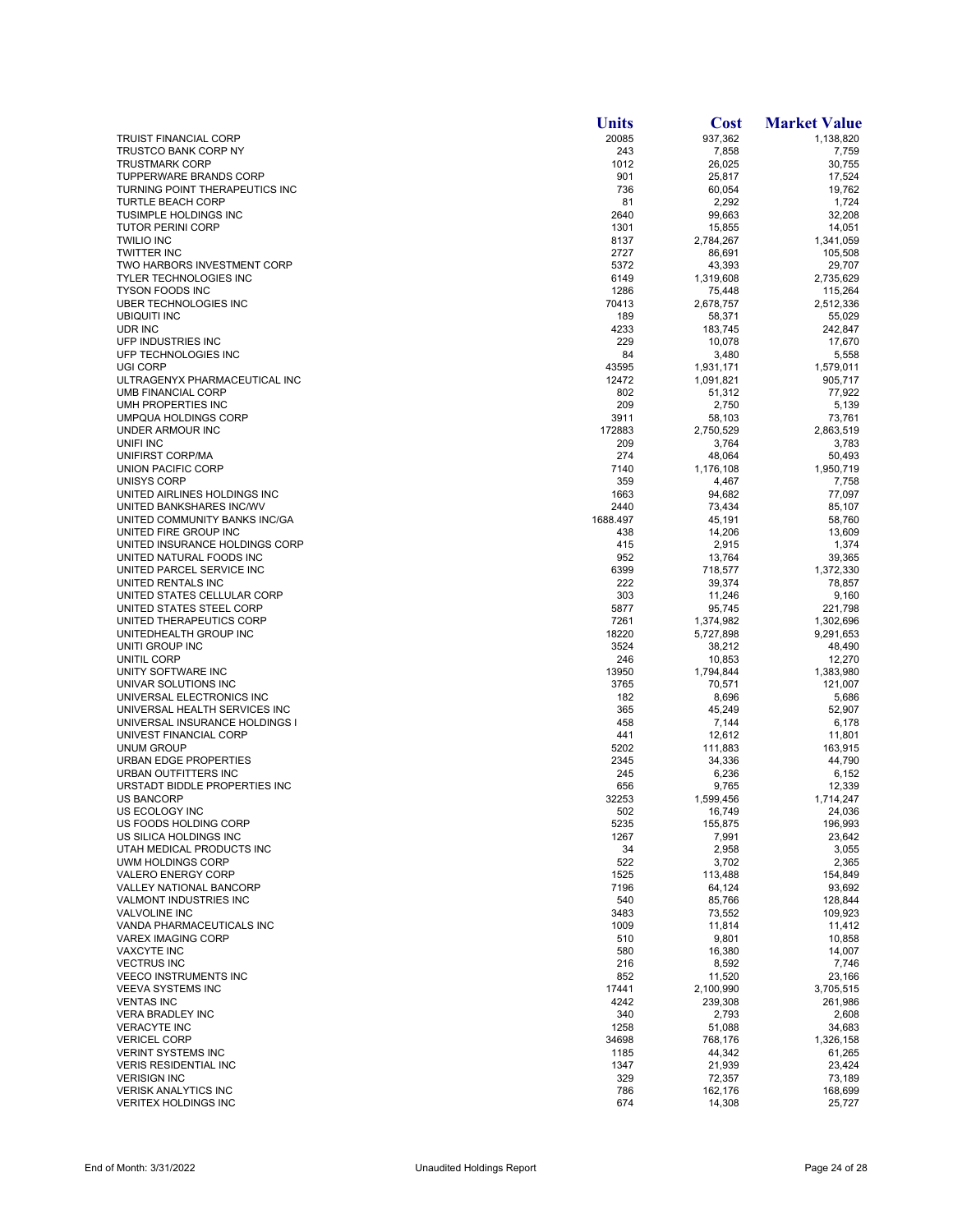|                                                                 | <b>Units</b>      | <b>Cost</b>        | <b>Market Value</b>  |
|-----------------------------------------------------------------|-------------------|--------------------|----------------------|
| <b>VERITIV CORP</b>                                             | 248               | 4,538              | 33,130               |
| VERIZON COMMUNICATIONS INC                                      | 62762             | 3,510,341          | 3,197,096            |
| <b>VERSO CORP</b><br><b>VERTEX PHARMACEUTICALS INC</b>          | 458<br>2976       | 7,345<br>582,817   | 12,366<br>776,647    |
| <b>VERVE THERAPEUTICS INC</b>                                   | 262               | 6,612              | 5,979                |
| <b>VF CORP</b>                                                  | 2308              | 156,271            | 131,233              |
| <b>VIASAT INC</b>                                               | 54456             | 2,534,878          | 2,657,453            |
| <b>VIATRIS INC</b>                                              | 4337              | 75,288             | 47,187               |
| <b>VIAVI SOLUTIONS INC</b><br><b>VICTORIA'S SECRET &amp; CO</b> | 429<br>145        | 7,547<br>7,340     | 6,898<br>7,447       |
| <b>VIEW INC</b>                                                 | 2386              | 13,988             | 4,390                |
| <b>VIKING THERAPEUTICS INC</b>                                  | 1739              | 10,563             | 5,217                |
| VILLAGE SUPER MARKET INC                                        | 349               | 8,492              | 8,551                |
| VIMEO INC                                                       | 116               | 5,684              | 1,378                |
| VIRACTA THERAPEUTICS INC                                        | 1225              | 8,505              | 5,831                |
| VIRGIN GALACTIC HOLDINGS INC<br><b>VIRTU FINANCIAL INC</b>      | 2095<br>1955      | 30,977<br>53,780   | 20,699<br>72,765     |
| <b>VISA INC</b>                                                 | 16363             | 2,584,466          | 3,628,823            |
| VISHAY INTERTECHNOLOGY INC                                      | 2190              | 38,376             | 42,924               |
| <b>VISHAY PRECISION GROUP INC</b>                               | 114               | 3,686              | 3,665                |
| <b>VISTRA CORP</b>                                              | 10083             | 199,123            | 234,430              |
| VIVINT SMART HOME INC                                           | 1452              | 25,011             | 9,816                |
| <b>VIZIO HOLDING CORP</b><br><b>VMWARE INC</b>                  | 30699<br>4766.102 | 573,971<br>528,000 | 272,914<br>542.716   |
| <b>VONTIER CORP</b>                                             | 1549              | 49,650             | 39,329               |
| <b>VORNADO REALTY TRUST</b>                                     | 4065              | 197,952            | 184,226              |
| <b>VOXX INTERNATIONAL CORP</b>                                  | 195               | 3,745              | 1,944                |
| <b>VOYA FINANCIAL INC</b>                                       | 4911              | 279,194            | 325,845              |
| <b>VROOM INC</b>                                                | 1988              | 63,203             | 5,288                |
| <b>VULCAN MATERIALS CO</b>                                      | 514               | 59,677             | 94,422               |
| W R BERKLEY CORP<br>W&T OFFSHORE INC                            | 17050.5<br>1953   | 615,234<br>4,104   | 1,135,393<br>7,460   |
| <b>WABASH NATIONAL CORP</b>                                     | 962               | 11,975             | 14,276               |
| WALGREENS BOOTS ALLIANCE INC                                    | 12154             | 733,584            | 544,135              |
| WALKER & DUNLOP INC                                             | 457               | 27,968             | 59,145               |
| <b>WALMART INC</b>                                              | 27058             | 2,958,856          | 4,029,477            |
| WALT DISNEY CO/THE<br>WARRIOR MET COAL INC                      | 30181<br>824      | 3,729,981          | 4,139,626            |
| <b>WASHINGTON FEDERAL INC</b>                                   | 1201              | 16,571<br>33,741   | 30,579<br>39,417     |
| WASHINGTON REAL ESTATE INVESTM                                  | 1503              | 33,243             | 38,327               |
| WASHINGTON TRUST BANCORP INC                                    | 292               | 11,720             | 15,330               |
| WASTE MANAGEMENT INC                                            | 6601              | 737,707            | 1,046,259            |
| WATERSTONE FINANCIAL INC                                        | 339               | 5,831              | 6,556                |
| <b>WATSCO INC</b><br>WATTS WATER TECHNOLOGIES INC               | 3283<br>5507      | 573,793<br>456,871 | 1,000,133<br>768,722 |
| <b>WAYFAIR INC</b>                                              | 184               | 45,507             | 20,384               |
| <b>WEBSTER FINANCIAL CORP</b>                                   | 3728.957          | 144,036            | 209,269              |
| WEC ENERGY GROUP INC                                            | 2971              | 258,272            | 296,536              |
| <b>WEIS MARKETS INC</b>                                         | 332               | 18,741             | 23,711               |
| <b>WELLS FARGO &amp; CO</b>                                     | 145021            | 6,021,294          | 7,027,718            |
| <b>WELLTOWER INC</b><br>WERNER ENTERPRISES INC                  | 2604<br>1066      | 190,340<br>46,371  | 250,349<br>43,706    |
| <b>WESBANCO INC</b>                                             | 1119              | 31,496             | 38,449               |
| WESCO INTERNATIONAL INC                                         | 664               | 37,331             | 86,413               |
| <b>WEST BANCORP INC</b>                                         | 241               | 4,540              | 6,558                |
| <b>WESTAMERICA BANCORP</b>                                      | 404               | 23,036             | 24,442               |
| WESTERN ALLIANCE BANCORP<br><b>WESTERN DIGITAL CORP</b>         | 1044              | 55,670             | 86,464               |
| <b>WESTERN UNION CO/THE</b>                                     | 2309<br>14643     | 111,707<br>308,062 | 114,642<br>274.410   |
| WESTINGHOUSE AIR BRAKE TECHNOL                                  | 11920             | 1,094,403          | 1,146,346            |
| <b>WESTLAKE CORP</b>                                            | 559               | 39,896             | 68,981               |
| <b>WESTROCK CO</b>                                              | 3717              | 140,054            | 174,811              |
| <b>WEX INC</b>                                                  | 12988             | 1,886,928          | 2,317,709            |
| <b>WEYERHAEUSER CO</b><br><b>WHIRLPOOL CORP</b>                 | 4816              | 130,178            | 182,526              |
| <b>WHITESTONE REIT</b>                                          | 616<br>929        | 106,509<br>8,361   | 106,432<br>12,309    |
| <b>WHITING PETROLEUM CORP</b>                                   | 701               | 48,272             | 57,139               |
| <b>WIDEOPENWEST INC</b>                                         | 355               | 2,502              | 6,191                |
| WILLDAN GROUP INC                                               | 68                | 2,402              | 2,087                |
| <b>WILLIAMS COS INC/THE</b>                                     | 19700             | 460,390            | 658,177              |
| WILLIAMS-SONOMA INC                                             | 681               | 81,800             | 98,745               |
| <b>WILLIS LEASE FINANCE CORP</b><br><b>WINMARK CORP</b>         | 41<br>38          | 1,253<br>8,880     | 1,320<br>8,360       |
| WINTRUST FINANCIAL CORP                                         | 1103              | 64,036             | 102,502              |
| WISDOMTREE INVESTMENTS INC                                      | 576               | 2,588              | 3,381                |
| <b>WOLFSPEED INC</b>                                            | 2450              | 166,355            | 278,957              |
| <b>WORKDAY INC</b>                                              | 1720              | 369,459            | 411,871              |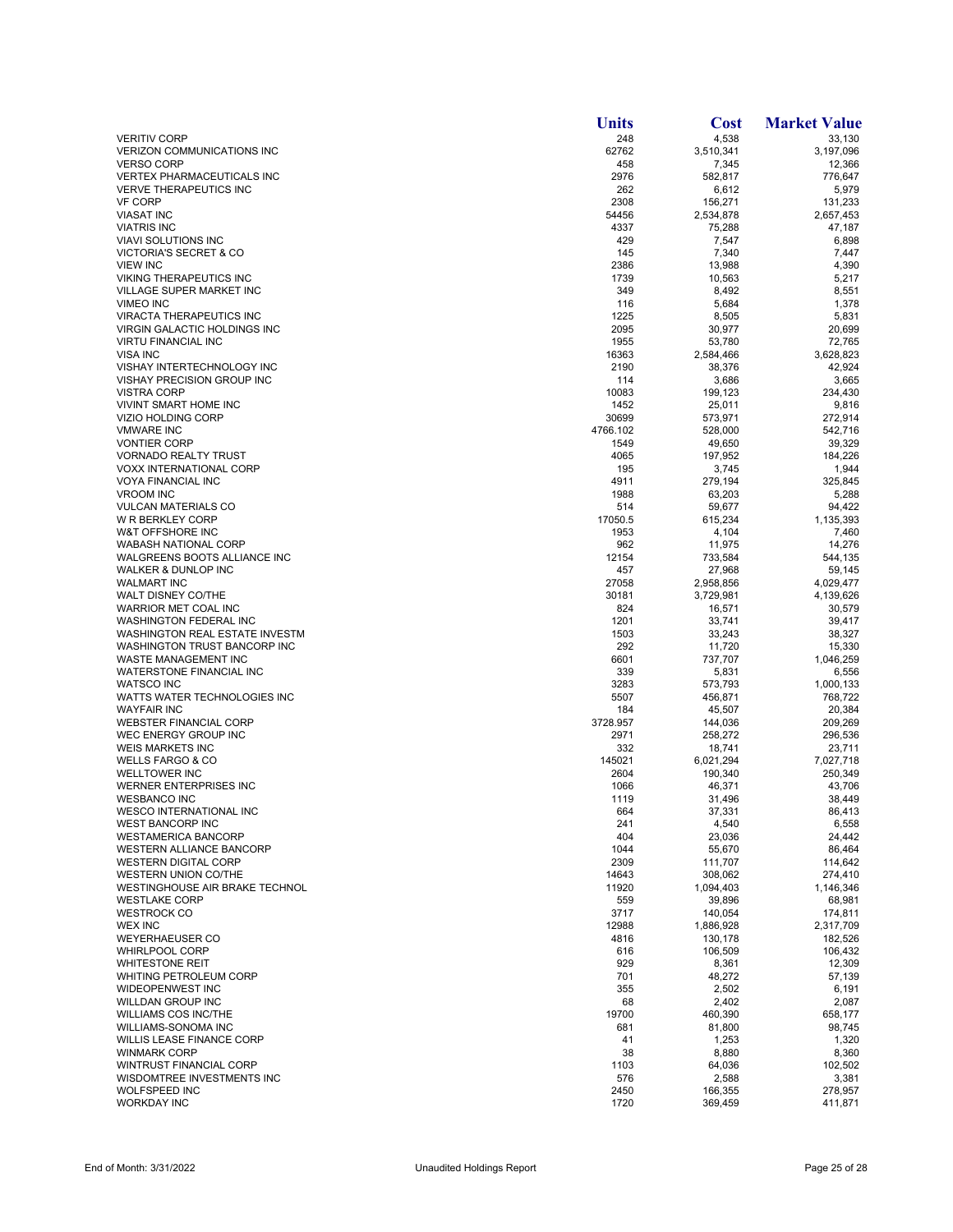|                                                      | <b>Units</b>     | <b>Cost</b>       | <b>Market Value</b>   |
|------------------------------------------------------|------------------|-------------------|-----------------------|
| WORKHORSE GROUP INC                                  | 2620             | 57,082            | 13,100                |
| WORLD ACCEPTANCE CORP                                | 71               | 7,525             | 13,621                |
| WORLD FUEL SERVICES CORP                             | 1159             | 30,021            | 31,339                |
| WORLD WRESTLING ENTERTAINMENT                        | 137              | 8,208             | 8,554                 |
| WORTHINGTON INDUSTRIES INC                           | 625              | 28,283            | 32,131                |
| <b>WP CAREY INC</b>                                  | 942              | 63,570            | 76,151                |
| <b>WSFS FINANCIAL CORP</b><br>WW GRAINGER INC        | 1144.6<br>90     | 45,873<br>35,647  | 53.361<br>46,421      |
| WW INTERNATIONAL INC                                 | 618              | 15,647            | 6,322                 |
| WYNDHAM HOTELS & RESORTS INC                         | 1152             | 66,958            | 97,563                |
| <b>XCEL ENERGY INC</b>                               | 2448             | 138,618           | 176,672               |
| XENIA HOTELS & RESORTS INC                           | 2045             | 23,688            | 39,448                |
| <b>XEROX HOLDINGS CORP</b>                           | 4950             | 99,046            | 99,842                |
| <b>XPERI HOLDING CORP</b>                            | 2252             | 40,974            | 39,005                |
| <b>XPO LOGISTICS INC</b>                             | 873              | 57,594            | 63,554                |
| <b>XYLEM INC/NY</b>                                  | 5958             | 681,888           | 507,979               |
| <b>YELLOW CORP</b>                                   | 828              | 10,522            | 5,804                 |
| YELP INC                                             | 168              | 5,409             | 5,730                 |
| YETI HOLDINGS INC                                    | 19976            | 649,311           | 1,198,160             |
| YORK WATER CO/THE                                    | 12               | 557               | 540                   |
| YUM CHINA HOLDINGS INC                               | 1890             | 93,063            | 78,511                |
| YUM! BRANDS INC                                      | 1769             | 171,844           | 209,680               |
| <b>ZILLOW GROUP INC</b>                              | 29000            | 1,103,467         | 1,429,410             |
| ZIMMER BIOMET HOLDINGS INC                           | 7855             | 859,268           | 1,004,655             |
| <b>ZIMVIE INC</b>                                    | 26.1             | 738               | 596                   |
| ZIONS BANCORP NA                                     | 3564             | 137,960           | 233,656               |
| <b>ZOETIS INC</b>                                    | 3500             | 373,806           | 660,065               |
| ZOGENIX INC CONTRA                                   | 939              |                   | 639                   |
| ZOOM VIDEO COMMUNICATIONS INC                        | 9768             | 3,020,730         | 1,145,103             |
| <b>ZUMIEZ INC</b>                                    | 264              | 7,123             | 10,087                |
| ZURN WATER SOLUTIONS CORP                            | 20287            | 670,109           | 718,160               |
| <b>ZYMERGEN INC</b><br><b>ZYNGA INC</b>              | 1188<br>11692    | 13,589<br>106,219 | 3,433                 |
| WII USEIF UNIT                                       | 481744.439       | 6,184,506         | 108,034<br>11,631,364 |
| <b>Total of U.S. Equities</b>                        |                  | 648,744,120       | 892,938,962           |
|                                                      |                  |                   |                       |
|                                                      |                  |                   |                       |
| <b>International Equities</b>                        |                  |                   | 6.17%                 |
| <b>International Common Stocks</b>                   |                  |                   |                       |
| <b>BAHAMAS</b>                                       |                  |                   |                       |
| ONESPAWORLD HOLDINGS LTD                             | 843.00           | 8,491             | 8,599                 |
| <b>BERMUDA</b>                                       |                  |                   |                       |
| ALPHA & OMEGA SEMICONDUCTOR LT                       | 84.00            | 1,243             | 4,591                 |
| ARCH CAPITAL GROUP LTD                               | 1,395.00         | 43,365            | 67,546                |
| ARGO GROUP INTERNATIONAL HOLDI                       | 540.00           | 25,670            | 22,291                |
| ASSURED GUARANTY LTD                                 | 2,716.00         | 108,135           | 172,901               |
| AXALTA COATING SYSTEMS LTD                           | 4,483.00         | 112,376           | 110,192               |
| AXIS CAPITAL HOLDINGS LTD                            | 1,668.00         | 83,095            | 100,864               |
| <b>BUNGE LTD</b>                                     | 3,354.00         | 209,838           | 371,657               |
| DHT HOLDINGS INC                                     | 862.00           | 4,416             | 5,000                 |
| <b>ENSTAR GROUP LTD</b>                              | 227.00           | 43,494            | 59,281                |
| <b>EVEREST RE GROUP LTD</b>                          | 737.00           | 159,728           | 222,117               |
| FRONTLINE LTD/BERMUDA                                | 2,202.00         | 15,624            | 19,378                |
| <b>GENPACT LTD</b>                                   | 48,934.00        | 1,437,444         | 2,129,118             |
| <b>GOLAR LNG LTD</b>                                 | 1,733.00         | 24,290            | 42,944                |
| <b>INVESCO LTD</b><br>JAMES RIVER GROUP HOLDINGS LTD | 7,232.00         | 98,442            | 166,770               |
| <b>LAZARD LTD</b>                                    | 399.00<br>651.00 | 15,084<br>23,938  | 9,871<br>22.460       |
| NABORS INDUSTRIES LTD                                | 127.00           | 13,350            | 19,395                |
| NORDIC AMERICAN TANKERS LTD                          | 3,651.00         | 10,183            | 7,777                 |
| NORWEGIAN CRUISE LINE HOLDINGS                       | 16,268.00        | 375,813           | 355,944               |
| RENAISSANCERE HOLDINGS LTD                           | 680.00           | 108,403           | 107,787               |
| SIGNET JEWELERS LTD                                  | 176.00           | 3,820             | 12.795                |
| <b>TEXTAINER GROUP HOLDINGS LTD</b>                  | 710.00           | 9,522             | 27,030                |
| WHITE MOUNTAINS INSURANCE GROU                       | 706.00           | 620,571           | 802,185               |
| BANK OF NT BUTTERFIELD & SON L                       | 903.00           | 30,430            | 32,400                |
| <b>ESSENT GROUP LTD</b>                              | 1,922.00         | 76,885            | 79,206                |
| LIBERTY LATIN AMERICA LTD                            | 3,359.00         | 37,719            | 32,290                |
| SFL CORP LTD                                         | 2,184.00         | 19,896            | 22,233                |
| SIRIUSPOINT LTD                                      | 2,141.00         | 18,384            | 16,015                |
| TRITON INTERNATIONAL LTD                             | 1,207.00         | 51,219            | 84,707                |
| <b>BRITISH VIRGIN ISLANDS</b>                        |                  |                   |                       |
| BIOHAVEN PHARMACEUTICAL HOLDIN                       | 325.00           | 32,558            | 38,535                |
| <b>CAPRI HOLDINGS LTD</b>                            | 3,007.00         | 94,720            | 154,530               |
| <b>CANADA</b>                                        |                  |                   |                       |
| LIONS GATE ENTERTAINMENT CORP                        | 3,100.00         | 37,684            | 47,886                |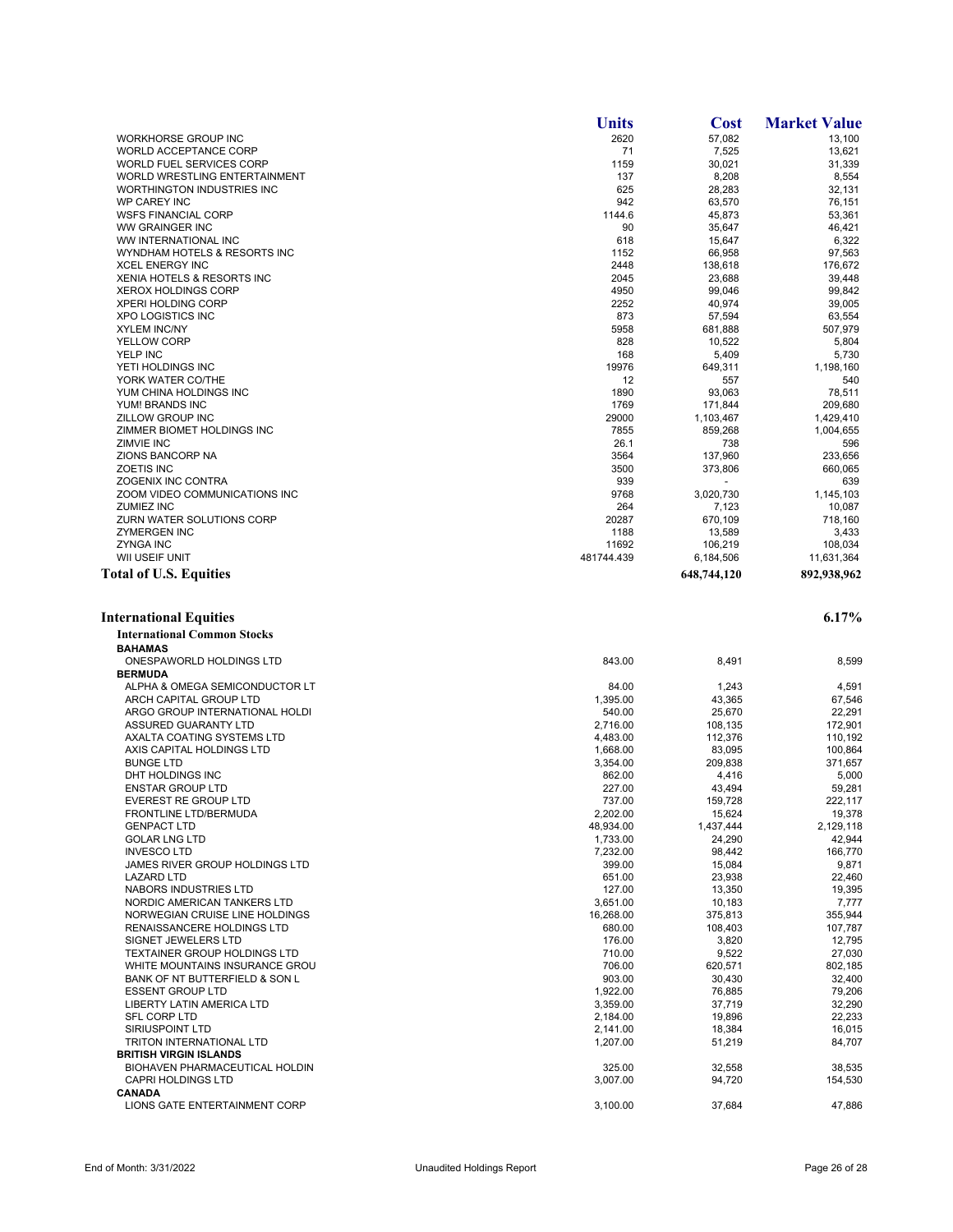|                                                    | <b>Units</b>         | <b>Cost</b>         | <b>Market Value</b> |
|----------------------------------------------------|----------------------|---------------------|---------------------|
| OPEN TEXT CORP                                     | 39,247.00            | 1,339,211           | 1.664.073           |
| WASTE CONNECTIONS INC                              | 0.00                 | $\mathbf 0$         | 0                   |
| MAGNA INTERNATIONAL INC                            | 37,800.00            | 1,975,427           | 2,430,918           |
| <b>SHOPIFY INC</b><br>ENERGY FUELS INC/CANADA      | 4,110.00<br>487.00   | 885,501<br>1,010    | 2,778,196<br>4,456  |
| <b>GFL ENVIRONMENTAL INC</b>                       | 23,839.00            | 422,800             | 775.721             |
| BROOKFIELD INFRASTRUCTURE CORP                     | 1,084.00             | 69,327              | 81,777              |
| <b>IMAX CORP</b>                                   | 856.00               | 10,514              | 16,204              |
| PRIMO WATER CORP                                   | 3,037.00             | 43,389              | 43,277              |
| <b>BROOKFIELD RENEWABLE CORP</b>                   | 3,368.00             | 135,226             | 147,518             |
| <b>XBIOTECH INC</b>                                | 407.00               | 6,277               | 3,516               |
| SUNCOR ENERGY INC                                  | 31,300.00            | 811,335             | 1,020,067           |
| <b>NUVEI CORP</b>                                  | 4,536.00             | 304,801             | 341,969             |
| <b>CAYMAN ISLANDS</b>                              |                      |                     |                     |
| FRESH DEL MONTE PRODUCE INC                        | 580.00               | 14,859              | 15,028              |
| <b>GREENLIGHT CAPITAL RE LTD</b><br><b>SEA LTD</b> | 605.00<br>5,875.00   | 4,754               | 4,277<br>703,766    |
| HERBALIFE NUTRITION LTD                            | 1,946.00             | 1,714,731<br>96,548 | 59,081              |
| <b>FABRINET</b>                                    | 74.00                | 7,052               | 7,780               |
| <b>ICHOR HOLDINGS LTD</b>                          | 168.00               | 6,358               | 5,984               |
| DIVERSEY HOLDINGS LTD                              | 382.00               | 6,649               | 2,892               |
| <b>MEIRAGTX HOLDINGS PLC</b>                       | 467.00               | 7,554               | 6,468               |
| STONECO LTD                                        | 144.00               | 9,713               | 1,685               |
| <b>GLOBALFOUNDRIES INC</b>                         | 129.00               | 7,740               | 8,052               |
| <b>CURACAO</b>                                     |                      |                     |                     |
| <b>SCHLUMBERGER LTD</b>                            | 40,878.00            | 1,025,933           | 1,688,670           |
| <b>FRANCE</b>                                      |                      |                     |                     |
| <b>SANOFI</b>                                      | 21,900.00            | 999,206             | 1.124.346           |
| <b>CONSTELLIUM SE</b>                              | 2,188.00             | 42,223              | 39,384              |
| <b>GUERNSEY CI</b>                                 |                      |                     |                     |
| <b>AMDOCS LTD</b><br><b>IRELAND</b>                | 9,366.00             | 688,797             | 769,979             |
| <b>ACCENTURE PLC</b>                               | 9,106.00             | 2,012,812           | 3,070,816           |
| AON PLC                                            | 4,117.00             | 880,415             | 1,340,619           |
| <b>EATON CORP PLC</b>                              | 7,952.00             | 858,261             | 1,206,796           |
| ENDO INTERNATIONAL PLC                             | 3,838.00             | 18,572              | 8,866               |
| MEDTRONIC PLC                                      | 37,694.00            | 3,606,138           | 4,182,149           |
| PENTAIR PLC                                        | 30,185.00            | 1,305,900           | 1,636,329           |
| PERRIGO CO PLC                                     | 2,785.00             | 129,975             | 107,028             |
| <b>STERIS PLC</b>                                  | 201.00               | 25,832              | 48,596              |
| JOHNSON CONTROLS INTERNATIONAL                     | 30,132.00            | 1,803,323           | 1,975,755           |
| <b>ADIENT PLC</b>                                  | 9,827.00             | 172,717             | 400,647             |
| PROTHENA CORP PLC                                  | 162.00               | 1,694               | 5,924               |
| WILLIS TOWERS WATSON PLC<br><b>ALLEGION PLC</b>    | 861.00<br>431.00     | 162,974             | 203,385             |
| NVENT ELECTRIC PLC                                 | 4,011.00             | 47,497<br>94,269    | 47,315<br>139,503   |
| JAZZ PHARMACEUTICALS PLC                           | 13,310.00            | 2,002,654           | 2,071,968           |
| <b>HORIZON THERAPEUTICS PLC</b>                    | 675.00               | 65,807              | 71.017              |
| TRANE TECHNOLOGIES PLC                             | 2,326.00             | 305,555             | 355.180             |
| <b>ICON PLC</b>                                    | 4,610.00             | 980,149             | 1,121,244           |
| <b>ISLE OF MAN</b>                                 |                      |                     |                     |
| <b>EROS STX GLOBAL CORP</b>                        | 143.05               | 7,708               | 399                 |
| <b>ISRAEL</b>                                      |                      |                     |                     |
| CAESARSTONE LTD                                    | 405.00               | 5,046               | 4,261               |
| <b>GLOBAL-E ONLINE LTD</b>                         | 23,580.00            | 1,255,532           | 796,532             |
| <b>ITALY</b>                                       |                      |                     |                     |
| <b>IVECO GROUP NV</b>                              | 23,600.00            | 300.069             | 156,238             |
| <b>JERSEY C I</b>                                  |                      |                     |                     |
| JANUS HENDERSON GROUP PLC<br><b>APTIV PLC</b>      | 3,524.00<br>1,865.00 | 137,476<br>194,532  | 123,410<br>223,259  |
| <b>AMCOR PLC</b>                                   | 11,000.00            | 115,772             | 124,630             |
| <b>CLARIVATE PLC</b>                               | 1,896.00             | 48,407              | 31,777              |
| <b>LIBERIA</b>                                     |                      |                     |                     |
| ROYAL CARIBBEAN CRUISES LTD                        | 22,867.00            | 2,079,005           | 1,915,797           |
| <b>LUXEMBOURG</b>                                  |                      |                     |                     |
| ARDAGH GROUP SA                                    | 318.00               | 4,504               | 7,871               |
| <b>ARRIVAL SA</b>                                  | 53,501.00            | 412,807             | 199,559             |
| ARDAGH METAL PACKAGING SA                          | 1,710.00             | 13,770              | 13,902              |
| <b>MARSHALL ISLANDS</b>                            |                      |                     |                     |
| <b>COSTAMARE INC</b>                               | 981.00               | 5,572               | 16,726              |
| DHT HOLDINGS INC                                   | 1,762.00             | 9,599               | 10,220              |
| DORIAN LPG LTD                                     | 538.00               | 4,614               | 7,796               |
| SCORPIO TANKERS INC                                | 931.00               | 13,687              | 19,905              |
| <b>TEEKAY CORP</b><br><b>TEEKAY TANKERS LTD</b>    | 736.00<br>463.00     | 2,984<br>7,271      | 2,333<br>6,408      |
| INTERNATIONAL SEAWAYS INC                          | 870.00               | 15,497              | 15,695              |
| <b>GENCO SHIPPING &amp; TRADING LTD</b>            | 625.00               | 6,215               | 14,763              |
|                                                    |                      |                     |                     |